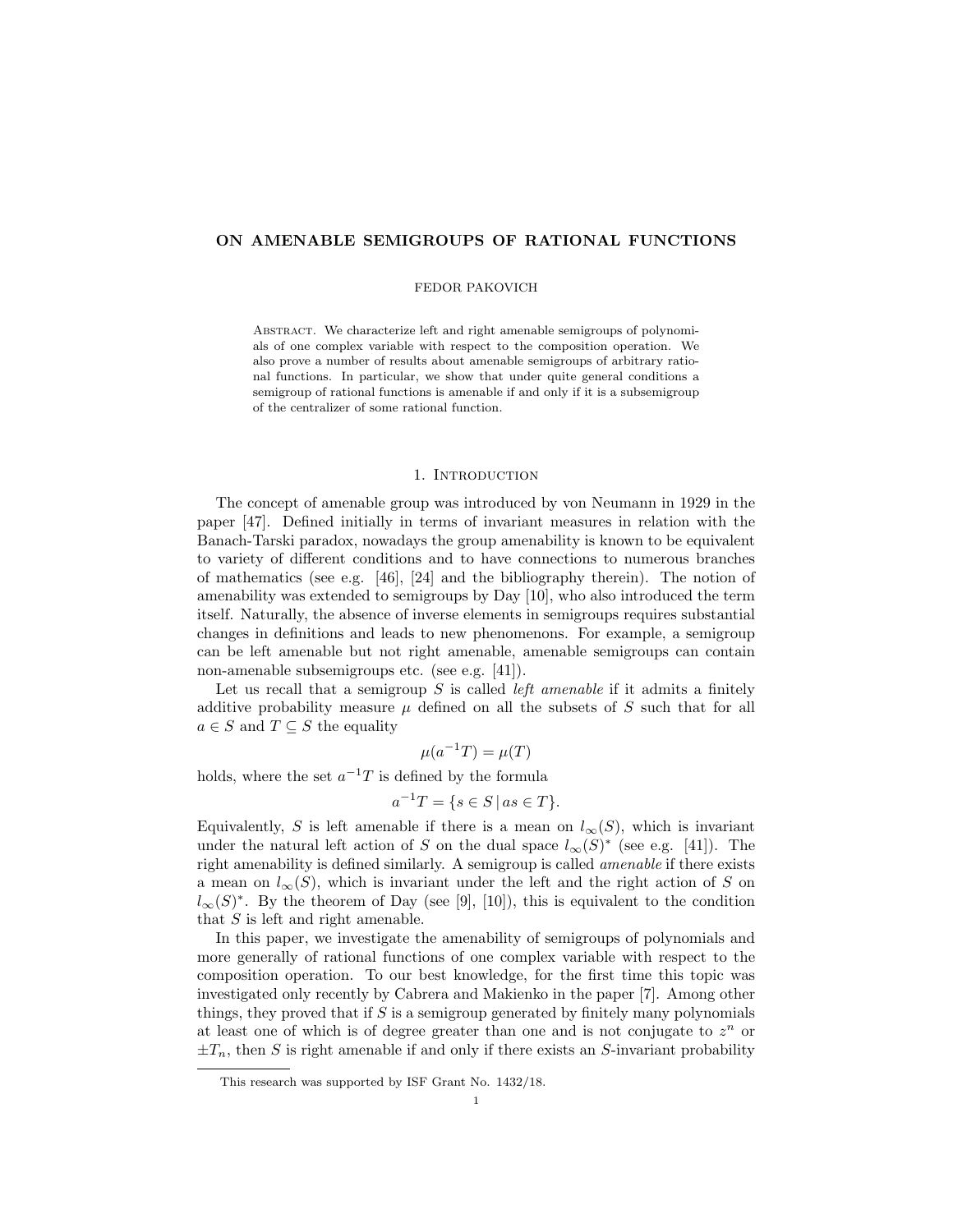measure  $\mu$  on  $\mathbb{CP}^1$  such that the measure of maximal entropy of every element of S of degree at least two coincides with  $\mu$ . Cabrera and Makienko also provided conditions for amenability of semigroups of polynomials and more generally of semigroups of rational functions if, an addition to the amenability, some extra conditions are satisfied.

In this paper, we obtain a full description of left and right amenable semigroups of polynomials, complementing and generalizing the results of [7]. In particular, we show that for semigroups of polynomials the left amenability implies the right amenability, and that amenability conditions are equivalent to weaker algebraic reversibility conditions. To formulate our results explicitly we introduce several definitions. Let us recall that a semigroup S is called *left reversible* if for all  $a, b \in S$ the right ideals aS and bS have a non-empty intersection, that is, if for all  $a, b \in S$ there exist  $x, y \in S$  such that

$$
(1) \t\t ax = by.
$$

It is well-known and follows easily from the definition that any left amenable semigroup is left reversible.

For a rational function R of degree at least two, we denote by  $C(R)$  the semigroup of rational functions commuting with  $R$ , and by  $G(R)$  the group of Möbius transformations  $\sigma$  such that  $R \circ \sigma = \nu \circ R$  for some Möbius transformations  $\nu$ . It is easy to see that  $G(R)$  is indeed a group and that the map  $\gamma_R : \sigma \to \nu_\sigma$  is a homomorphism from  $G(R)$  to the group Aut( $\mathbb{CP}^1$ ). For a subgroup  $\Gamma$  of  $G(R)$  such that  $\gamma_R(\Gamma) \subseteq \Gamma$ , we denote by  $S_{\Gamma,R}$  the semigroup of rational functions generated by  $\Gamma$  and  $R$ . We will say that a polynomial P is special if it is conjugate to  $z^n$ ,  $n \geq 2$ , or  $\pm T_n$ ,  $n \geq 2$ , where  $T_n$  is the *n*th Chebyshev polynomial.

In this notation, our main result about left amenable and amenable semigroups of polynomials is following.

**Theorem 1.1.** Let S be a semigroup of polynomials containing at least one nonspecial polynomial of degree greater than one. Then the following conditions are equivalent:

- 1) The semigroup S is left reversible.
- 2) The semigroup S is left amenable.
- 3) The semigroup S is amenable.
- 4) The semigroup S is a subsemigroup of  $S_{\Gamma,R}$  for some non-special polynomial R of degree at least two and a group  $\Gamma \subseteq G(R)$  such that  $\gamma_R(\Gamma) = \Gamma$ .
- 5) The semigroup S is a subsemigroup of  $C(P)$  for some non-special polynomial P of degree at least two.

Furthermore, if S contains only polynomials of degree at least two, then any of the above conditions is equivalent to the condition that for all  $A, B \in S$  there exist  $k, l \geq 1$  such that  $A^{\circ k} = B^{\circ l}$ .

To formulate the analogue of Theorem 1.1 for right amenable semigroups of polynomials we introduce two other types of special semigroups. Let us recall that by the results of Freire, Lopes, Mañé  $([15])$  and Lyubich  $([28])$ , for every rational function P of degree  $n \geq 2$  there exists a unique probability measure  $\mu_P$  on  $\mathbb{CP}^1$ , which is invariant under  $P$ , has support equal to the Julia set  $J_P$ , and achieves maximal entropy  $\log n$  among all P-invariant probability measures.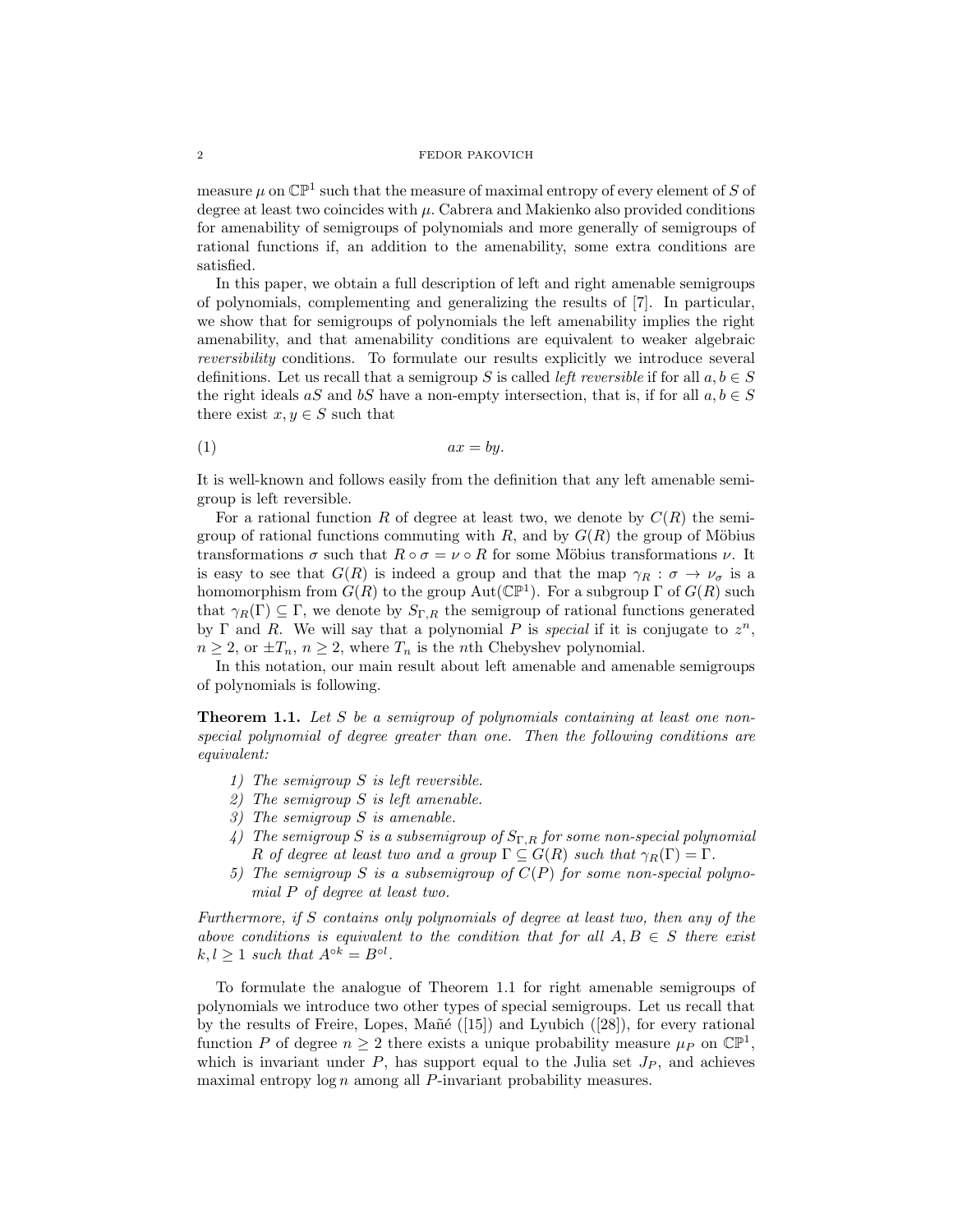For a rational function P of degree at least two, we denote by  $E(P)$  the semigroup consisting of rational functions Q of degree at least two such that  $\mu_Q = \mu_P$ , completed by  $\mu_P$ -invariant Möbius transformations. Finally, for a compact set  $K \subset \mathbb{C}$ , we denote by  $I(K)$  the semigroup of all polynomials A satisfying  $A^{-1}{K} = K$ .

Our main result about right amenable semigroups of polynomials is following.

**Theorem 1.2.** Let S be a semigroup of polynomials containing at least one nonspecial polynomial of degree greater than one. Then the following conditions are equivalent:

- 1) The semigroup S is right reversible.
- 2) The semigroup S is right amenable.
- 3) The semigroup S is a subsemigroup of  $S_{\Gamma,R}$  for some non-special polynomial R of degree at least two and a group  $\Gamma \subseteq G(R)$  such that  $\gamma_R(\Gamma) \subseteq \Gamma$ .
- 4) The semigroup S is subsemigroup of  $I(K)$  for some compact set  $K \subset \mathbb{C}$ , which is neither a union of concentric circles nor a segment.
- 5) The semigroup S is a subsemigroup of  $E(P)$  for some non-special polynomial P of degree at least two.
- 6) The semigroup S contains no free subsemigroup of rank two.

Furthermore, if S contains only polynomials of degree at least two, then any of the above conditions is equivalent to the condition that for all  $A, B \in S$  there exist  $k, l \geq 1$  such that  $A^{\circ 2k} = A^{\circ k} \circ B^{\circ l}$  and  $B^{\circ 2l} = B^{\circ l} \circ A^{\circ k}$ .

The simplest examples of left and right amenable semigroups of polynomials can be constructed as follows. Let  $T$  be any non-special polynomial of the form  $T = W(z^2)$ , where  $W \in \mathbb{C}[z]$ , and  $\Gamma$  the subgroup of Aut $(\mathbb{CP}^1)$  generated by the transformation  $z \to -z$ . Then the condition  $\gamma_T(\Gamma) \subseteq \Gamma$  is obviously satisfied, implying by Theorem 1.2 that the semigroup S generated by T and  $-T$  is right amenable. However, since  $T$  and  $-T$  do not have a common iterate, it follows from Theorem 1.1 that S is not left amenable. On the other hand, if  $\hat{T}$  is a polynomial of the form  $\hat{T} = zW(z^2)$ , then the semigroup generated by  $\hat{T}$  and  $-\hat{T}$  is left and right amenable since  $\gamma_{\widehat{\tau}}(\Gamma) = \Gamma$ .

Notice that for semigroups of polynomials of degree at least two the fifth condition of Theorem 1.2 is equivalent to the requirement that all elements of  $S$  share a measure of maximal entropy. Thus, Theorem 1.2 implies the following corollary, which confirms in the polynomial case the conjecture proposed in [7].

Corollary 1.3. If a semigroup of polynomials of degree at least two S contains no free subsemigroup of rank two, then all elements of S share a measure of maximal entropy.

Theorem 1.2 also implies the following statement in spirit of von Neumann conjecture for amenable groups.

Corollary 1.4. If a semigroup of polynomials S is not right amenable, then S has a free subsemigroup of rank two.

Finally, since in the polynomial case having the same measure of maximal entropy is equivalent to having the same Julia set, Theorem 1.2 yields the following result.

Corollary 1.5. If the Julia sets of polynomials A and B are not equal, then the semigroup  $\langle A, B \rangle$  contains a free subsemigroup of rank two.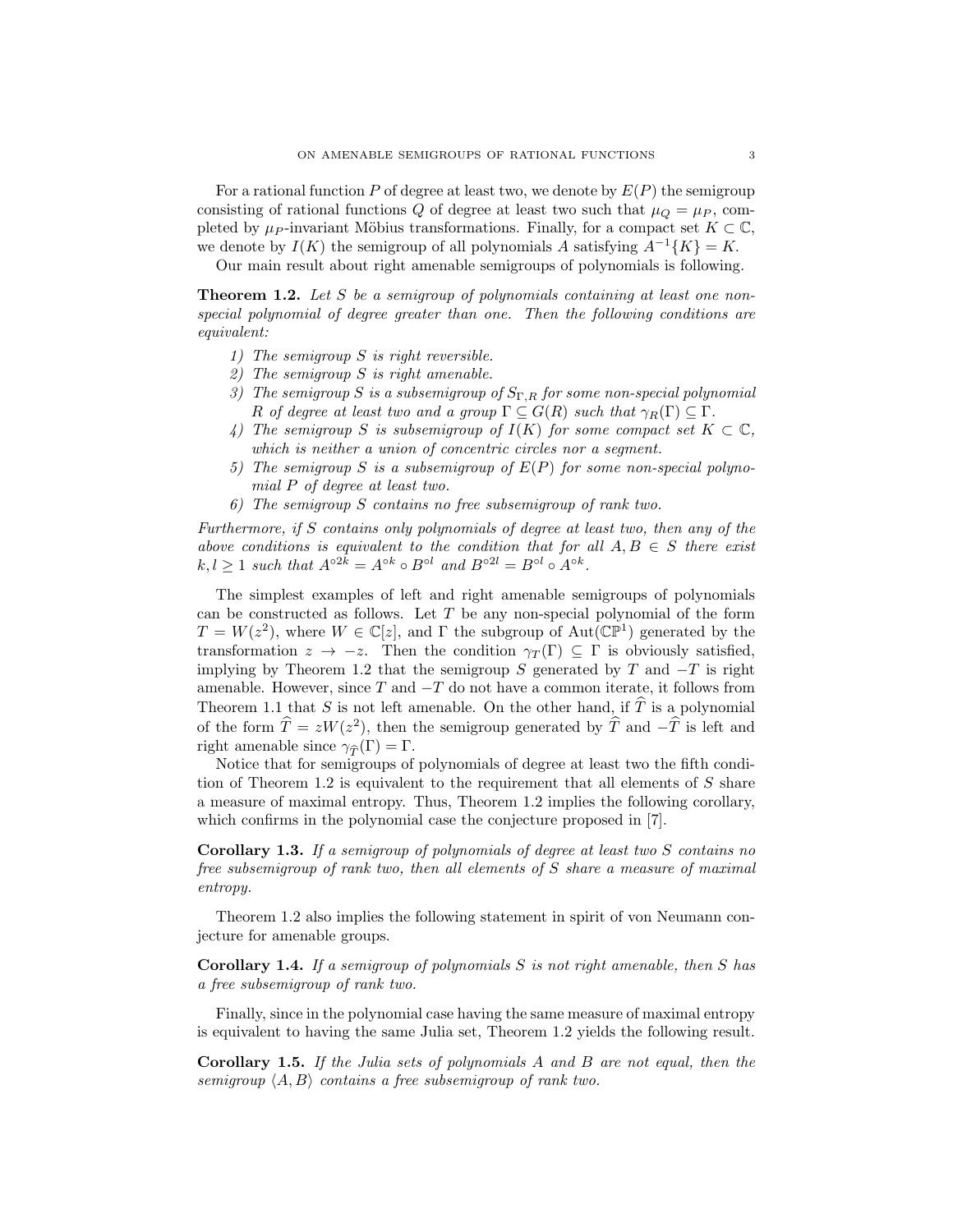In addition to the polynomial case, we study the amenability of semigroups of arbitrary rational functions and prove a partial generalization of Theorem 1.1 to a wide class of such functions. Recall that a semigroup  $S$  is called *left cancellative* if the equality  $ab = ac$ , where  $a, b, c \in S$ , implies that  $b = c$ . Right cancellative semigroups are defined similarly. Any semigroup of rational functions is obviously right cancellative but not necessarily left cancellative. Following [39], we say that a rational function A of degree at least two is tame if the algebraic curve

$$
A(x) - A(y) = 0
$$

has no factors of genus zero or one distinct from the diagonal. By the Picard theorem, this condition is equivalent to the condition that the equality

$$
A \circ f = A \circ g,
$$

where f and g are functions meromorphic on  $\mathbb{C}$ , implies that  $f \equiv g$ . We say that a semigroup of rational functions  $S$  is tame if  $S$  consists of tame rational functions. Clearly, any tame semigroup of rational functions  $S$  is cancellative, so the tameness condition can be regarded as a strengthening of the cancellativity condition. Notice that tame rational functions form a subsemigroup of  $\mathbb{C}(z)$ .

In the above notation, our main result about left amenable semigroups of rational functions is following.

**Theorem 1.6.** Let S be a tame semigroup of rational functions. Then the following conditions are equivalent.

- 1) The semigroup S is left reversible.
- 2) The semigroup S is left amenable.
- 3) The semigroup S is amenable.
- 4) The semigroup S is a subsemigroup of  $C(P)$  for some tame rational function P.
- 5) For all  $A, B \in S$  there exist  $k, l \geq 1$  such that  $A^{\circ k} = B^{\circ l}$ .
- 6) The semigroup S contains no free subsemigroup of rank two.

Our approach to the study of left amenable semigroups of rational functions relies on using the reversibility condition. Specifically, applying condition (1) to powers of a and b, we conclude that if a semigroup of rational functions  $S$  is left amenable, then for all  $A, B \in S$  of degree at least two the algebraic curves

$$
(2) \qquad \qquad A^{\circ n}(x) - B(y) = 0, \quad n \ge 1,
$$

and, more generally, the algebraic curves

 $(3)$ °<sup>n</sup>(x) − B<sup>om</sup>(y) = 0, n ≥ 1, m ≥ 1,

have a factor of genus zero.

The problems of describing pairs of rational functions satisfying the above conditions arose recently in the context of arithmetic dynamics. Specifically, the problem of describing  $A$  and  $B$  such that all curves  $(2)$  have a factor of genus zero or one is a geometric counterpart of the following problem of the arithmetic nature posed in  $[8]$ : which rational functions A defined over a number field K have a K-orbit containing infinitely many points from the value set  $B(\mathbb{P}^1(K))$ ? These problems have been studied in [8], [23], [34]. In particular, in [34], a description of such  $A$ and B in terms of semiconjugacies and Galois coverings was obtained.

In turn, the problem of describing pairs of rational functions A and B such that all curves (3) have a factor of genus zero or one is a geometric counterpart of the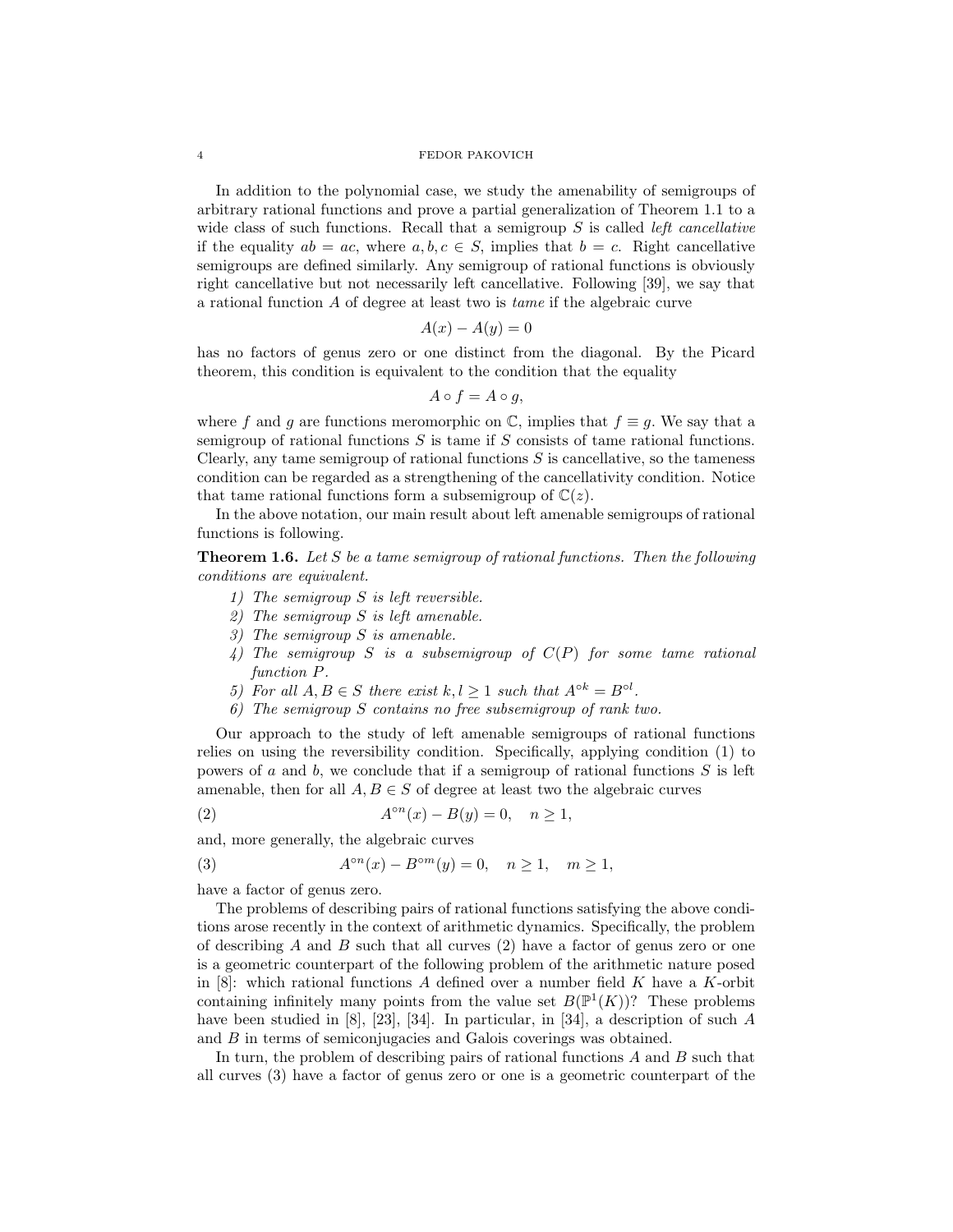problem of describing pairs of rational functions  $A$  and  $B$  having orbits with infinite intersection. In case A and B are polynomials, the last problem was solved in the papers [17], [18], where it was shown that such orbits exist if and only if  $A$  and  $B$ have a common iterate. This result was extended to tame rational functions in the paper [39], and our approach to the proof of Theorem 1.6 is based on ideas and results of this paper.

Notice that in the context of right amenability the analogues of the above problems about algebraic curves can be formulated in terms of intersections of subfields of rational functions as follows: given rational functions  $A$  and  $B$ , under what conditions the fields

$$
\mathbb{C}(A^{\circ n}) \cap \mathbb{C}(B), \quad n \ge 1,
$$

and, more generally, the fields

$$
\mathbb{C}(A^{\circ n}) \cap \mathbb{C}(B^{\circ m}), \quad n \ge 1,
$$

contain a non-constant rational function? These problems however have a different flavor, and are not considered in this paper.

The last class of semigroups of rational functions whose amenability is characterized in this paper is the class of semigroups  $S_{\Gamma,R}$ . In a sense, these semigroups are the simplest examples of non-cyclic semigroups of rational functions, and the polynomial case suggests that they play an important role in the whole theory. Our main result concerning semigroups  $S_{\Gamma,R}$  is following.

**Theorem 1.7.** Let R be a rational function of degree  $n \geq 2$  not conjugate to  $z^{\pm n}$ , and  $\Gamma$  a subgroup of  $G(R)$  such that  $\gamma_R(\Gamma) \subseteq \Gamma$ . Then every subsemigroup of  $S_{\Gamma,R}$  is right amenable. On the other hand,  $S_{\Gamma,R}$  is left amenable if and only if  $\gamma_R(\Gamma) = \Gamma$ . Moreover, in the last case every subsemigroup of  $S_{\Gamma,R}$  is amenable.

The paper is organized as follows. In the second section, after recalling some basic definitions and results about abstract amenable semigroups, we study semigroups  $C_{\infty}(P)$  consisting of rational functions commuting with some *iterate* of a fixed rational function  $P$  of degree at least two. Assuming that  $P$  is not a Lattes map and is not conjugate to  $z^{\pm n}$  or  $\pm T_n$ , we describe basic properties of such semigroups basing on results about commuting rational functions from the papers [44] and [38]. In particular, we prove the amenability of  $C_{\infty}(P)$  and all its subsemigroups.

In the third section, we discuss properties of semigroups  $E(P)$ . Our approach to these semigroups is based on the link, established by Levin and Przytycki ([26], [27]), between rational functions sharing a measure of maximal entropy and the system of functional equations

$$
A^{\circ 2k} = A^{\circ k} \circ B^{\circ l}, \qquad B^{\circ 2l} = B^{\circ l} \circ A^{\circ l}.
$$

In fact, in this paper we deal with this system of equations rather than with the original definition of the maximal entropy. In particular, the corresponding equivalency in Theorem 1.2 is a direct consequence of the results of [26], [27].

In the fourth section, we study the semigroups  $S_{\Gamma,R}$ , and prove Theorem 1.7. We also show that  $S_{\Gamma,R} \subseteq E(R)$ , and that  $S_{\Gamma,R} \subseteq C_{\infty}(R)$ , whenever  $\gamma_R(\Gamma) = \Gamma$ . In the fifth section, we study tame semigroups of rational functions and prove an extended version of Theorem 1.6. The proof is based on results of the paper [39] completed by the following stabilization result of independent interest: for a tame rational function P the semigroup  $C_{\infty}(P)$  coincides with the semigroup  $C(P^{\circ k})$  for some  $k \geq 1$ .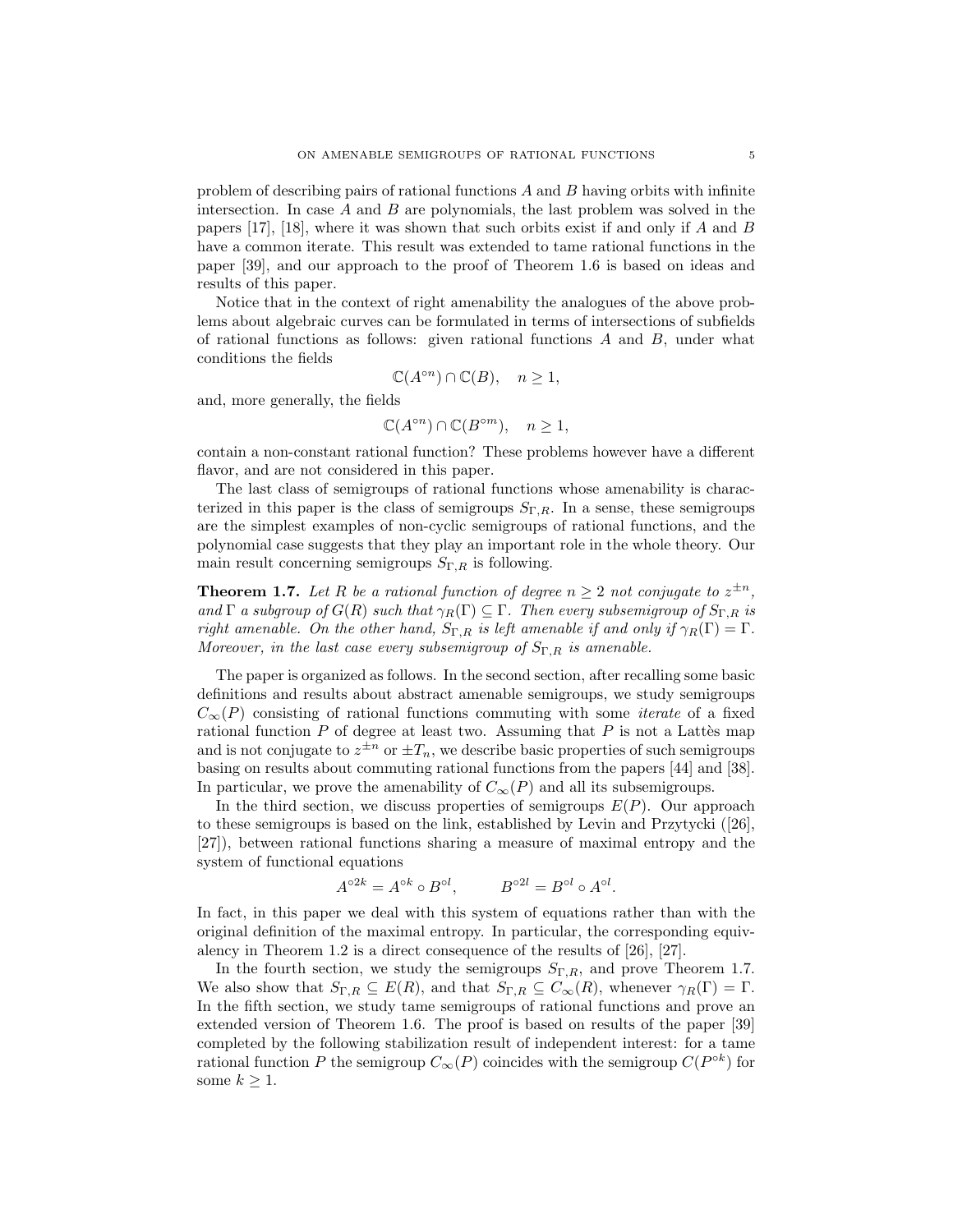Finally, in the sixth and the seventh sections, we consider semigroups of polynomials. Specifically, in the sixth section, we characterize reversible and Archimedean semigroups of polynomials. Then, in the seventh section, using the results of the papers [30] and [32], we characterize the semigroups  $C(P)$  and  $I(K)$ . Finally, we prove extended versions of Theorem 1.1 and Theorem 1.2.

# 2. AMENABILITY OF SEMIGROUPS  $C_{\infty}(f)$  and their subsemigroups

2.1. **Amenable semigroups.** We recall that a semigroup  $S$  is called *left amenable* if it admits a finitely additive probability measure  $\mu$ , defined on all the subsets of S, which is left invariant in the following sense. For all  $T \subseteq S$  and  $a \in S$  the equality

$$
\mu(a^{-1}T) = \mu(T)
$$

holds, where the set  $a^{-1}T$  is defined by the formula

$$
a^{-1}T = \{ s \in S \, | \, as \in T \}.
$$

Equivalently, S is left amenable if there is a mean on  $l_{\infty}(S)$  which is invariant under the natural left action of S on the dual space  $l_{\infty}(S)^*$  (see e.g. [41]). The right amenability is defined similarly. A semigroup is called amenable if there exists a mean on  $l_{\infty}(S)$ , which is invariant under the left and the right action of S on  $l_{\infty}(S)^*$ . By the theorem of Day (see [9], [10]), this is equivalent to the condition that  $S$  is left and right amenable, and in this paper we will use the last condition as the definition of amenability. For a given semigroup S, the left or the right amenability does not imply in general the opposite type of amenability. However, any statement concerning the left amenability of semigroups has a "right" counterpart, which is obtained by switching between a semigroup  $S$  with a binary operation  $f(x, y)$  and a semigroup S' with the same set of elements and a binary operation  $f'(x, y) = f(y, x)$ .

We start by recalling some definitions and results concerning abstract amenable semigroups. Mostly, we will discuss the "left" case, leaving the formulations in the "right" case to the reader. Nevertheless, the results used only in the "right" case will be given accordingly.

The following statement lists some types of amenable and not amenable semigroups (see [10], [41]).

Theorem 2.1. Every abelian semigroup is amenable. Every finite group is amenable. The free semigroup of rank two is not left or right amenable.  $\Box$ 

We recall that a semigroup  $S$  is called *left cancellative* if the equality

$$
ab = ac
$$

for  $a, b, c \in S$  implies the equality  $b = c$ . A semigroup S is said to satisfy the *left* Følner condition if for every finite subset H of S and every  $\varepsilon > 0$  there is a finite subset  $F$  of  $S$  with

$$
|sF \setminus F| \le \varepsilon |F|
$$

for all  $s \in H$ . If for every finite subset H of S and every  $\varepsilon > 0$  there is a finite subset  $F$  of  $S$  with

$$
|F \setminus sF| \le \varepsilon |F|
$$

for all  $s \in H$ , then S is said to satisfy the *strong left Følner condition*. It is known that the strong Følner condition implies the left amenability  $(2)$ , while the left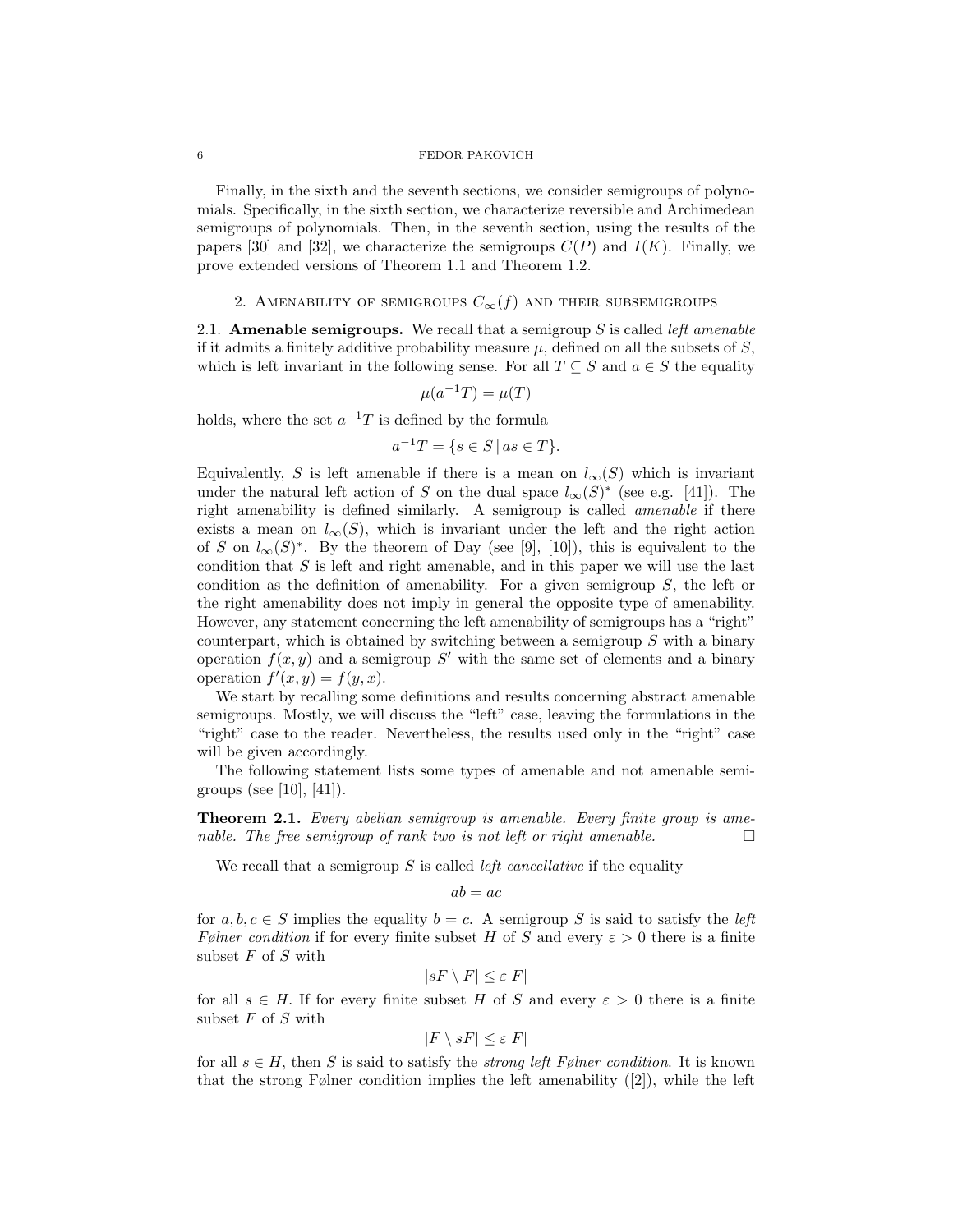amenability implies the Følner condition  $([16], [29])$ . In case S is left cancellative, the sets  $F$  and  $sF$  have the same cardinality, implying that

$$
|sF \setminus F| = |F \setminus sF|.
$$

Thus, the following criterion holds.

**Theorem 2.2.** A left cancellative semigroup is left amenable if and only if it satisfies the left Følner condition.  $\Box$ 

In addition to Theorem 2.2, we will use the following criterion (see [10], p. 516).

**Lemma 2.3.** If  $\Sigma_n$  is a set of left amenable subsemigroups in a semigroup  $\Sigma$  such that for every m, n there exists p such that  $\Sigma_n$ ,  $\Sigma_m \subseteq \Sigma_p$  and  $\Sigma = \bigcup_{i=1}^{\infty} \Sigma_i$ , then  $\Sigma$ is left amenable.

We recall that a semigroup S is called *left reversible* if for all  $a, b \in S$  the condition

$$
aS \cap bS \neq \emptyset
$$

holds, or, equivalently, if for all  $a, b \in S$  there exist  $x, y \in S$  such that

$$
(4) \t\t ax = by.
$$

The following statement is obtained easily from the definitions (see [41], Proposition 1.23).

# **Proposition 2.4.** Every left amenable semigroup is left reversible.  $\Box$

In distinction with the group case, a subsemigroup of a left amenable semigroup or even of an amenable group is not necessarily left amenable. However, the following result holds (see [16], [11]).

**Theorem 2.5.** Let S be a cancellative semigroup such that S contains no free subsemigroup on two generators. If S is left amenable, then every subsemigroup of S is left amenable.  $\Box$ 

For a semigroup U, we denote by  $\text{End}(U)$  the set of endomorphisms of U. Suppose that U and T are semigroups with a homomorphism  $\rho: T \to \text{End}(U)$ . Denoting for  $a \in T$  the endomorphism  $\rho(a)$  of U by  $\rho_a$ , we define the semidirect product of U by T as the semigroup  $S = U \times T$  of ordered pairs  $(u, a)$ , where  $u \in U$  and  $a \in T$ , ρ

with the operation

$$
(u, a)(v, b) = (u\rho_a(v), ab).
$$

The following result was proved in [25].

**Theorem 2.6.** If U and T are right amenable semigroups with a homomorphism  $\rho: T \to \text{End}(U)$ , then  $S = U \times T$  is right amenable.

Let us recall that a congruence on a semigroup  $S$  is an equivalence relation on  $S$ compatible with the structure of semigroup. Let  $S$  be a right reversible semigroup, and let  $\sim$  be the relation on S, which identifies x and y if there exists  $s \in S$  for which

$$
(5) \t\t s \circ x = s \circ y.
$$

In this notation, the following criterion for the right amenability holds (see [41], Proposition 1.24 and Proposition 1.25).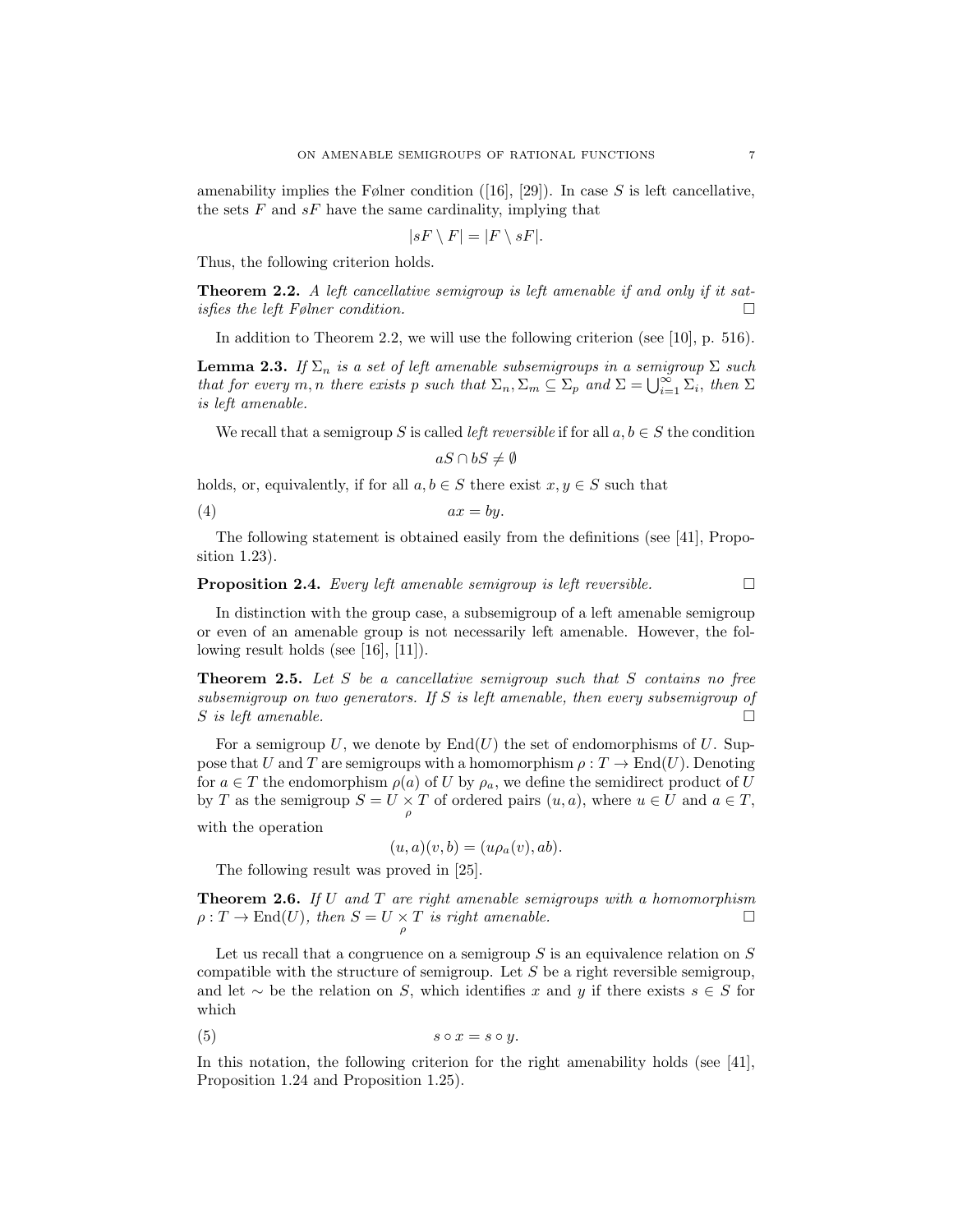**Theorem 2.7.** Let S be a right reversible semigroup. Then the relation  $\sim$  is a congruence on S and the semigroup  $S / \sim$  is left cancellative. Moreover, S is right amenable if and only if  $S/\sim$  is right amenable.  $\Box$ 

Finally, we need the following simple statement.

**Lemma 2.8.** Let S be a left cancellative semigroup that contains no free subsemigroup of rank two. Then S is left reversible.

*Proof.* Let  $a \neq b$  be elements of S. By condition, the semigroup generated by a and b is not free. Therefore, there exist  $x_1, x_2, \ldots, x_k \in \{a, b\}$  and  $y_1, y_2, \ldots, y_l \in \{a, b\}$ such that

$$
x_1x_2\ldots x_k=y_1y_2\ldots y_l,
$$

but the words in  $a$  and  $b$  in the parts of this equality are different. It follows from the left cancellativity that without loss of generality we may assume that  $x_1 \neq y_1$ . Thus, either  $x_1 = a$  and  $y_1 = b$ , or  $x_1 = b$  and  $y_1 = a$ . Moreover, the condition  $a \neq b$  implies that  $k \geq 2$  and  $l \geq 2$ . Thus, if, say,  $x_1 = a$  and  $y_1 = b$ , the elements

$$
x = x_2 \dots x_k, \qquad y = y_1 y_2 \dots y_l
$$

of S satisfy (4).  $\Box$ 

2.2. Archimedean, power joined, and power twisted semigroups of rational functions. Let  $F$  and  $G$  be rational functions. We say that  $G$  is a *composi*tional left factor of a F, if  $F = G \circ H$  for some rational function H. Compositional right factors are defined in a similar way. For a semigroup of rational functions  $S$ , we denote by S and by  $\overline{S}$  the subsets of S consisting of rational functions of degree one and of degree greater than one, correspondingly. It is easy to see that  $S$  and  $\overline{S}$ are subsemigroups of S.

We recall that a semigroup S is called *power joined* if for all  $a, b \in S$  there exist  $k, l > 1$  such that

,

$$
(6) \t a^k = b^l
$$

and it is called *power twisted* if for all  $a, b \in S$  there exist  $k_1, k_2, l \ge 1$  such that

$$
a^{k_1} = a^{k_2}b^l.
$$

Since (6) implies that  $a^{k+1} = ab^l$ , any power joined semigroup is power twisted, but the inverse is not true in general. A semigroup  $S$  is called left (resp. right) Archimedean if for all  $a, b \in S$  there exist  $n \geq 1$  and  $u \in S$  such that  $a^n = ub$  (resp.  $a^n = bu$ ).

**Lemma 2.9.** Let S be a semigroup. If S is power joined, then S is left and right Archimedean. On the other hand, if S is power twisted, then S is left Archimedean. Finally, if S is right (resp. left) Archimedean, then S is left (resp. right) reversible.

*Proof.* By definition, if S is power joined, then for all  $a, b \in S$  there exist  $k, l \geq 1$ such that (6) holds. Moreover, since equality (6) implies the equality  $a^{2k} = b^{2l}$ , without loss of generality we may assume that  $l \geq 2$ , implying that the equalities

$$
a^k = bu, \quad a^k = ub
$$

hold for  $u = b^{(l-1)} \in S$  (the assumption  $l \geq 2$  is necessary since S may not contain a unit element, and thus the expression  $b^{l-1}$  is defined only for  $l > 1$ .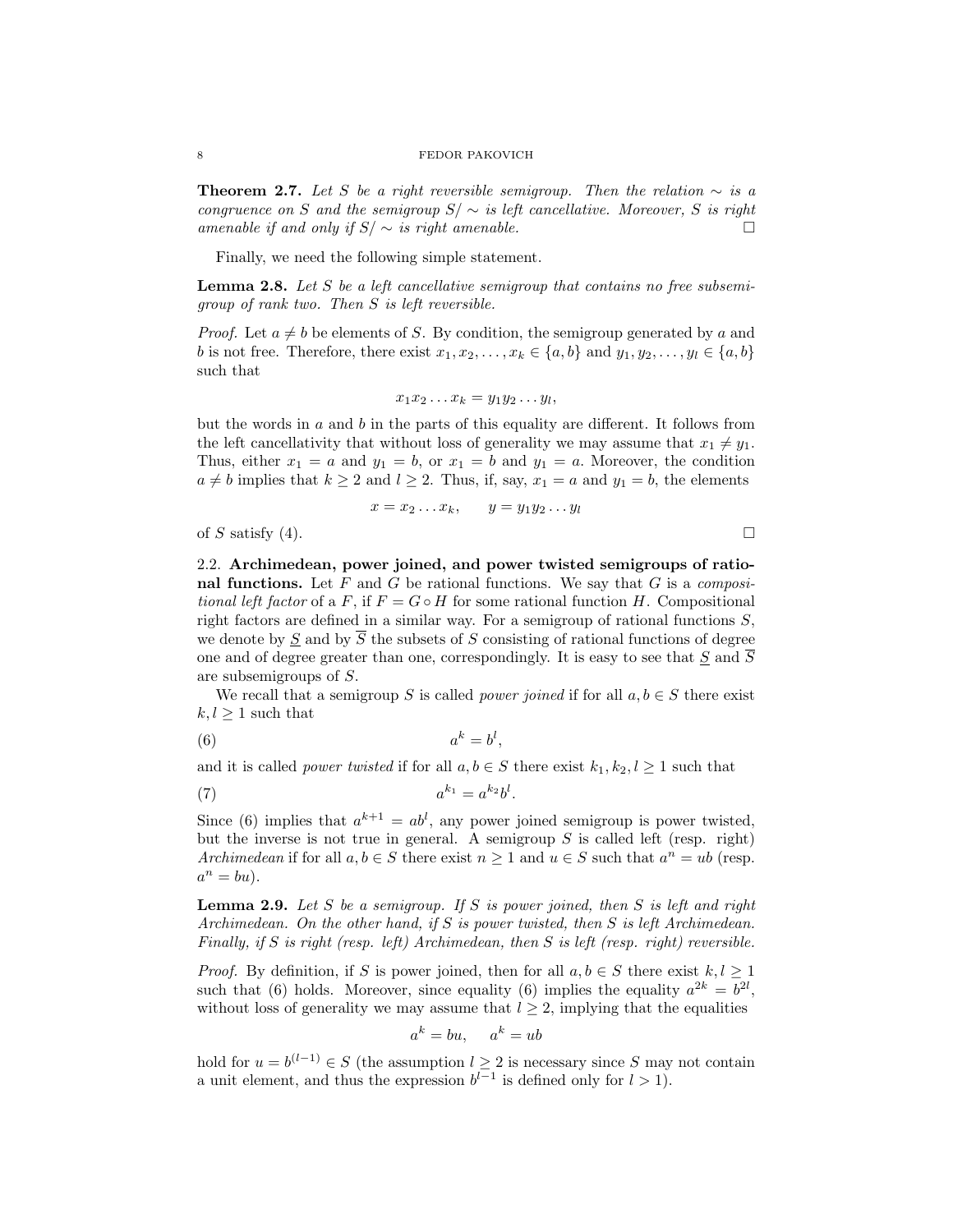Similarly, the second part of the lemma is true since equality (7) implies the equality

$$
a^{k_1} = (a^{k_2}b^{(l-1)})b,
$$

if  $l > 1$ , or the equality

$$
a^{k_1} = a^{k_2}b,
$$

if  $l = 1$ .

Finally, the equality  $a^n = bu$  implies the equality  $a^{n+1} = bua$ , and hence (4) holds for  $x = a^n$  and  $y = ua$ . The proof in the "left" case is similar.

The above definitions imply that a semigroup S of rational functions is power joined if for all  $A, B \in S$  there exist  $k, l \geq 1$  such that

$$
(8) \t\t Aok = Bol,
$$

or in other words if any two elements of S share an iterate. On the other hand, S is power twisted if for all  $A, B \in S$  there exist  $k_1, k_2, l \geq 1$  such that

$$
(9) \t Aok1 = Aok2 \circ Bol.
$$

Finally, S is left (resp. right) Archimedean if for all  $A, B \in S$  the function B is a compositional right (resp. left) factor of some iterate of A. Notice that if a semigroup  $S$  of rational functions is power joined or power twisted and  $S$  is not empty, then  $S = S$ , since for a rational function A such that deg  $A = 1$  any of equalities (8), (9) implies that deg  $B = 1$ .

For a semigroup of rational functions  $S$  the condition that  $S$  is power twisted can be replaced by an apparently stronger condition, which naturally arises in the study of rational functions sharing a measure of maximal entropy. Namely, the following statement holds.

Lemma 2.10. Let S be a semigroup of rational functions of degree at least two. Then S is power twisted if and only if for all  $A, B \in S$  there exist  $k, l \geq 1$  such that the equalities

(10) 
$$
A^{\circ 2k} = A^{\circ k} \circ B^{\circ l}, \qquad B^{\circ 2l} = B^{\circ l} \circ A^{\circ l}
$$

hold.

Proof. The "if" part is obvious. To prove the "only if" part, let us show first that equality (9) implies that there exists  $k, l \geq 1$  such that the first equality in (10) holds. Comparing degrees in (9), we see that  $k_1 > k_2$ . Therefore (9) can be rewritten in the form

(11) 
$$
A^{\circ s} \circ A^{\circ k} = A^{\circ s} \circ B^{\circ l}
$$

for some  $s, k, l \geq 1$ . Clearly, (11) implies that

(12) 
$$
A^{\circ (s+t)} \circ A^{\circ k} = A^{\circ (s+t)} \circ B^{\circ l}
$$

for every  $t \geq 0$ . If  $k - s \geq 0$ , then setting  $t = k - s$  in (12), we obtain the needed equality. The general case reduces to this one, since (11) implies that for every  $r \geq 1$  the equality

(13) 
$$
A^{\circ s} \circ A^{\circ kr} = A^{\circ s} \circ B^{\circ lr}
$$

holds. Thus, for r big enough, (11) holds for  $k' = kr$  and  $l' = lr$  with  $k' - s \geq 0$ .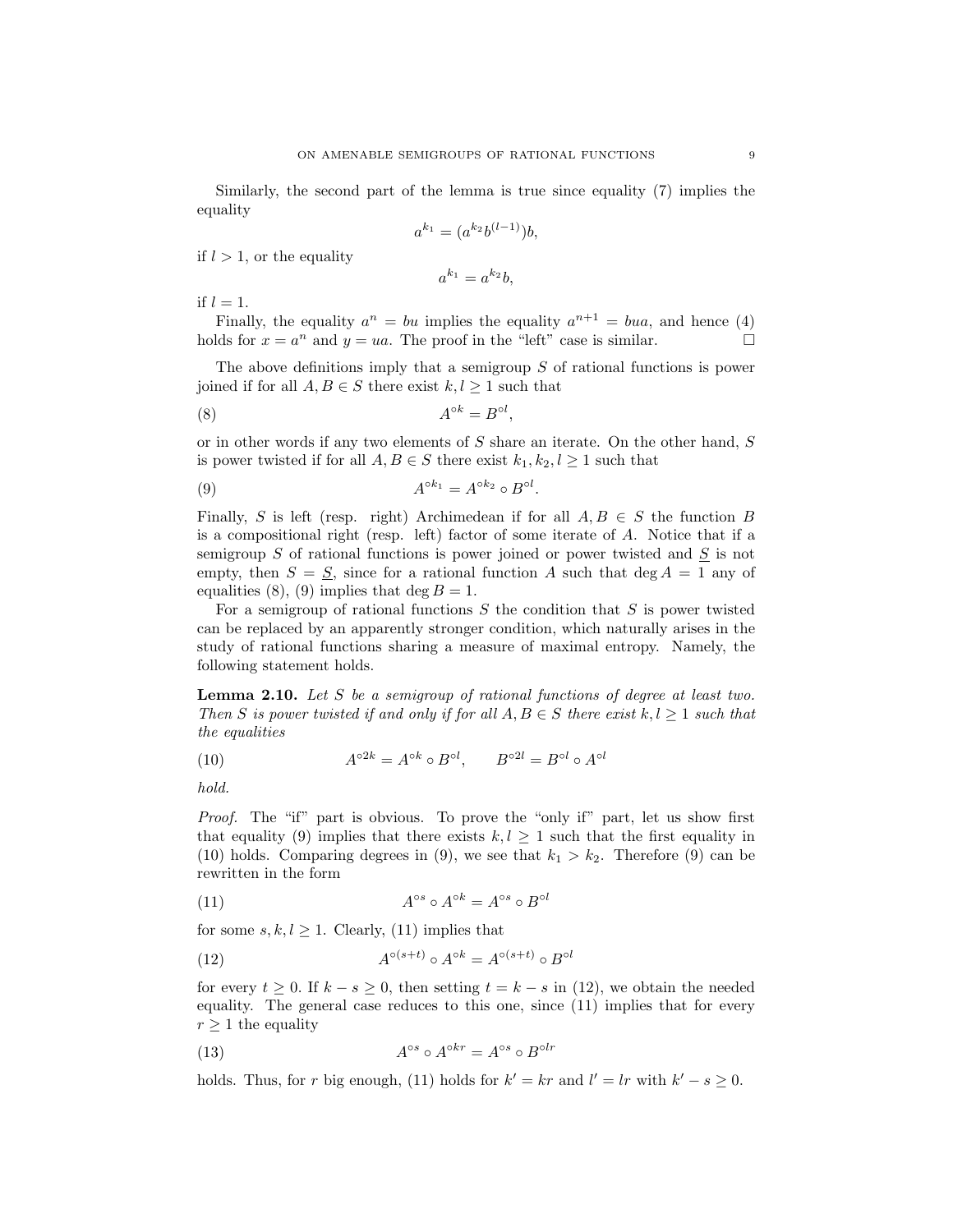By symmetry, the above implies that for all  $A, B \in S$  there exist  $k_1, l_1 \geq 1$  and  $k_2, l_2 \geq 1$  such that the equalities

(14) 
$$
A^{\circ 2k_1} = A^{\circ k_1} \circ B^{\circ l_1}, \qquad B^{\circ 2l_2} = B^{\circ l_2} \circ A^{\circ k_2}
$$

hold. Moreover, since  $(14)$  implies that

$$
(\deg A)^{k_1} = (\deg B)^{l_1}, \quad (\deg A)^{k_2} = (\deg B)^{l_2},
$$

the equality  $l_1k_2 = l_2k_1$  holds.

Since equalities (14) imply that for all  $s, r \geq 1$  the equalities

$$
A^{\circ 2k_1 s} = A^{\circ k_1 s} \circ B^{\circ l_1 s}, \qquad B^{\circ 2l_2 r} = B^{\circ l_2 r} \circ A^{\circ k_2 r}
$$

hold, setting  $s = k_2$  and  $r = k_1$ , we see that the equalities (10) hold for  $k = k_1 k_2$ and  $l = l_1 k_2 = l_2 k_1$ .

**Lemma 2.11.** Let S be a semigroup of rational functions such that  $S$  is finite. If  $\overline{S}$  is power joined, then S is left and right reversible. On the other hand, if  $\overline{S}$  is power twisted, then S is right reversible.

*Proof.* If  $\overline{S}$  is power joined, then  $\overline{S}$  is left and right reversible by Lemma 2.9. Thus, to prove the first part of the lemma we only must construct solutions  $X, Y \in S$  of the equations

(15) 
$$
A \circ X = B \circ Y
$$
 and  $X \circ A = Y \circ B$ 

in case if at least one of the functions  $A, B \in S$  is of degree one.

Assume, say, that deg  $A = 1$ . Then it follows from the finiteness of  $S$  that

$$
(16)\qquad \qquad A^{\circ k} = z
$$

for some  $k \geq 1$ , implying in particular that the function z belongs to S. Therefore, equalities (15) hold for  $X, Y \in S$  given by the formulas

$$
X = A^{\circ (k-1)} \circ B
$$
,  $Y = z$ , and  $X = B \circ A^{\circ (k-1)}$ ,  $Y = z$ ,

correspondingly (in case  $k = 1$  we set  $A^{\circ(k-1)} = z$ ).

Similarly, if  $\overline{S}$  is power twisted, then  $\overline{S}$  is right reversible by Lemma 2.9, and, assuming that (16) holds, we see that the second equality in (15) is satisfied for

$$
X = B \circ A^{\circ (k-1)}, \quad Y = z.
$$

2.3. Semigroups  $C_{\infty}(P)$ . We will call a rational function *special* if it is either a Lattès map or it is conjugate to  $z^{\pm n}$ ,  $n \geq 2$ , or  $\pm T_n$ ,  $n \geq 2$ , where  $T_n$  is the *nth* Chebyshev polynomial. Since a polynomial cannot be a Lattes map, this definition is consistent with the definition of special polynomials given in the introduction.

For a rational function of degree at least two, we denote by  $C(P)$  the collection of rational functions, including rational functions of degree one, commuting with P. It is clear that  $C(P)$  is a semigroup. For the subsemigroup  $C(P)$  of  $C(P)$  we will use the standard notation  $Aut(P)$ . It is easy to see that  $Aut(\overline{P})$  is a group. Moreover, since elements of Aut(P) permute fixed points of  $P^{\circ k}$ ,  $k \geq 1$ , and any Möbius transformation is defined by its values at any three points, the group  $Aut(P)$  is finite. In particular, for every  $A \in Aut(P)$  equality (16) holds for some  $k \geq 1$ .

The following fact is proved easily by a direct calculation (see [38], Lemma 2.1).

**Lemma 2.12.** If A and U are rational functions such that  $A \circ U \in C(P)$  and  $U \in C(P)$ , then  $A \in C(P)$ .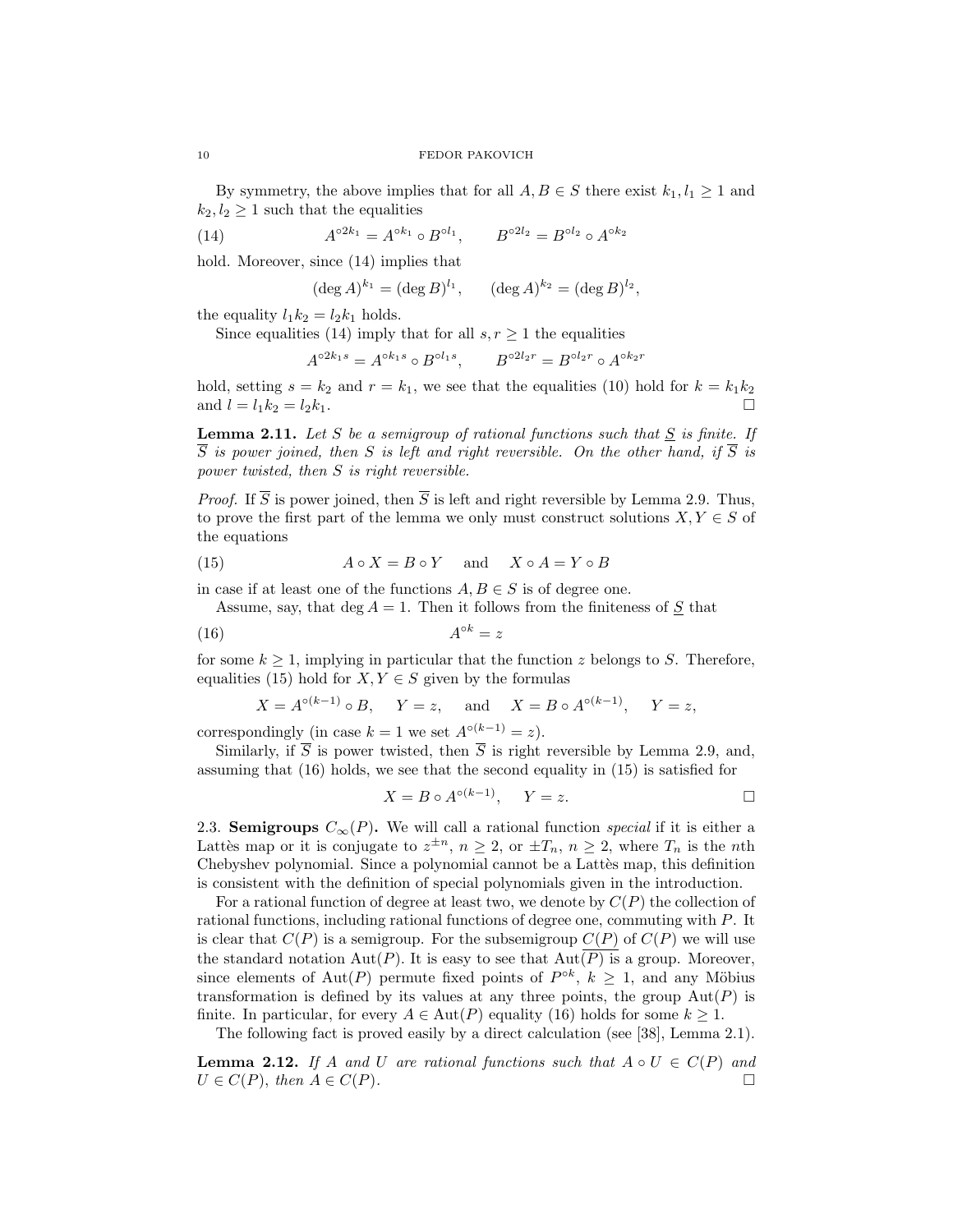Let us define the sets  $C_{\infty}(P)$  and  $\text{Aut}_{\infty}(P)$  by the formulas

$$
C_{\infty}(P) = \bigcup_{i=1}^{\infty} C(P^{\circ k}), \quad \text{Aut}_{\infty}(P) = \bigcup_{k=1}^{\infty} \text{Aut}(P^{\circ k}).
$$

Since obviously

(17) 
$$
C(P^{\circ k}), \ C(P^{\circ l}) \subseteq C(P^{\circ LCM(k,l)})
$$

and

$$
Aut(P^{\circ k}), Aut(P^{\circ l}) \subseteq Aut(P^{\circ LCM(k,l)}),
$$

the set  $C_{\infty}(P)$  is a semigroup, and the set  ${\rm Aut}_{\infty}(P)$  is a group.

**Lemma 2.13.** Let  $P$  be a polynomial of degree at least two, and  $S$  a semigroup of polynomials such that the semigroup  $\overline{S}$  is non-empty. Then S is contained in  $C(P)$ if and only if  $\overline{S}$  is contained in  $\overline{C(P)}$ . Similarly, S is contained in  $C_{\infty}(P)$  if and only if  $\overline{S}$  is contained in  $\overline{C_{\infty}(P)}$ .

Proof. The "only if" parts of the lemma are clear. To prove the "if" parts, we observe that if Q is any fixed element of  $\overline{S}$ , then for every  $\alpha \in S$  the function  $\alpha \circ Q$ belongs to  $\overline{S}$ . Therefore, if  $\overline{S}$  is contained in  $\overline{C(P)}$ , then both Q and  $\alpha \circ Q$  belong to  $C(P)$ , implying by Lemma 2.12 that  $\alpha$  belongs to Aut $(P)$ . Thus,  $\underline{S} \subseteq C(P)$ . Similarly, if  $\overline{S}$  is contained in  $\overline{C_{\infty}(P)}$ , then  $\alpha \circ Q \in C(P^{\circ k})$  for some  $k \geq 1$ , implying that  $\alpha \in \text{Aut}(P^{\circ k})$ ).  $\Box$ 

We recall that, by the Ritt theorem (see [44] and also [21], [38]), if rational functions A and B of degree at least two commute, then either they both are special or they have an iterate in common. This result implies the following characterizations of semigroups  $\overline{C_{\infty}(P)}$ .

Lemma 2.14. For every non-special rational function P of degree at least two the semigroup  $\overline{C_{\infty}(P)}$  coincides with the set of rational functions sharing an iterate with P.

*Proof.* If A commutes with some iterate of  $P$ , then the Ritt theorem implies that A and P share an iterate. On the other hand, if there exist  $k, l \in \mathbb{N}$  such that  $A^{\circ k} = P^{\circ l}$ , then A obviously commutes with  $P^{\circ l}$ . □

In turn, subsemigroups of  $C_{\infty}(P)$  can be characterized as follows.

**Theorem 2.15.** Let S be a power joined semigroup of rational functions of degree at least two. Then S is a subsemigroup of the semigroup  $\overline{C_{\infty}(P)}$  for every  $P \in S$ . In the other direction, every subsemigroup of the semigroup  $\overline{C_{\infty}(P)}$ , where P is a non-special rational function of degree at least two, is power joined.

*Proof.* If S is power joined and  $P \in S$ , then for an arbitrary element  $A \in S$  the equality  $A^{\circ k} = P^{\circ l}$  holds for some  $k, l \in \mathbb{N}$ , implying that A commutes with  $P^{\circ l}$ . Therefore,

$$
S\subseteq \bigcup_{i=1}^\infty C(P^{\circ k})=C_\infty(P).
$$

In the other direction, if  $S \subseteq C_{\infty}(P)$ , then (17) implies that for all  $A, B \in S$ there exist  $l \in \mathbb{N}$  such that both A and B commute with  $P^{\circ l}$ . It follows now from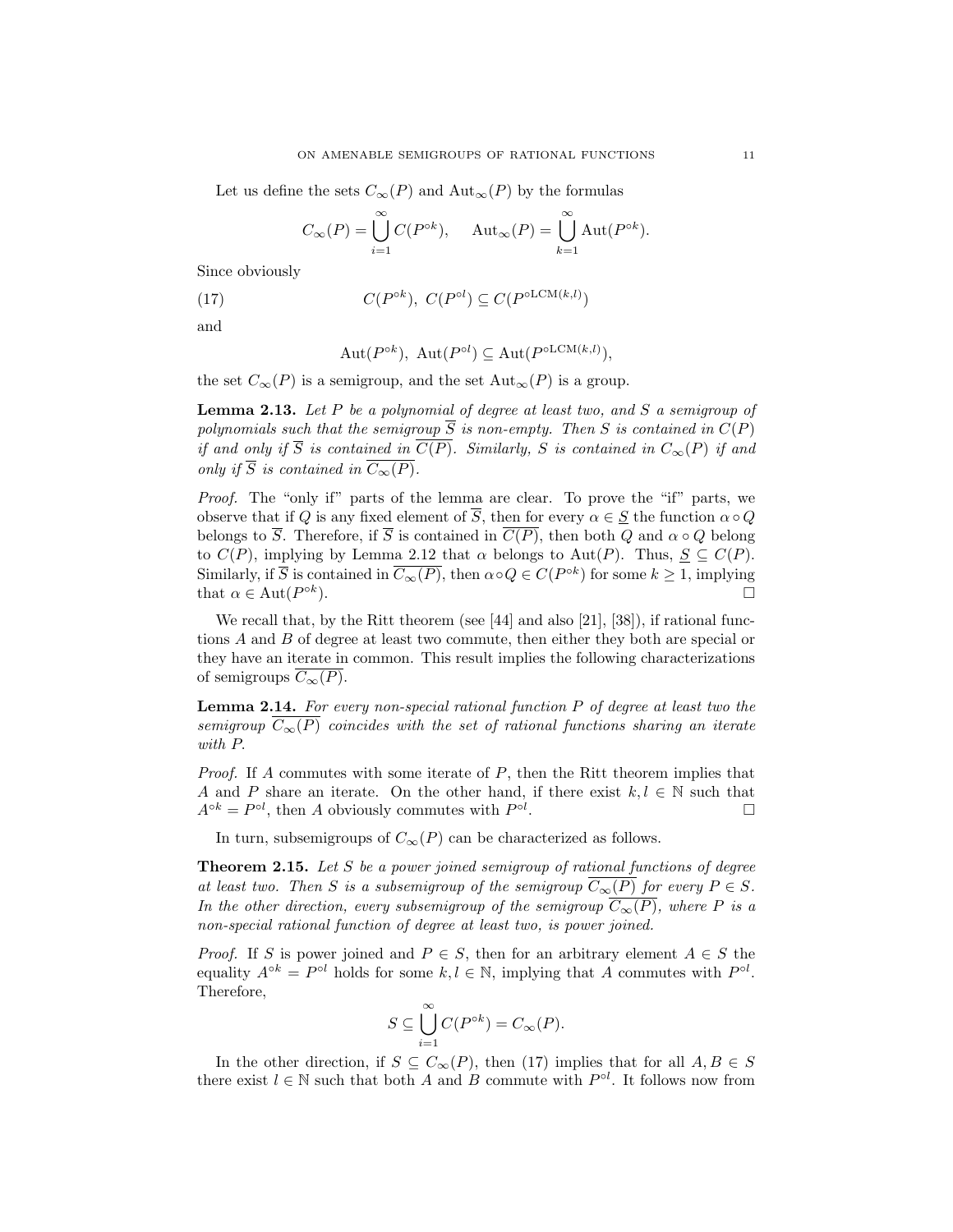the Ritt theorem that there exist  $k_1, k_2, r_1, r_2 \in \mathbb{N}$  such that the equalities

$$
A^{\circ k_1} = P^{\circ l r_1}, \qquad B^{\circ k_2} = P^{\circ l r_2}
$$

hold, implying that

$$
A^{\circ k_1 r_2} = B^{\circ k_2 r_1}.
$$

**Theorem 2.16.** Let  $P$  be a non-special rational function of degree at least two. Then every subsemigroup S of the semigroup  $C_{\infty}(P)$  is cancellative and left and right reversible.

Proof. Suppose that

$$
(18) \t\t F \circ X = F \circ Y
$$

for some  $F, X, Y \in C_{\infty}(P)$ . Clearly, if deg  $F = 1$ , then  $X = Y$ , so we can assume that  $\deg F > 1$ . Let  $k, l \in \mathbb{N}$  be numbers such that  $F^{\circ k} = P^{\circ l}$ , and  $s \in \mathbb{N}$  a number such that both  $X, Y$  commute with  $P^{\circ s}$ .

Obviously, both X, Y commute with  $P^{ols} = F^{oks}$ . Since equality (18) implies the equality

$$
F^{\circ ks} \circ X = F^{\circ ks} \circ Y,
$$

this yields that

$$
X \circ F^{\circ ks} = Y \circ F^{\circ ks}
$$

,

implying that  $X = Y$ . Therefore, the semigroup  $C_{\infty}(P)$  is cancellative, implying that every its subsemigroup is also cancellative.

Further, since  $C_{\infty}(P)$  is power joined by Theorem 2.15 and  $Aut(P) = C_{\infty}(P)$  is finite, for every subsemigroup S of  $C_{\infty}(P)$  the semigroup

$$
\overline{S} = S \cap \overline{C_{\infty}(P)}
$$

is power joined, and the semigroup

$$
\underline{S} = S \cap C_{\infty}(P)
$$

is finite. Thus, the left and the right reversibility of S follow from Lemma 2.11.  $\Box$ 

2.4. Amenability of semigroups  $C_{\infty}(P)$ . Let P be a non-special rational function of degree at least two. Following [38], we define an equivalence relation  $\underset{P}{\sim}$  on the semigroup  $C(P)$ , setting  $Q_1 \underset{P}{\sim} Q_2$  if

$$
Q_1 \circ P^{\circ l_1} = Q_2 \circ P^{\circ l_2}
$$

for some  $l_1 \geq 0$ ,  $l_2 \geq 0$ .

The following lemma is an easy corollary of the right cancellativity of semigroups of rational functions (see [38], Lemma 3.1).

**Lemma 2.17.** Let **A** be an equivalence class of  $\underset{P}{\sim}$ . For any  $n \geq 1$  the class **A** contains at most one rational function of degree n. Furthermore, if  $A_0 \in \mathbf{A}$  is a function of minimum possible degree, then any  $A \in \mathbf{A}$  has the form  $A = A_0 \circ P^{\circ l}$ ,  $l \geq 0.$ 

The following result was proved in [38].

**Theorem 2.18.** Let P be a non-special rational function of degree at least two. Then the relation  $\sim_{P}$  is a congruence on the semigroup  $C(P)$ , and the quotient semigroup is a finite group.  $\Box$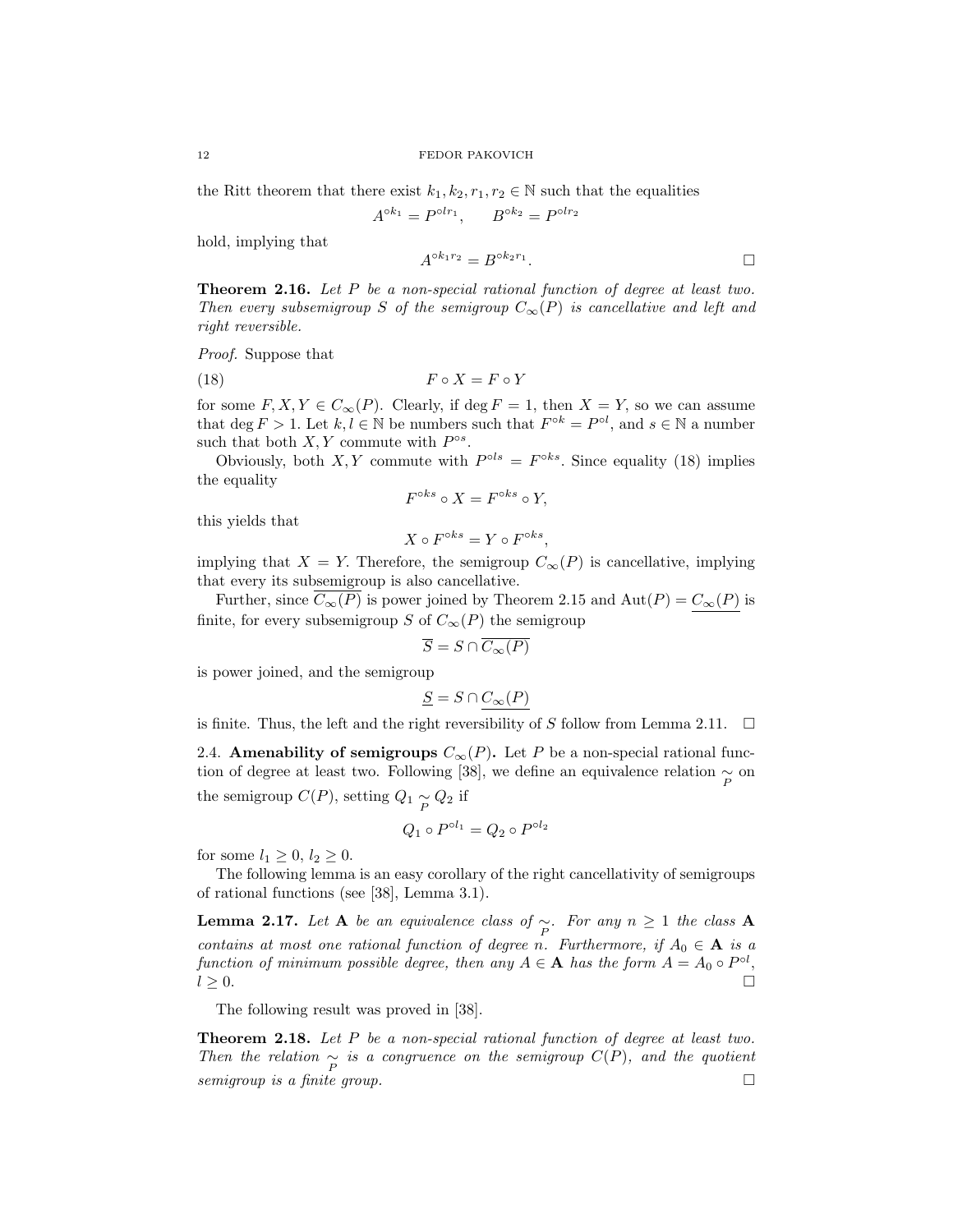It was shown in the paper [7] that every power joined subsemigroup of rational functions is amenable. Below we reprove this result in a slightly more general form. As in the paper [7], our proof relies on Theorem 2.18. However, our reduction to Theorem 2.18 is different and uses the Følner criterion.

Theorem 2.19. Let P be a non-special rational function of degree at least two. Then every subsemigroup S of the semigroup  $C_{\infty}(P)$  is amenable.

*Proof.* By Theorem 2.16, the semigroup  $C_{\infty}(P)$  is cancellative. Furthermore,  $C_{\infty}(P)$  cannot contain a free subsemigroup on two generators. Indeed, if  $A, B \in S$ are of degree greater than one, then  $A$  and  $B$  have a common iterate and hence  $\langle A, B \rangle$  is not free. On the other hand, if say A is of degree one, then  $\langle A, B \rangle$  is not free since (16) implies that  $A^{\circ(k+1)} = A$ . Therefore, by Theorem 2.5, to prove the theorem we only must show that  $C_{\infty}(P)$  is amenable. Moreover, it follows from (17) by Lemma 2.3 that it is enough to prove the amenability of the semigroups  $C(P^{\circ k})$ ,  $k \geq 1$ . Finally, since iterates of a non-special rational function P are nonspecial (see [37], Lemma 2.12), it is enough to prove only the amenability of  $C(P)$ for an arbitrary non-special rational function P.

By Lemma 2.17 and Theorem 2.18, there exist  $X_1, X_2, \ldots, X_n \in C(P)$  such that

$$
C(P) = \bigsqcup_{i=1}^{n} M_i,
$$

where

$$
M_i = \{ X \in C(P) \, | \, X = X_i \circ P^j, \ j \ge 0 \}.
$$

For  $N \geq 0$  and  $i, 1 \leq i \leq n$ , we set

$$
M_{i,N} = \{ X \in C(P) \, | \, X = X_i \circ P^j, \, 0 \le j \le N \}
$$

and

$$
F_N = \bigsqcup_{i=1}^n M_{i,N}.
$$

Let us show that for every finite subset H of  $C(P)$  and every  $\varepsilon > 0$  the set  $F_N$  with N big enough satisfies the condition

(19) 
$$
|F_N \setminus X \circ F_N| \leq \varepsilon |F_N|
$$

for all  $X \in H$ .

By Theorem 2.18, for every  $j, i, 1 \leq j, i \leq n$  there exist  $m(j, i) \in \mathbb{N}$  and  $k(j, i)$ ,  $1 \leq k(j, i) \leq n$ , such that

(20) 
$$
X_j \circ X_i = X_{k(j,i)} \circ P^{\circ m(i,j)}.
$$

Moreover, for fixed j the map  $i \to k(j, i)$  is a bijection of the set  $\{1, 2, \ldots, n\}$ . Set

$$
L_1 = \max_{1 \le j, i \le n} m(j, i).
$$

Since H is a subset of  $C(P)$ , every element X of H can be represented in the form

$$
(21) \t\t X = X_j \circ P^{\circ l}
$$

for some  $j, 1 \leq j \leq n$ , and  $l \geq 0$ , and we define  $L_2$  as the maximum number l in such a representation (since  $H$  is finite, such a number exists). Clearly,

$$
|F_N| = (N+1)n,
$$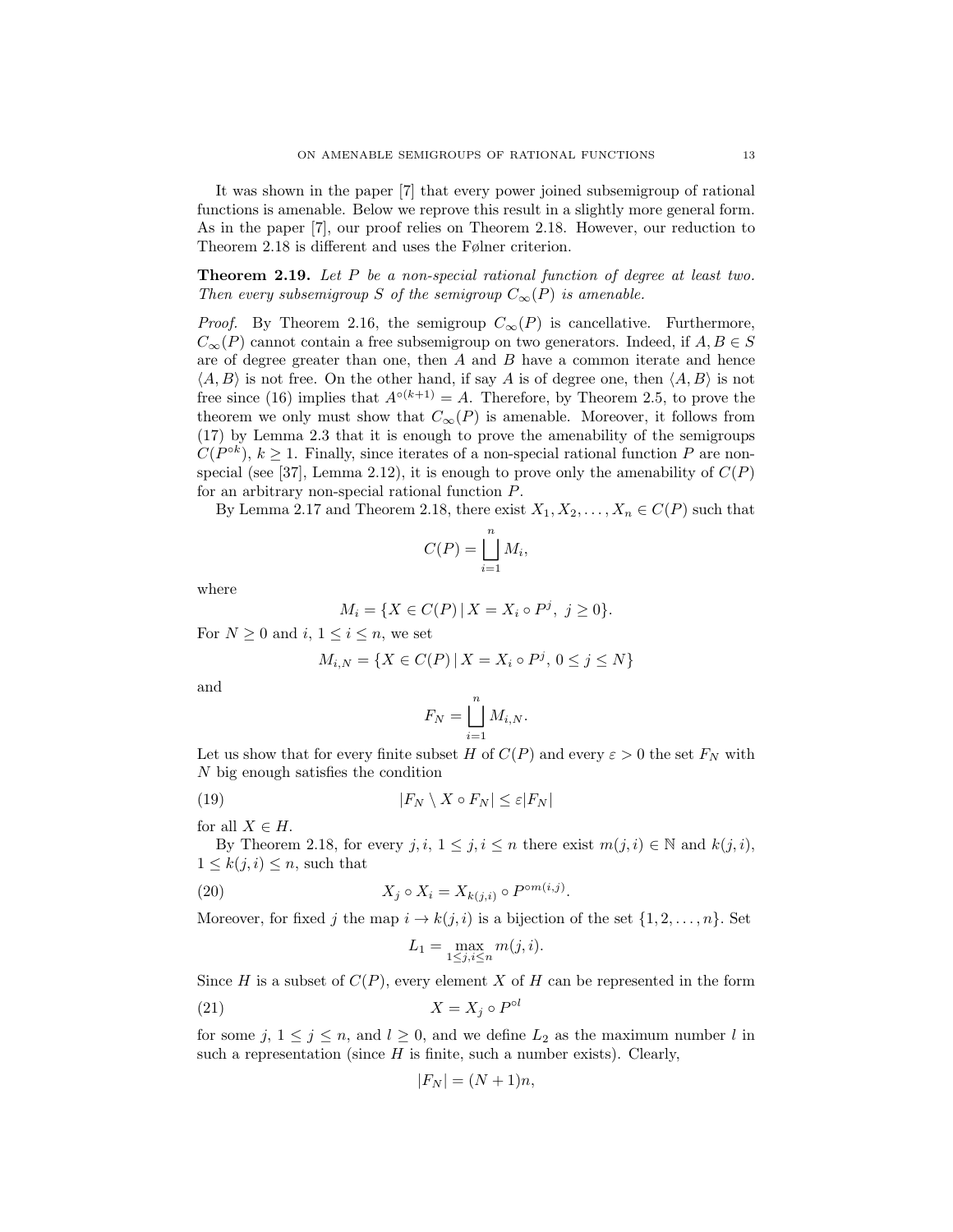and it follows from (20) and (21) that for every  $X \in H$  the inequality

$$
|F_N \setminus X \circ F_N| \le n(L_1 + L_2)
$$

holds. Therefore, (19) holds for N big enough and hence  $C(P)$  is left amenable by Theorem 2.2. Since the set  $M_i$ ,  $1 \leq j \leq n$ , coincides with the set

$$
M'_i = \{ X \in S \, | \, X = P^j \circ X_i, \ j \ge 0 \},
$$

a symmetric argument shows that  $C(P)$  is right amenable.  $\Box$ 

# 3. SEMIGROUPS  $E(P)$

Let us recall that for a rational function  $P$  of degree at least two, we denote by  $\mu_P$  the measure of maximal entropy for P, and we denote by  $E(P)$  the set of rational functions Q of degree at least two such that  $\mu_Q = \mu_P$ , completed by  $\mu_P$ -invariant Möbius transformations.

**Lemma 3.1.** Let  $P$  be a rational function of degree at least two. Then the set  $E(P)$  is a semigroup.

*Proof.* Let A and B be elements of  $E(P)$  of degree n and m correspondingly. Assume first that  $n, m \geq 2$ . We recall that the measure  $\mu_P$  is characterized by the balancedness property that

$$
\mu_P(P(S)) = \mu_P(S) \deg P
$$

for any Borel set S on which P is injective  $(15)$ . Therefore, we only must show that if  $\mu_P$  is the balanced measure for A and B, then  $\mu_P$  is the balanced measure for  $A \circ B$ . Let S be a Borel set on which  $A \circ B$  is injective. Then B is injective on S and A is injective on  $B(S)$ , implying that

$$
\mu_P((A \circ B)(S)) = \mu_P(A(B(S))) = n\mu_P(B(S)) = n m \mu_P(S).
$$

Thus,  $\mu_P$  is the balanced measure for  $A \circ B$ .

 $\mu$ 

Further, if  $A \in E(P)$  is a function of degree  $n \geq 2$ , and  $\sigma$  is a  $\mu_P$ -invariant Möbius transformation, then for any Borel set S on which  $A \circ \sigma$  is injective we have

$$
\iota_P((A \circ \sigma)(S)) = \mu_P(A(\sigma(S)) = n\mu_P(\sigma(S)) = n\mu_P(S).
$$

Similarly, for any Borel set S on which  $\sigma \circ A$  is injective we have

$$
\mu_P((\sigma \circ A)(S)) = \mu_P(\sigma(A(S))) = \mu_P(A(S)) = n\mu_P(S).
$$

Thus,  $\mu_P$  is the balanced measure for  $A \circ \sigma$  and  $\sigma \circ A$ .

Finally, it is clear that if  $\sigma_1$  and  $\sigma_2$  are  $\mu_P$ -invariant Möbius transformation, then  $\sigma_1 \circ \sigma_2$  is also such a transformation.  $\Box$ 

Algebraic conditions for non-special rational functions  $A$  and  $B$  to share a measure of maximal entropy were obtained in the papers [26], [27], and can be formulated as follows (see [49]).

Theorem 3.2. Let A and B be non-special rational functions of degree at least two. Then  $\mu_A = \mu_B$  if and only if there exist  $k, l \geq 1$  such that the equalities

(22) 
$$
A^{\circ 2k} = A^{\circ k} \circ B^{\circ l}, \qquad B^{\circ 2l} = B^{\circ l} \circ A^{\circ l},
$$

 $hold.$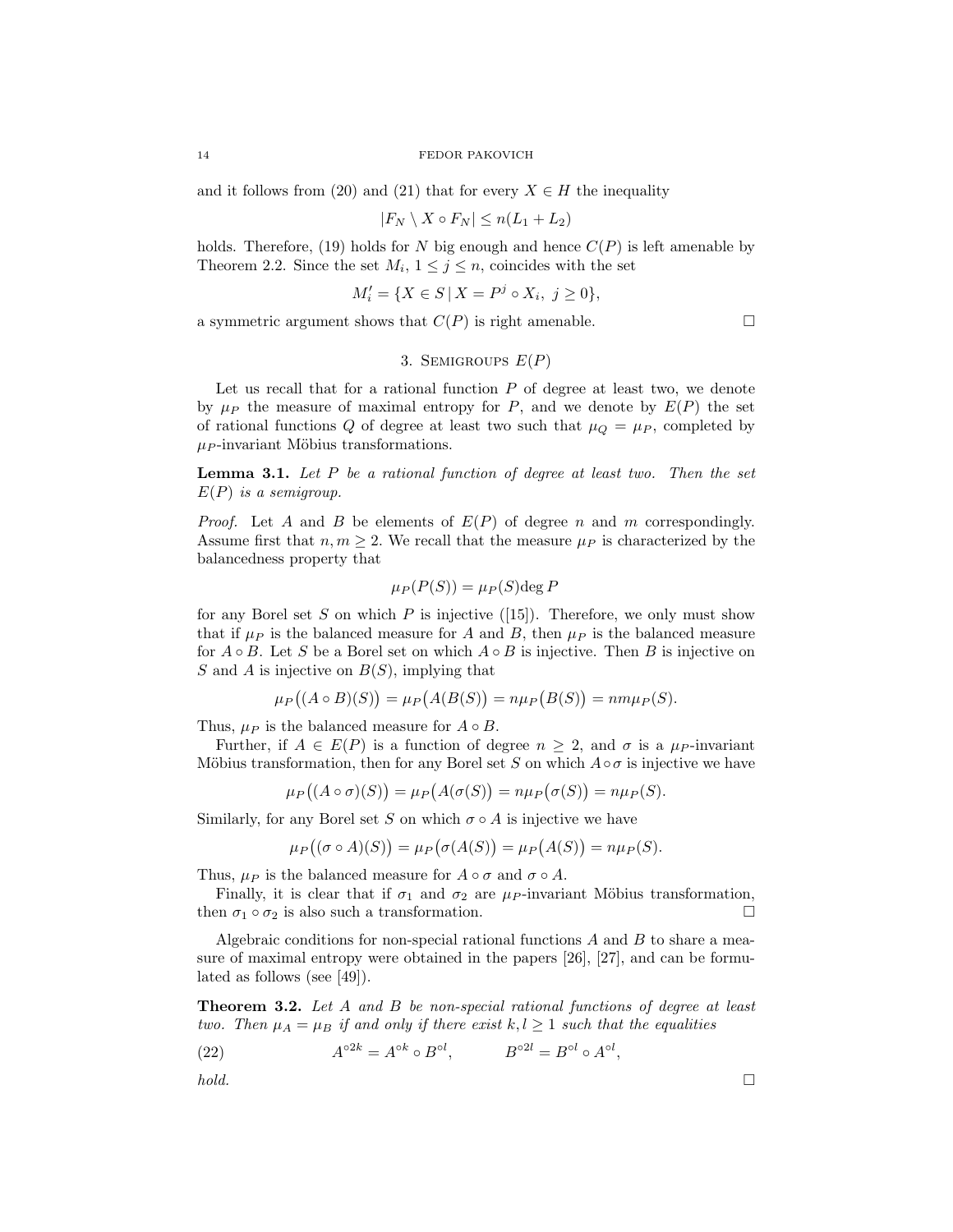Notice that either of equalities in (22) is sufficient for the equality  $\mu_A = \mu_B$ , regardless whether A and B are special or not  $([26])$ . Notice also that in a sense describing solutions of the system (22) reduces to describing rational functions which are not tame (see  $[49]$ ,  $[36]$ ).

Rational functions sharing an iterate share a measure of maximal entropy, and the system  $(22)$  can be regarded as a generalization of the condition that A and B share an iterate. Correspondingly, the following statement takes the place of Theorem 2.15.

**Theorem 3.3.** Let S be a power twisted semigroup of rational functions of degree at least two. Then S is a subsemigroup of the semigroup  $\overline{E(P)}$  for every  $P \in S$ . In the other direction, every subsemigroup of the semigroup  $\overline{E(P)}$ , where P is a non-special rational function of degree at least two, is power twisted.

*Proof.* If S is power twisted and  $P \in S$ , then by Lemma 2.10 for every  $A \in S$  there exist k and l such that  $A^{\circ 2k} = A^{\circ k} \circ P^{\circ l}$ , implying that  $A \in \overline{E(P)}$ .

In the other direction, it is well known that if  $P$  is non-special, then all rational functions sharing a measure of maximal entropy with P also are non-special. Moreover, if  $A, B$  are such functions, then by Theorem 3.2 equalities (22) hold, implying that every subsemigroup of  $\overline{E(P)}$  is power twisted.  $\Box$ 

Finally, the following lemma is the analogue of Lemma 2.13.

**Lemma 3.4.** Let  $P$  be a polynomial of degree at least two, and  $S$  a semigroup of polynomials such that the semigroup  $\overline{S}$  is non-empty. Then S is contained in  $E(P)$ if and only if  $\overline{S}$  is contained in  $\overline{E(P)}$ .

*Proof.* The "only if" part is clear. To prove the "if" part, we observe that if  $Q$  is any fixed element of  $\overline{S}$ , then for every  $\alpha \in S$  the function  $Q \circ \alpha \in \overline{S}$  belongs to  $\overline{S}$ . Thus, by the invariance of  $\mu_P$ , for any Borel set S we have:

$$
\mu_P\big((Q \circ \alpha)^{-1}(S)\big) = \mu_P(S).
$$

On the other hand,

$$
\mu_P((Q \circ \alpha)^{-1}(S)) = \mu_P(Q^{-1}(\alpha^{-1}(S))) = \mu_P(\alpha^{-1}(S)).
$$

Therefore,

$$
\mu_P(\alpha^{-1}(S)) = \mu_P(S),
$$

implying that  $\alpha \in E(P)$ .

## 4. Semidirect products

Let us recall that for a rational function R of degree at least two, the group  $G(R)$ is defined as the group of Möbius transformations  $\sigma$  such that

$$
R \circ \sigma = \nu \circ R
$$

for some Möbius transformations  $\nu$ . It is easy to see that  $G(R)$  is indeed a group and that the map

$$
\gamma_R : \sigma \to \nu_\sigma
$$

is a homomorphism from  $G(R)$  to the group  $Aut(\mathbb{CP}^1)$ . Notice that the group Aut(R) is a subgroup of  $G(R)$ . We say that a rational function R of degree  $n \geq 2$ is a quasi-power if there exist  $\alpha, \beta \in \text{Aut}(\mathbb{CR}^1)$  such that

$$
R = \alpha \circ z^n \circ \beta.
$$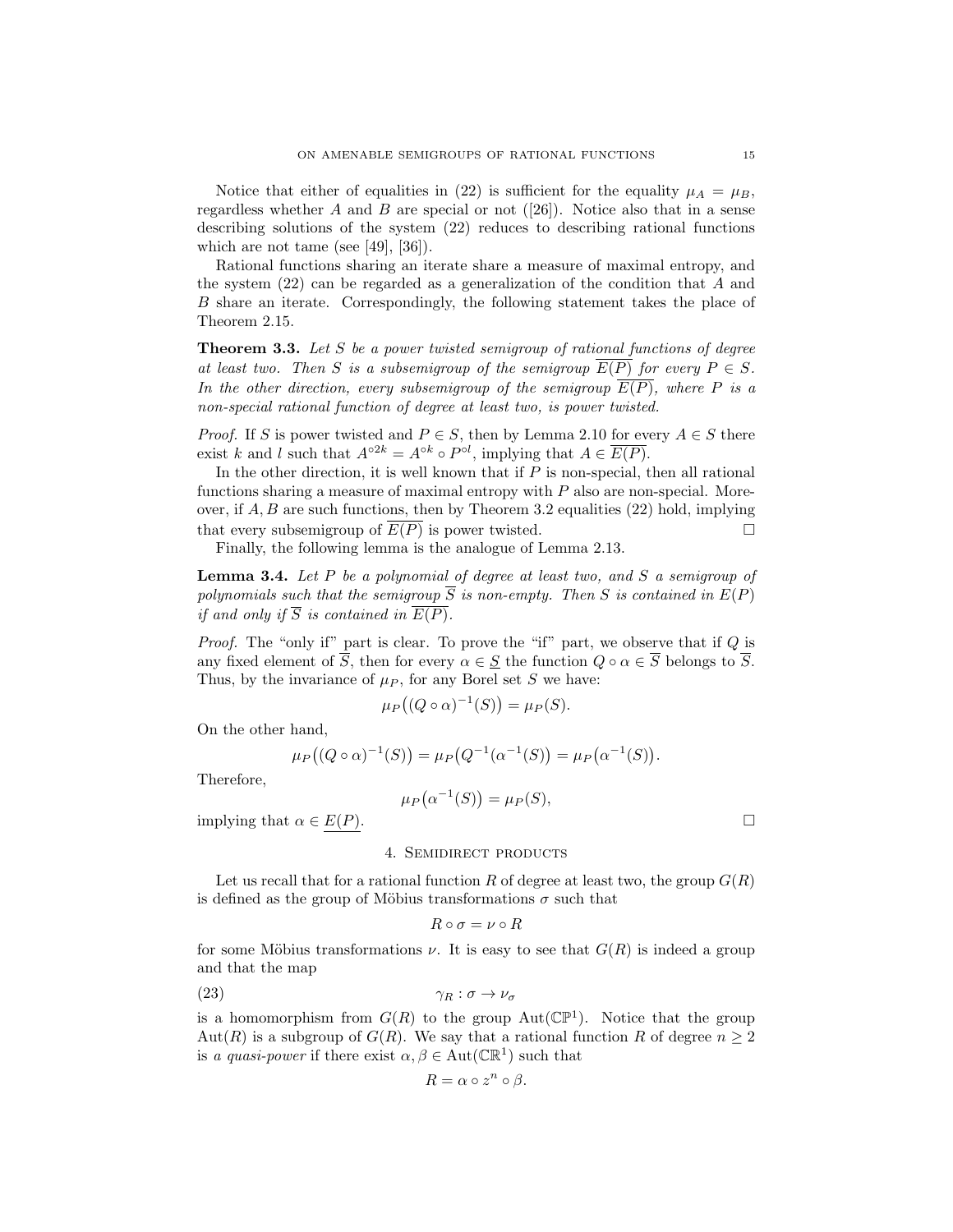The following statement was proved in [37] (see also [40] for more results about  $G(R)$  and related groups).

**Theorem 4.1.** Let  $R$  be a rational function of degree at least two that is not a quasi-power. Then the group  $G(R)$  is finite.  $\Box$ 

Assume that  $\Gamma$  a subgroup of  $G(R)$  such that  $\gamma_R(\Gamma) \subseteq \Gamma$ . Then (23) is an endomorphism of  $G(R)$ . Furthermore,  $\gamma_R$  defines in an obvious way a homomorphism

$$
\rho_R: \langle R \rangle \to \text{End}(\Gamma).
$$

We denote by  $S_{\Gamma,R}$  the semigroup generated by  $\Gamma$  and  $R$ . It is clear that a rational function A belongs to  $S_{\Gamma,R}$  if and only if

$$
(24) \t\t A = \delta \circ R^{\circ s}
$$

for some  $s \geq 0$  and  $\delta \in \Gamma$ . Moreover, in the notation of Section 2.1, we have:

$$
S_{\Gamma,R} = \Gamma \underset{\rho_R}{\times} \langle R \rangle.
$$

**Lemma 4.2.** Let R be a rational function of degree  $n \geq 2$  not conjugate to  $z^{\pm n}$ , and  $\Gamma$  a subgroup of  $G(R)$  such that  $\gamma_R(\Gamma) \subseteq \Gamma$ . Then  $\Gamma$  is finite.

*Proof.* By Theorem 4.1,  $G(R)$  and hence  $\Gamma$  is finite, unless R is a quasi-power. On the other hand, since the group  $G(z^n)$  consists of the Möbius transformations  $cz^{\pm 1}$ ,  $c \in \mathbb{C} \setminus \{0\}$  (see [37], Lemma 4.1), it is easy to see that the condition  $\gamma_R(\Gamma) \subseteq \Gamma$ holds for a quasi-power R only if R is conjugate to  $z^{\pm n}$ .  $\pm n$ .

The following two results describe amenability properties of subsemigroups of  $S_{\Gamma,R}$  according to whether the condition  $\gamma_R(\Gamma) = \Gamma$  or the condition  $\gamma_R(\Gamma) \subseteq \Gamma$  is satisfied. In particular, they imply Theorem 1.7 from the introduction.

**Theorem 4.3.** Let R be a rational function of degree  $n \geq 2$  not conjugate to  $z^{\pm n}$ , and  $\Gamma$  a subgroup of  $G(R)$  such that  $\gamma_R(\Gamma) \subseteq \Gamma$ . Then  $S_{\Gamma,R}$  is left amenable if and only if  $\gamma_R(\Gamma) = \Gamma$ . Moreover, if  $\gamma_R(\Gamma) = \Gamma$ , then  $S_{\Gamma,R} \subseteq C_{\infty}(R)$  and every subsemigroup of  $S_{\Gamma,R}$  is amenable.

*Proof.* Since all elements of  $S_{\Gamma,R}$  have the form (24), if  $\sigma_0 \in \Gamma$  but  $\sigma_0 \notin \text{Im } \gamma_R$ , the equation

$$
R \circ X = (\sigma_0 \circ R) \circ Y
$$

has no solutions X, Y in  $S_{\Gamma,R}$ . Therefore, whenever  $\gamma_R(\Gamma)$  is a proper subset of  $\Gamma$ , the semigroup  $S_{\Gamma,R}$  is not left reversible and hence is not left amenable.

On the other hand, since the group  $\Gamma$  is finite by Lemma 4.2, if  $\gamma_R(\Gamma) = \Gamma$ , then the restriction  $\gamma_R : \Gamma \to \Gamma$  is an automorphism. Moreover, since the automorphism group of a finite group is finite, there exists  $l \geq 1$  such that the iterate  $\gamma_R^{ol}$  is the identical automorphism. Therefore, since

$$
R^{\circ l} \circ \sigma = \gamma_R^{\circ l}(\sigma) \circ R^{\circ l}, \quad \sigma \in \Gamma,
$$

R

the group  $\Gamma$  is a subgroup of  $\text{Aut}(R^{\text{ol}})$ . In turn, this implies that for every element  $A \in \overline{S_{\Gamma,R}}$  the iterate  $A^{\circ l}$  commute with  $R^{\circ l}$ , since

$$
A^{\circ l} = \sigma \circ R^{\circ sl}
$$

for some  $\sigma \in \Gamma$  and  $s \ge 1$  by (24). Hence, by the Ritt theorem, A and R share an iterate. Therefore,  $\overline{S_{\Gamma,R}} \subseteq \overline{C_{\infty}(R)}$  by Lemma 2.14, implying that  $S_{\Gamma,R} \subseteq C_{\infty}(R)$  by Lemma 2.13. In particular, if  $S'$  is a subsemigroup of  $S$ , then  $S'$  is a subsemigroup of  $C_{\infty}(R)$ , implying that S' is amenable by Theorem 2.19.

$$
16 \\
$$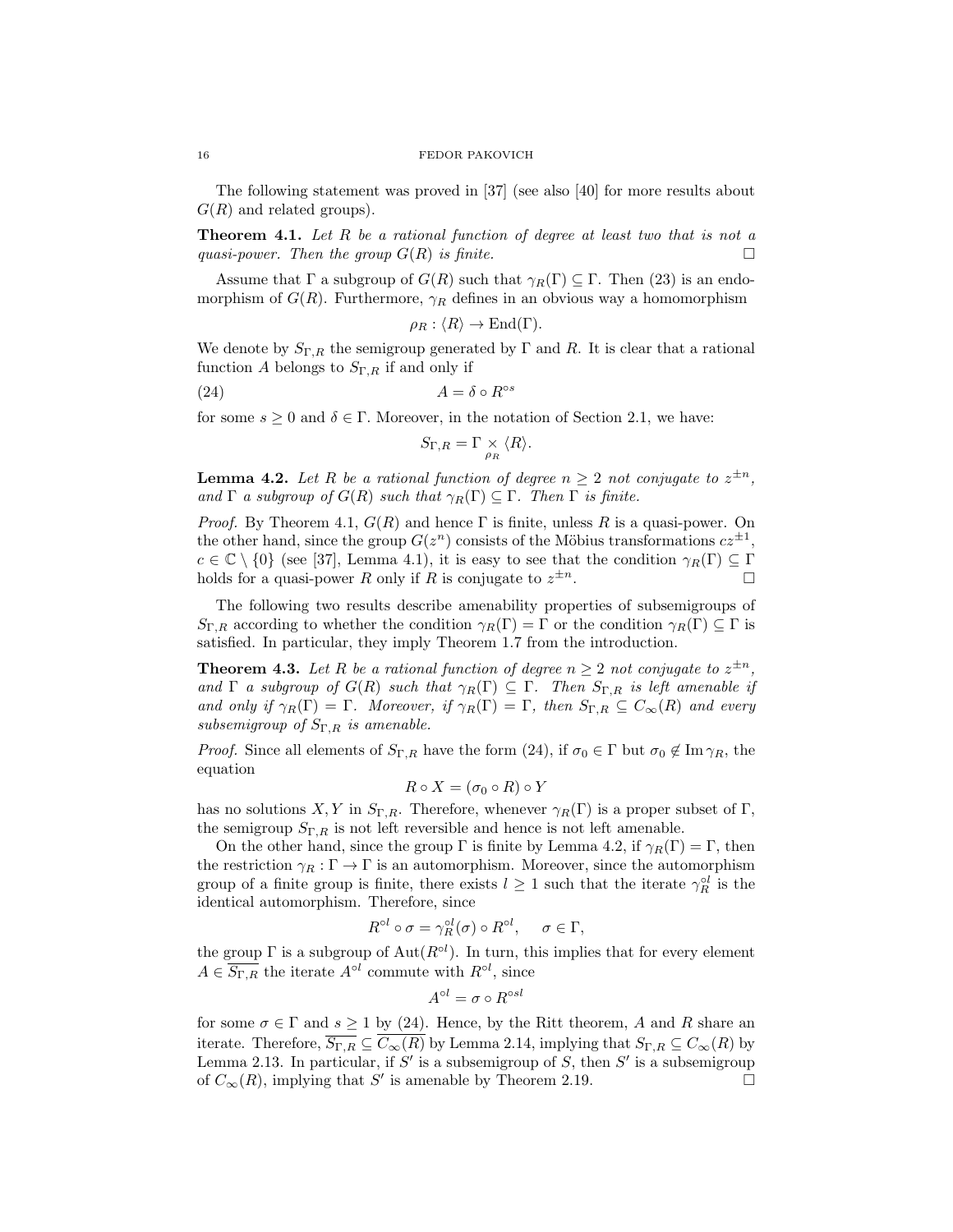**Theorem 4.4.** Let R be a rational function of degree  $n \geq 2$  not conjugate to  $z^{\pm n}$ , and  $\Gamma$  a subgroup of  $G(R)$  such that  $\gamma_R(\Gamma) \subseteq \Gamma$ . Then  $S_{\Gamma,R} \subseteq E(R)$  and every subsemigroup of  $S_{\Gamma,R}$  is right amenable.

*Proof.* By Lemma 3.4 and Theorem 3.3, to prove that  $S_{\Gamma,R} \subseteq E(R)$  it is enough to show that  $\overline{S_{\Gamma,R}}$  is power twisted, that is, that for all  $A, B \in \overline{S_{\Gamma,R}}$  there exist  $k, l \geq 1$  such that (9) holds. It follows from the representation (24) that considering instead of  $A$  and  $B$  some of their iterates without loss of generality we may assume that deg  $A = \deg B$  and

$$
(25) \t\t\t A = \sigma \circ B
$$

for some  $\sigma \in \Gamma$ . Furthermore, it follows from (24) and (25) that for every  $k \geq 1$ there exists  $\sigma_k \in \Gamma$  such that

$$
A^{\circ k} = \sigma_k \circ B^{\circ k}.
$$

Therefore, since  $\Gamma$  is finite, there exist  $k_1, k_2 \geq 1$  such that  $k_1 > k_2$  and

$$
A^{\circ k_1} = \delta \circ B^{\circ k_1}, \quad A^{\circ k_2} = \delta \circ B^{\circ k_2}
$$

for the same  $\delta \in \Gamma$ , implying that (9) holds for  $l = k_1 - k_2$ . Set

$$
\Gamma_k = \gamma_R^{\circ k}(\Gamma).
$$

Since  $\Gamma$  is finite, it follows from

$$
\Gamma \supseteq \Gamma_1 \supseteq \Gamma_2 \supseteq \dots
$$

that there exists  $k_0$  such that  $\Gamma_k = \Gamma_{k_0}$  for all  $k \geq k_0$ . We set  $\Gamma = \Gamma_{k_0}$  and

$$
\Gamma_0 = \operatorname{Ker} \gamma_R^{\circ k_0},
$$

so that  $\hat{\Gamma} = \Gamma / \Gamma_0$ . Since  $\gamma_R : \hat{\Gamma} \to \hat{\Gamma}$  is an isomorphism, the above definitions imply that for  $\alpha_1, \alpha_2 \in \Gamma$  the equality

$$
\gamma_R^{\circ k}(\alpha_1) = \gamma_R^{\circ k}(\alpha_2)
$$

holds for some  $k \geq k_0$  if and only if elements  $\alpha_1$  and  $\alpha_2$  belong to the same coset of  $\Gamma_0$  in  $\Gamma$ .

Since  $S_{\Gamma,R} = \Gamma$  is finite and  $\overline{S_{\Gamma,R}}$  is power twisted,  $S_{\Gamma,R}$  is right reversible by Lemma  $2.\overline{11}$ . Thus, by the first part of Theorem 2.7, equivalence classes on  $S_{\Gamma,R}$ corresponding to equivalence relation (5) form a semigroup  $S_{\Gamma,R}/\sim$ . Let us show that  $S_{\Gamma,R}/\sim$  is isomorphic to the semigroup  $S_{\widehat{\Gamma},R}$ . For this purpose, it is enough to prove the following statement: for  $\alpha_1, \alpha_2 \in \Gamma$  and  $s_1, s_2 \geq 0$  the equality

(26) 
$$
(\beta \circ R^{\circ s}) \circ (\alpha_1 \circ R^{\circ s_1}) = (\beta \circ R^{\circ s}) \circ (\alpha_2 \circ R^{\circ s_2})
$$

holds for some  $s \geq 0$  and  $\beta \in \Gamma$  if and only if  $s_1 = s_2$  and  $\alpha_1, \alpha_2$  belong to the same coset of  $\Gamma_0$  in  $\Gamma$ . To prove the "if" part, we observe that if  $\alpha_2 = \delta \circ \alpha_1$ , where  $\delta \in \Gamma_0$ , then (26) holds for  $s = k_0$  and any  $\beta$ . On the other hand, if equality (26) holds, then obviously  $s_1 = s_2$  and

(27) 
$$
R^{\circ s} \circ (\alpha_1 \circ R^{\circ s_1}) = R^{\circ s} \circ (\alpha_2 \circ R^{\circ s_2}),
$$

implying that for every  $l \geq 0$  the equality

$$
R^{\circ (s+l)} \circ (\alpha_1 \circ R^{\circ s_1}) = R^{\circ (s+l)} \circ (\alpha_2 \circ R^{\circ s_2})
$$

holds. Thus, without loss of generality we may assume that  $s \geq k_0$  in (27), implying that  $\alpha_1$  and  $\alpha_2$  belong to the same coset of  $\Gamma_0$  in  $\Gamma$ .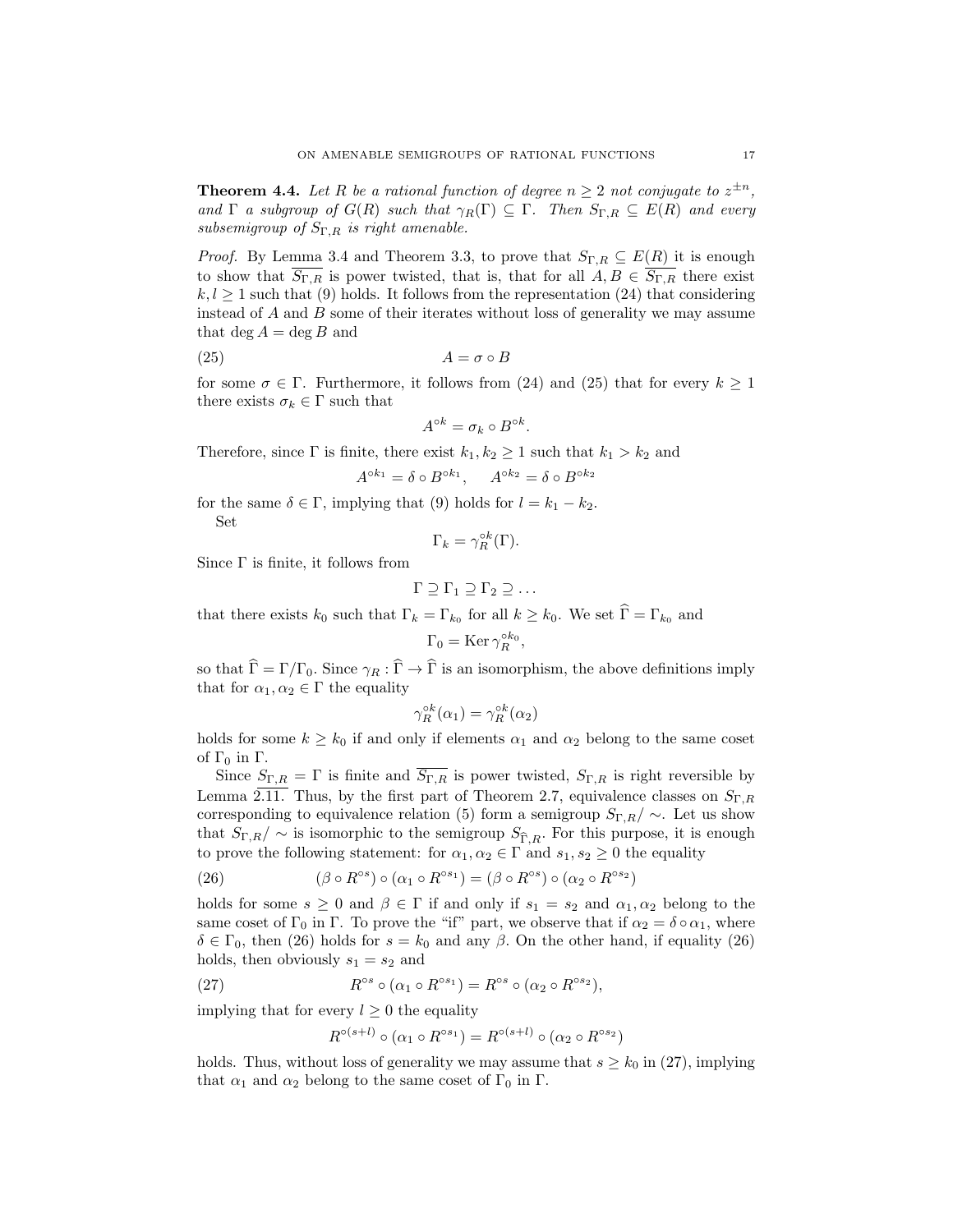Since  $S_{\Gamma,R}/\sim$  is isomorphic to the semigroup  $S_{\widehat{\Gamma},R}$ , it follows from the second part of Theorem 2.7 that to prove that any subsemigroup of  $S_{\Gamma,R}$  is right amenable it is enough to prove that any subsemigroup of  $S_{\widehat{\Gamma},R}$  is right amenable. In turn, the last statement follows from Theorem 4.3, which implies that  $S_{\widehat{\Gamma},R}$  is amenable.  $\Box$ 

Notice that the proofs of Theorem 4.3 and Theorem 4.4 remain true for R conjugate to  $z^{\pm n}$  if to require the finiteness of Γ. Thus, for example, the semigroup generated by the polynomial  $z^2$  and the Möbius transformation  $z \to -z$  is a right amenable semigroup of rational functions that is not left amenable. On the other hand, for example, the semigroup generated by  $z<sup>3</sup>$  and the Möbius transformation  $z \to e^{\frac{2\pi i}{5}} z$  is amenable.

# 5. Tame semigroups of rational functions

5.1. Tame rational functions. We recall that a rational function A of degree at least two is called tame if the algebraic curve

$$
A(x) - A(y) = 0
$$

has no factors of genus zero or one distinct from the diagonal. By the Picard theorem, this condition is equivalent to the condition that the equality

$$
(28) \t\t A \circ f = A \circ g,
$$

where f and g are functions meromorphic on  $\mathbb{C}$ , implies that  $f \equiv g$ . Notice that any rational function of degree two is not tame since the curve

$$
\frac{A(x) - A(y)}{x - y} = 0
$$

has degree one, implying that its genus is zero. Thus, a tame rational function has degree at least three. Notice that a general rational function of degree at least four is tame. Specifically, a rational function of degree at least four is tame whenever it has only simple critical values ([31]).

We say that a semigroup of rational functions  $S$  is  $tame$ , if it contains tame rational functions only. Clearly, the tameness condition can be regarded as a strengthening of the cancellativity condition.

**Lemma 5.1.** Tame rational functions form a cancellative subsemigroup of  $\mathbb{C}(z)$ .

*Proof.* Let us assume that A, B are tame rational functions and f, g are meromorphic on C functions such that the equality

$$
(B \circ A) \circ f = (B \circ A) \circ g
$$

holds. Since B is tame and  $A \circ q$  and  $A \circ f$  are meromorphic on  $\mathbb{C}$ , this equality implies equality (28). In turn, equality (28) implies that  $f \equiv g$ , since A is tame. Thus, tame rational functions form a subsemigroup of  $\mathbb{C}(z)$ , and it is clear that this subsemigroup is cancellative.  $\Box$ 

Our approach to the amenability of tame semigroups of rational functions is based on the three results about tame rational functions from the paper [39] given below.

Let  $P^{\circ d} = U \circ V$  be a decomposition of an iterate  $P^{\circ d}$  of a rational function P into a composition of rational functions  $U$  and  $V$ . We say that this decomposition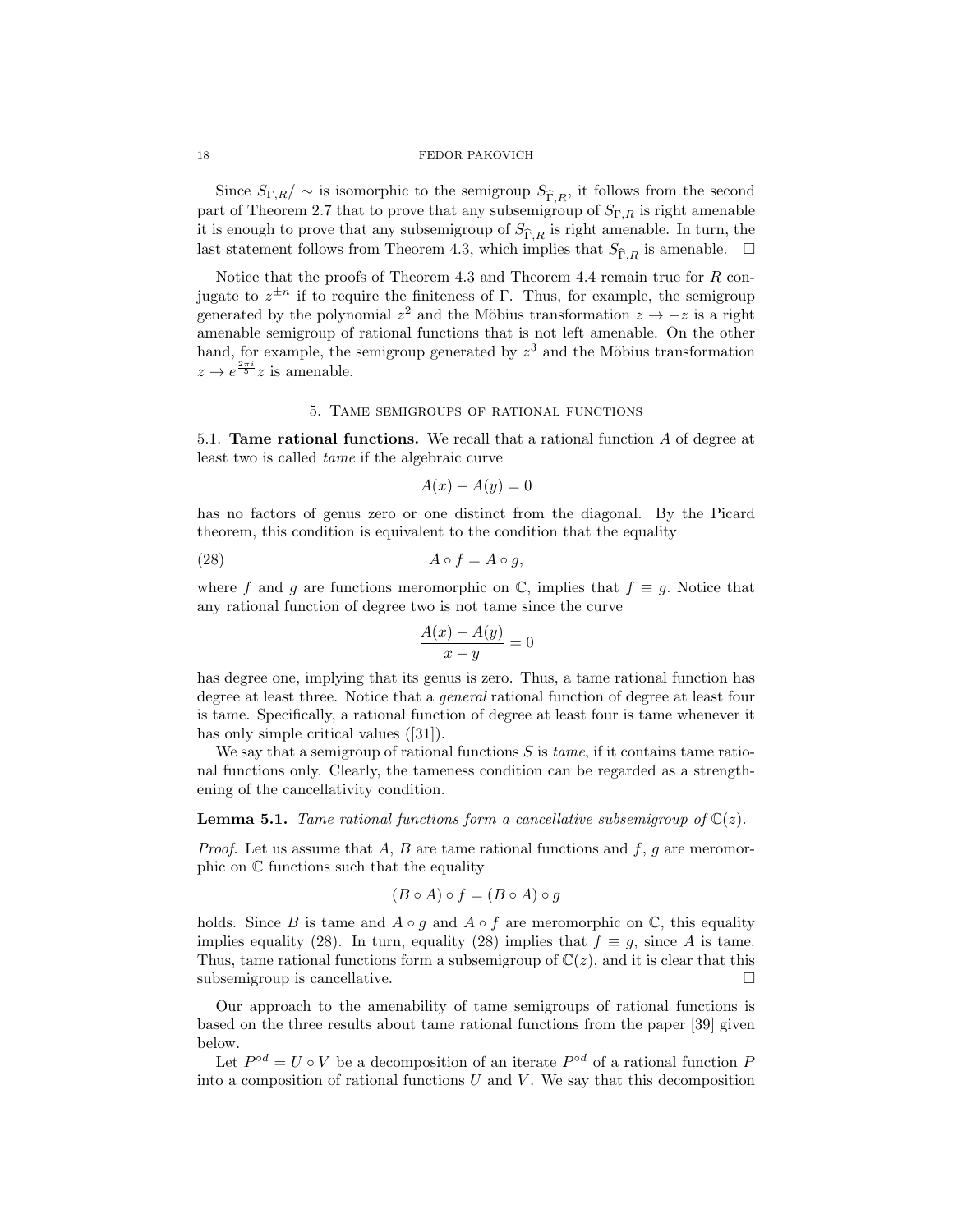is *induced* by a decomposition  $P^{\circ d'} = U' \circ V'$ , where  $d' < d$ , if there exist  $k_1, k_2 \ge 0$ such that

$$
U = P^{\circ k_1} \circ U', \qquad V = V' \circ P^{\circ k_2}.
$$

The first statement we need is following (see [39], Theorem 1.1).

**Theorem 5.2.** Let  $P$  be a tame rational function of degree n. Then there exists an integer N, depending on n only, such that any decomposition of  $P^{od}$  with  $d \geq N$  is induced by a decomposition of  $P^{\circ N}$ .  $\circ N$  .

We recall that functional decompositions  $R = U \circ V$  of a rational function R into compositions of rational functions  $U$  and  $V$ , considered up to the equivalence

$$
U \to U \circ \alpha, \quad V \to \alpha^{-1} \circ V, \quad \alpha \in Aut(\mathbb{CP}^1),
$$

are in a one-to-one correspondence with imprimitivity systems of the monodromy group of  $R$ . In particular, the number of such classes is finite. Consequently, Theorem 5.2 implies that for every tame rational function  $P$  there exist finitely many rational functions  $F_1, F_2, \ldots, F_t$  such that a rational function F is a compositional right factor of an iterate of  $P$  if and only if  $F$  has the form

(29) 
$$
F = \alpha \circ F_i \circ P^{\circ l}, \quad l \ge 0, \quad 1 \le i \le t, \quad \alpha \in Aut(\mathbb{CP}^1).
$$

It is easy to see that if rational functions  $A$  and  $B$  have a common iterate, then each iterate of B is a compositional left and right factor of some iterate of A. The following result provides a partial converse statement (see [39], Theorem 1.4).

**Theorem 5.3.** Let A and B be tame rational functions. Then the following conditions are equivalent.

- 1) Each iterate of B is a compositional left factor of some iterate of A.
- 2) Each iterate of B is a compositional right factor of some iterate of A.
- 3) The functions A and B have a common iterate.  $\Box$

For rational functions A and B, let us define an algebraic curve  $\mathcal{C}_{A,B}$  by the formula

$$
\mathcal{C}_{A,B}: A(x) - B(y) = 0.
$$

The last result about tame rational functions we need below is following (see [39], Corollary 3.6).

**Theorem 5.4.** Let A and B be rational functions such that the curve  $\mathcal{C}_{A^{\circ s},B}$  has an irreducible factor  $C$  of genus zero or one for some  $s \geq 1$ . Assume in addition that B is tame,  $\deg A > 2$ , and

(30) 
$$
s > log_2 [84(log B - 1)(deg B)!].
$$

Then  $A^{\circ s} = B \circ Q$  for some rational function Q, and C is the graph  $Q(x)-y=0$ . □

5.2. Stabilization of semigroups  $C(P^{\circ s})$ . For a rational function P of degree at least two, the groups in the sequence  $G(P^{ok})$ ,  $k \geq 1$ , in general are different. Nevertheless, the following statement holds ([40]).

**Theorem 5.5.** Let P be a rational function of degree  $n \geq 2$ . Then the sequence  $G(P^{ok})$ ,  $k \geq 1$ , contains only finitely many non-isomorphic groups, and, unless P is a quasi-power, the orders of these groups are finite and uniformly bounded in terms of n only.  $\square$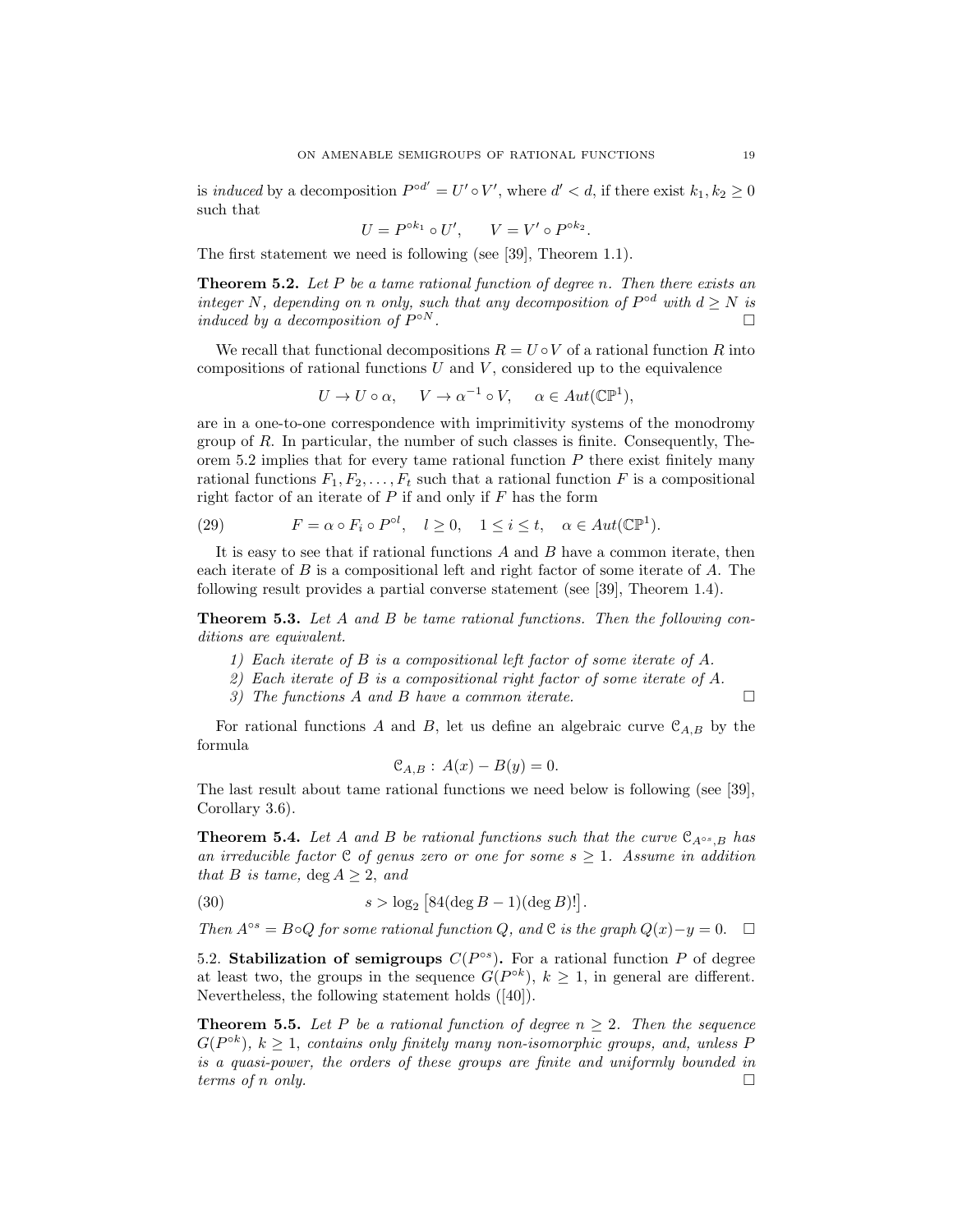Among other things, Theorem 5.5 implies that, unless P is conjugate to  $z^{\pm n}$ , the group  $\text{Aut}_{\infty}(P)$  is finite, so that

(31) 
$$
Aut_{\infty}(P) = Aut(P^{\circ s})
$$

for some  $s \geq 1$  (see [40] for more detail). In this section, we prove the following generalization of equality (31) for tame rational functions.

**Theorem 5.6.** Let P be a tame rational function. Then  $C_{\infty}(P) = C(P^{\circ s})$  for some  $s \geq 1$ .

*Proof.* Assume that  $F \in C_{\infty}(P)$ . Then, by the Ritt theorem, F is a compositional right factor of some iterate of P. On the other hand, by Theorem 5.2, there exist rational functions  $F_1, F_2, \ldots, F_t$  such that any compositional right factor of an iterate of P has the form (29). Furthermore, by Lemma 2.12, the function  $\alpha \circ F_i \circ P^{\circ l}$ commutes with  $P^{\circ s}$ ,  $s \geq 1$ , if and only if  $\alpha \circ F_i$  commutes with  $P^{\circ s}$ .

Let us observe now that if  $\alpha \circ F_i$  commutes with  $P^{\circ s}$ , and  $\alpha' \circ F_i$  commutes with  $P^{\circ s'}$  for some  $\alpha, \alpha' \in \text{Aut}(\mathbb{CP}^1)$  and  $s, s' \geq 1$ , then the both functions  $\alpha \circ F_i$  and  $\alpha' \circ F_i$  commute with  $P^{oLCM(s,s')}$ . Therefore, since

$$
\alpha' \circ F_i = (\alpha' \circ \alpha^{-1}) \circ \alpha \circ F_i,
$$

Lemma 2.12 implies that  $\alpha' \circ \alpha^{-1}$  also commutes with  $P^{\circ LCM(s,s')}$ . Thus,  $\alpha' = \nu \circ \alpha$ for some  $\nu \in \text{Aut}_{\infty}(P)$ . Since the group  $\text{Aut}_{\infty}(P)$  is finite, this yields that there exist finitely many rational functions  $G_1, G_2, \ldots, G_r \in C_{\infty}(P)$  such that F belongs to  $C_{\infty}(P)$  if and only if F has the form

$$
G_i \circ P^{\circ l}, \quad 1 \le i \le r, \quad l \ge 0.
$$

Finally, if  $G_i$ ,  $1 \leq i \leq r$ , commutes with  $P^{\circ k_i}$ ,  $k_i \geq 1$ , then  $G_i$  also commutes with  $P^N$ , where  $N = \text{LCM}(k_1, k_2, \ldots, k_r)$ . Thus,  $C_{\infty}(P) \subseteq C(P^{\circ N})$ , implying that  $C_{\infty}(P) = C(P^{\circ N}).$  $\circ N$ ).

5.3. Amenable semigroups. The following result is an extended version of Theorem 1.6 from the introduction.

**Theorem 5.7.** Let S be a tame semigroup of rational functions. Then the following conditions are equivalent.

- 1) The semigroup S is left reversible.
- 2) The semigroup S is left amenable.
- 3) The semigroup S is amenable.
- 4) The semigroup S is a subsemigroup of  $C(P)$  for some tame rational function P.
- 5) The semigroup S is power joined.
- 6) The semigroup S is left or right Archimedean.
- 7) The semigroup S contains no free subsemigroup of rank two.
- 8) For all  $A, B \in S$  there exist  $z_1, z_2 \in \mathbb{CP}^1$  such that the forward orbits  $O_A(z_1)$ and  $O_B(z_2)$  have an infinite intersection.

Proof. If S is a power joined semigroup of rational functions, then S is a subsemigroup of  $C_{\infty}(F)$  for every  $F \in S$ , by Theorem 2.15. Moreover, if S is tame, then every  $F \in S$  has degree at least two and is not special, since special rational functions are wild (see [39], Corollary 2.5). Therefore, by Theorem 5.6,  $C_{\infty}(F) = C(P)$ , where  $P = F^{\circ s}$  for some  $s \geq 1$ . Since  $F^{\circ s}$  is tame by Lemma 5.1, this proves the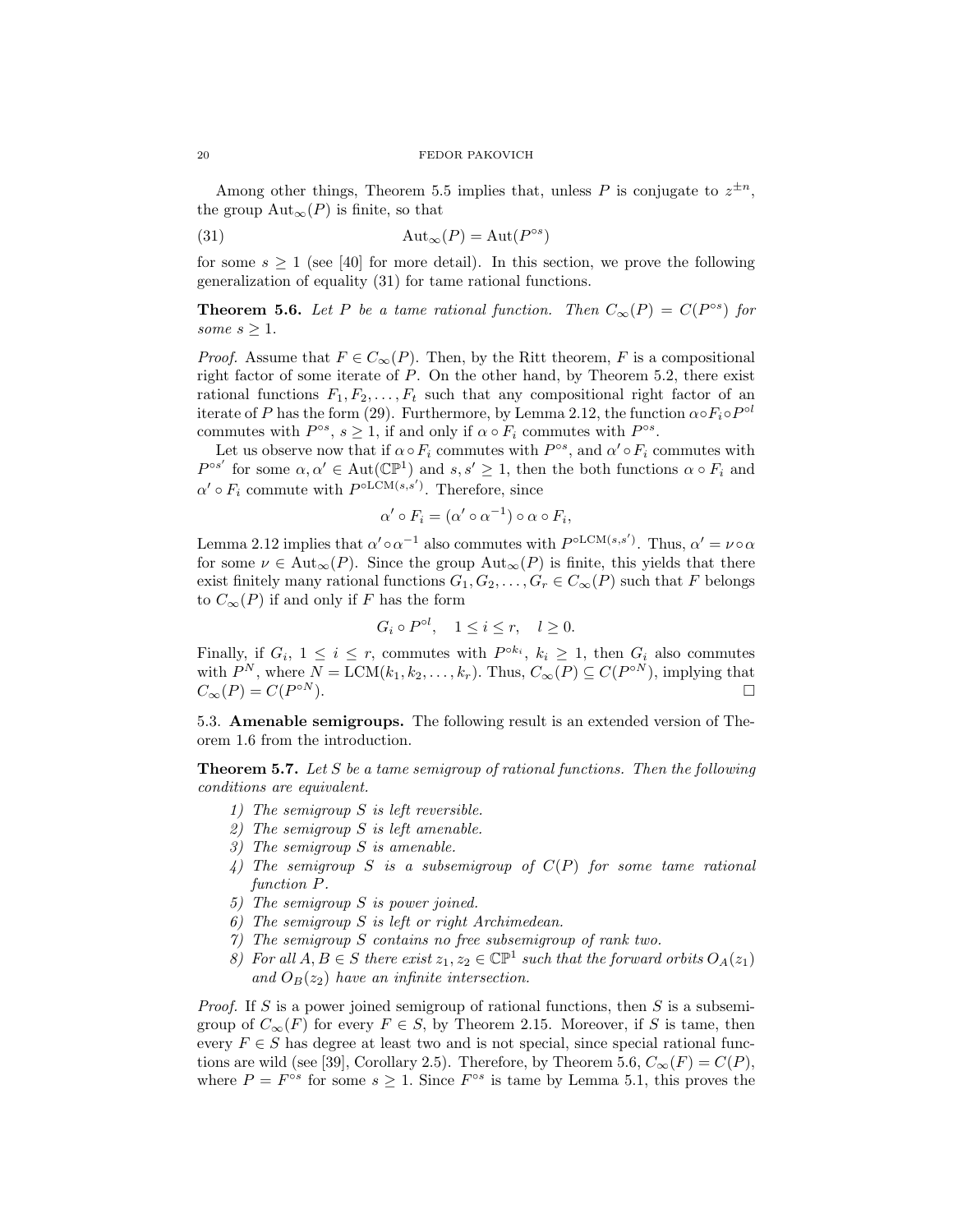implication  $5 \Rightarrow 4$ . The implication  $4 \Rightarrow 3$  holds by Theorem 2.19. The implication  $3 \Rightarrow 2$  is clear. The implication  $2 \Rightarrow 1$  holds by Proposition 2.4.

The implication  $1 \Rightarrow 5$  follows from Theorem 5.3 and Theorem 5.4. Indeed, let A and  $B$  be arbitrary elements of  $S$ . It follows from the left reversibility of  $S$  that for every  $s \ge 1$  there exist  $C_s, D_s \in S$  such that the equality  $A^{\circ s} \circ C_s = B \circ D_s$  holds, implying that the curve  $\mathcal{C}_{A^{\circ s},B}$  has an irreducible factor of genus zero. Since for s big enough inequality (30) holds, it follows from Theorem 5.4 that the function B is a compositional left factor of some iterate of A (notice that this fact does not immediately imply that S is right Archimedean, since in the equality  $A^{\circ n} = B \circ X$ the function  $X$  may not belong to  $S$ ). Moreover, using the same reasoning for iterates of  $B$  we conclude that each iterate of  $B$  is a compositional left factor of some iterate of  $A$ , implying that  $A$  and  $B$  have a common iterate by Theorem 5.3. This finishes the proof of the equivalences  $1 \Leftrightarrow 2 \Leftrightarrow 3 \Leftrightarrow 4 \Leftrightarrow 5$ .

The implication  $5 \Rightarrow 6$  follows from Lemma 2.9. On the other hand, if S is left (resp. right) Archimedean, then for all  $A, B \in S$  each iterate of B is a compositional right (resp. left) factor of some iterate of  $A$ , implying by Theorem 5.3 that  $A$  and  $B$ share an iterate. Thus,  $5 \Leftrightarrow 6$ . Further, it is clear that  $5 \Rightarrow 8$ . On the other hand, it was proved in [39] that if for tame rational functions  $A$  and  $B$  there exist orbits  $O_A(z_1)$  and  $O_B(z_2)$  with an infinite intersection, then A and B share an iterate. For the reader convenience, we repeat the proof which relies on the Faltings theorem combined with Theorem 5.3 and Theorem 5.4. We recall that by the Faltings theorem  $(22)$  if an irreducible algebraic curve C defined over a finitely generated field K of characteristic zero has infinitely many K-points, then  $g(C) \leq 1$ . On the other hand, it is easy to see that if  $O_A(z_1) \cap O_B(z_2)$  is infinite, then for every pair  $(i, j) \in \mathbb{N} \times \mathbb{N}$  the algebraic curve

$$
(32)\qquad \qquad A^{\circ i}(x) - B^{\circ j}(y) = 0
$$

has infinitely many points  $(x, y) \in O_A(z_1) \times O_B(z_2)$ . Defining now K as the field generated over  $\mathbb Q$  by  $z_1, z_2$ , and the coefficients of A, B, and observing that the orbits  $O_A(z_1)$  and  $O_B(z_2)$  belong to K, we conclude that for every pair  $(i, j) \in \mathbb{N} \times \mathbb{N}$ curve (32) has a factor of genus zero or one. It follows now from Theorem 5.4 that each iterate of  $B$  is a compositional left factor of some iterate of  $A$ , implying that A and B have a common iterate by Theorem 5.3. Thus,  $5 \Leftrightarrow 8$ 

Since any tame semigroup of rational functions is left cancellative, the implication  $7 \Rightarrow 1$  follows from Lemma 2.8. Finally, let us observe that a subsemigroup S of  $C(P)$  cannot contain a free subsemigroup of rank two  $S'$ , since such  $S'$  is also a subsemigroup of  $C(P)$  and hence is power joined by Theorem 2.15. Thus,  $4 \Rightarrow$ 7. □

# 6. Archimedean and reversible semigroups of polynomials

6.1. Functional equations in polynomials. We recall that a polynomial  $A$  is called special if it is conjugate to  $z^n$ ,  $n \geq 2$  or to  $\pm T_n$ ,  $n \geq 2$ . The following two lemmas follow easily from from the characterization of the polynomials  $z^n$  and  $T_n$ in terms of their ramification (see e.g. [18], Lemma 3.5 and Lemma 3.9).

**Lemma 6.1.** Any decomposition of  $z^n$ ,  $n \geq 2$ , into a composition of polynomials has the form

$$
z^n = (z^{n/d} \circ \mu) \circ (\mu^{-1} \circ z^d),
$$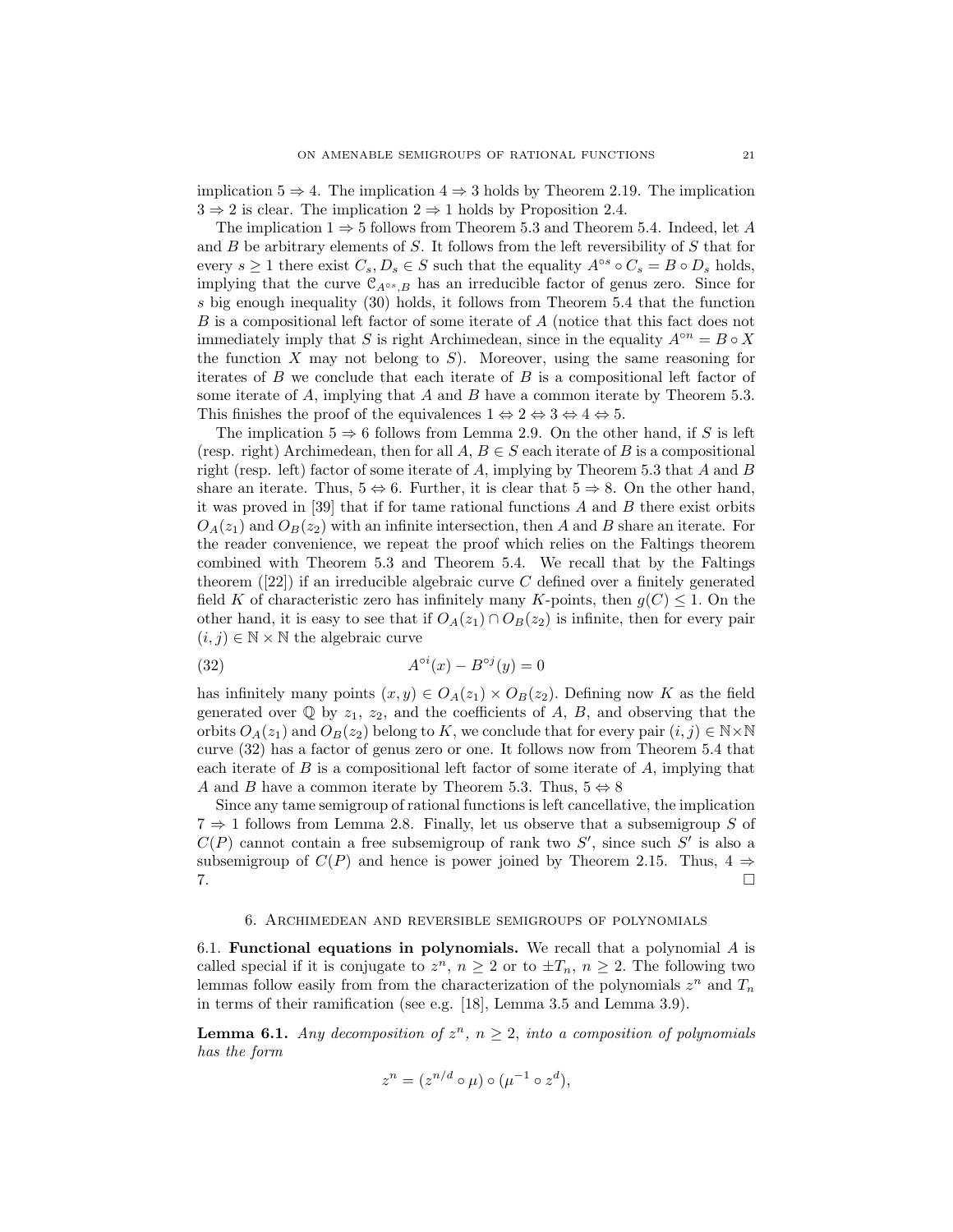where  $d|n$  and  $\mu$  is a polynomial of degree one. On the other hand, any decomposition of  $T_n$ ,  $n \geq 2$ , has the form

$$
T_n = (T_{n/d} \circ \mu) \circ (\mu^{-1} \circ T_d),
$$

where  $d|n$  and  $\mu$  is a polynomial of degree one.

For brevity, we will say that two polynomials A and B are *linearly equivalent* if there exist polynomials of degree one  $\sigma$  and  $\nu$  such that the equality

$$
A = \sigma \circ B \circ \nu
$$

holds.

**Lemma 6.2.** Let A be a polynomials of degree  $d \geq 2$  such that  $A^{\circ l}$ ,  $l > 1$ , is linearly equivalent to  $z^{d}$ . Then A is conjugate to  $z^{d}$ . Similarly, if  $A^{\circ l}$ ,  $l > 2$ , is linearly equivalent to  $T_{d}$ , then A is conjugate to  $\pm T_d$ .

Since a rational function A is a polynomial if and only if  $A^{-1}{\lbrace \infty \rbrace} = \infty$ , for any decomposition  $A = U \circ V$  of a polynomial A into a composition of rational functions U and V, there exists a Möbius transformation  $\mu$  such that  $U \circ \mu$  and  $\mu^{-1} \circ V$  are polynomials. Thus, considering decompositions of polynomials into compositions of rational functions, we can restrict ourselves by the consideration of decompositions into compositions of polynomials.

Unlike the general case, *polynomial* solutions of the functional equation

$$
(33) \t\t\t A \circ C = B \circ D
$$

admit essentially a complete description.

Specifically, the following result follows easily from the fact that the monodromy group of a polynomial of degree  $n$  contains a cycle of length  $n$ .

**Theorem 6.3** ([20]). Let  $A, C, B, D$  be polynomials such that  $A \circ C = B \circ D$ . Then there exist polynomials  $U, V, \widetilde{A}, \widetilde{C}, \widetilde{B}, \widetilde{D}$ , where

$$
\deg U = \text{GCD}(\deg A, \deg B), \quad \deg V = \text{GCD}(\deg C, \deg D),
$$

such that

 $A = U \circ \widetilde{A}, B = U \circ \widetilde{B}, C = \widetilde{C} \circ V, D = \widetilde{D} \circ V.$ 

and

$$
\widetilde{A} \circ \widetilde{C} = \widetilde{B} \circ \widetilde{D}.
$$

Notice that Theorem 6.3 implies that if deg  $B \mid \text{deg } A$  in (33), then the equalities

$$
A = B \circ R, \quad D = R \circ C
$$

hold for some polynomial R.

Theorem 6.3 reduces describing solutions of (33) to describing solutions satisfying

(34) 
$$
GCD(\deg A, \deg B) = 1, \quad GCD(\deg C, \deg D) = 1.
$$

The following result called "the second Ritt theorem" ([43]) describes such solutions.

**Theorem 6.4** ([43]). Let  $A, C, B, D$  be polynomials such that (33) and (34) hold. Then there exist polynomials  $\sigma_1, \sigma_2, \mu, \nu$  of degree one such that, up to a possible replacement of A by B and of C by D, either

$$
A = \nu \circ z^s R^n(z) \circ \sigma_1^{-1},
$$
  
\n
$$
B = \nu \circ z^n \circ \sigma_2^{-1},
$$
  
\n
$$
D = \sigma_2 \circ z^s R(z^n) \circ \mu,
$$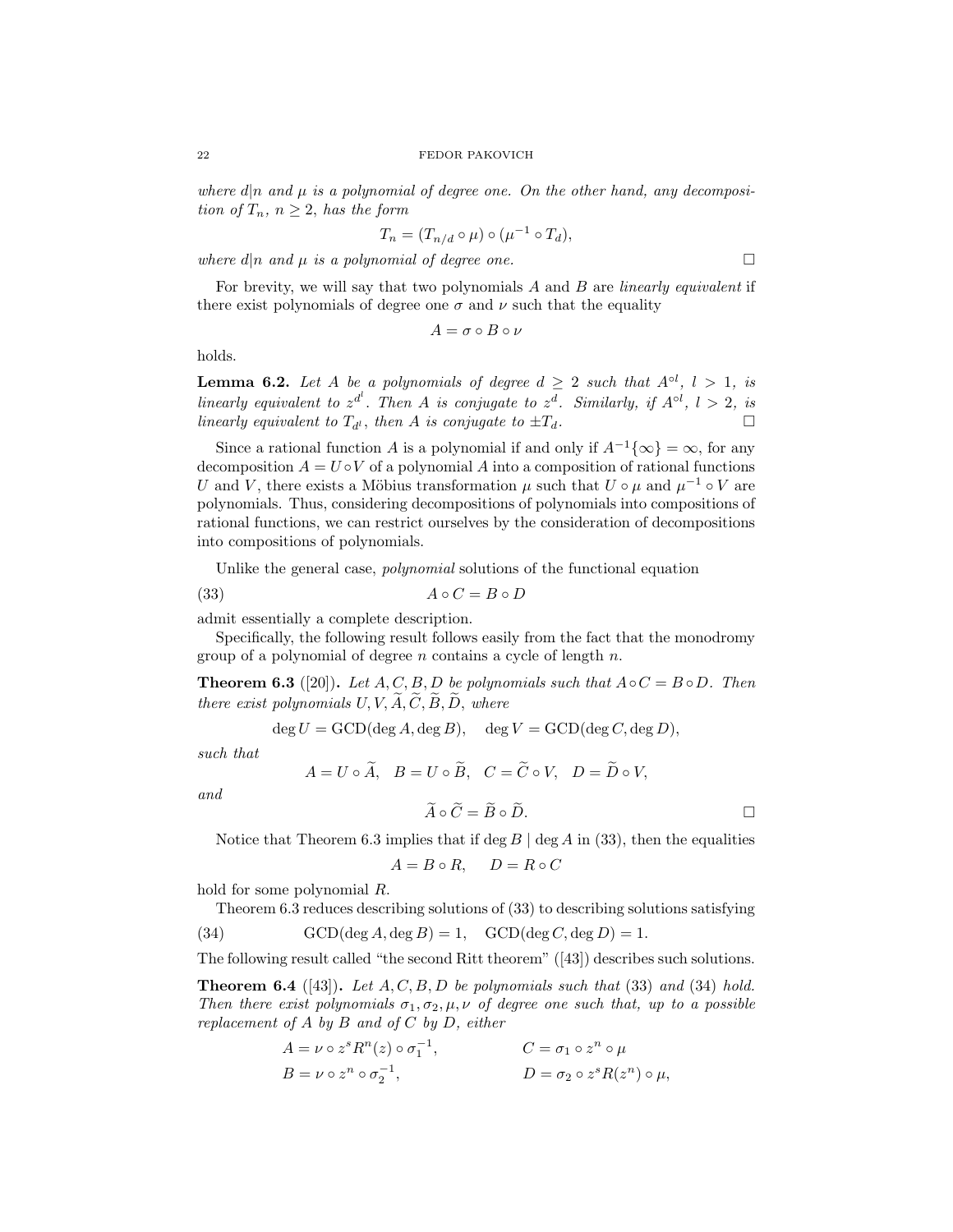where R is a polynomial,  $n \geq 1$ ,  $s \geq 0$ , and  $GCD(s, n) = 1$ , or

$$
A = \nu \circ T_m \circ \sigma_1^{-1},
$$
  
\n
$$
B = \nu \circ T_n \circ \sigma_2^{-1}
$$
  
\n
$$
C = \sigma_1 \circ T_n \circ \mu,
$$
  
\n
$$
D = \sigma_2 \circ T_m \circ \mu,
$$

where  $T_n, T_m$  are the Chebyshev polynomials,  $n, m \ge 1$ , and  $GCD(n, m) = 1$ .

Theorem 6.4 implies the following corollary.

**Corollary 6.5.** Let  $A, C, B, D$  be polynomials such that  $(33)$  and  $(34)$  hold and  $\deg A > \deg B$ . Then B and C are linearly equivalent either to powers or to Chebyshev polynomials.  $\Box$ 

6.2. Decompositions of iterates. Below we will use the polynomial versions of Theorem 5.2, Theorem 5.3, and Theorem 5.6 given below. These versions are more precise since they hold for all non-special polynomials, not only for tame ones.

The more precise version of Theorem 5.2 for polynomials is the following result (see [48], and also [32], [39]).

**Theorem 6.6.** Let A be a polynomial of degree  $n \geq 2$  not conjugate to  $z^n$  or  $\pm T_n$ . Then there exists an integer N, depending on n only, such that any decomposition of  $A^{\circ d}$  with  $d \geq N$  is induced by a decomposition of  $A^{\circ N}$ .

Theorem 6.6 implies the following useful criterion.

**Theorem 6.7.** Let  $B$  be a polynomial of degree at least two. Assume that there exists a sequence of polynomials  $F_i$ ,  $i \geq 1$ , such that:

- 1) Each  $F_i$ ,  $i \geq 1$ , is a compositional left factor of some iterate of B.
- 2) Each  $F_i$ ,  $i \geq 1$ , is linearly equivalent to a special polynomial.
- 3)  $\overline{\lim}_{i\to\infty}$ deg  $F_i = \infty$ .

Then B is special. Moreover, the same conclusion holds if to replace the first condition by the condition that each  $F_i$ ,  $i \geq 1$ , is a compositional right factor of some iterate of B.

Proof. We consider the "left" case. The proof in the "right" case is similar. Assume that  $B$  is not special. Then Theorem 6.6 implies that there exist a left compositional factor C of some iterate of B and different  $i_1, i_2 \geq 1$  such that

(35) 
$$
F_{i_1} = B^{ol_1} \circ C \circ \mu_1, \qquad F_{i_2} = B^{ol_2} \circ C \circ \mu_2
$$

for some  $l_1, l_2 \geq 1$  and  $\mu_1, \mu_2 \in \text{Aut}(\mathbb{C})$ . Moreover, we can find  $i_1$  and  $i_2$  such that  $l_1 - l_2 > 2$ . Equalities (35) yield that

$$
F_{i_1} = B^{\circ (l_1 - l_2)} \circ F_{i_2} \circ (\mu_2^{-1} \circ \mu_1),
$$

implying by Lemma 6.1 that  $B^{\circ (l_1 - l_2)}$  is linearly equivalent to a special polynomial. However, in this case  $B$  is special by Lemma 6.2, in contradiction with the assumption.  $\Box$ 

The following analogue of Theorem 5.6 is obtained from Theorem 6.6 in the same way as Theorem 5.6 is obtained from Theorem 5.2.

**Theorem 6.8.** Let P be a non-special polynomial of degree at least two. Then  $C_{\infty}(P) = C(P^{\circ s})$  for some  $s \geq 1$ .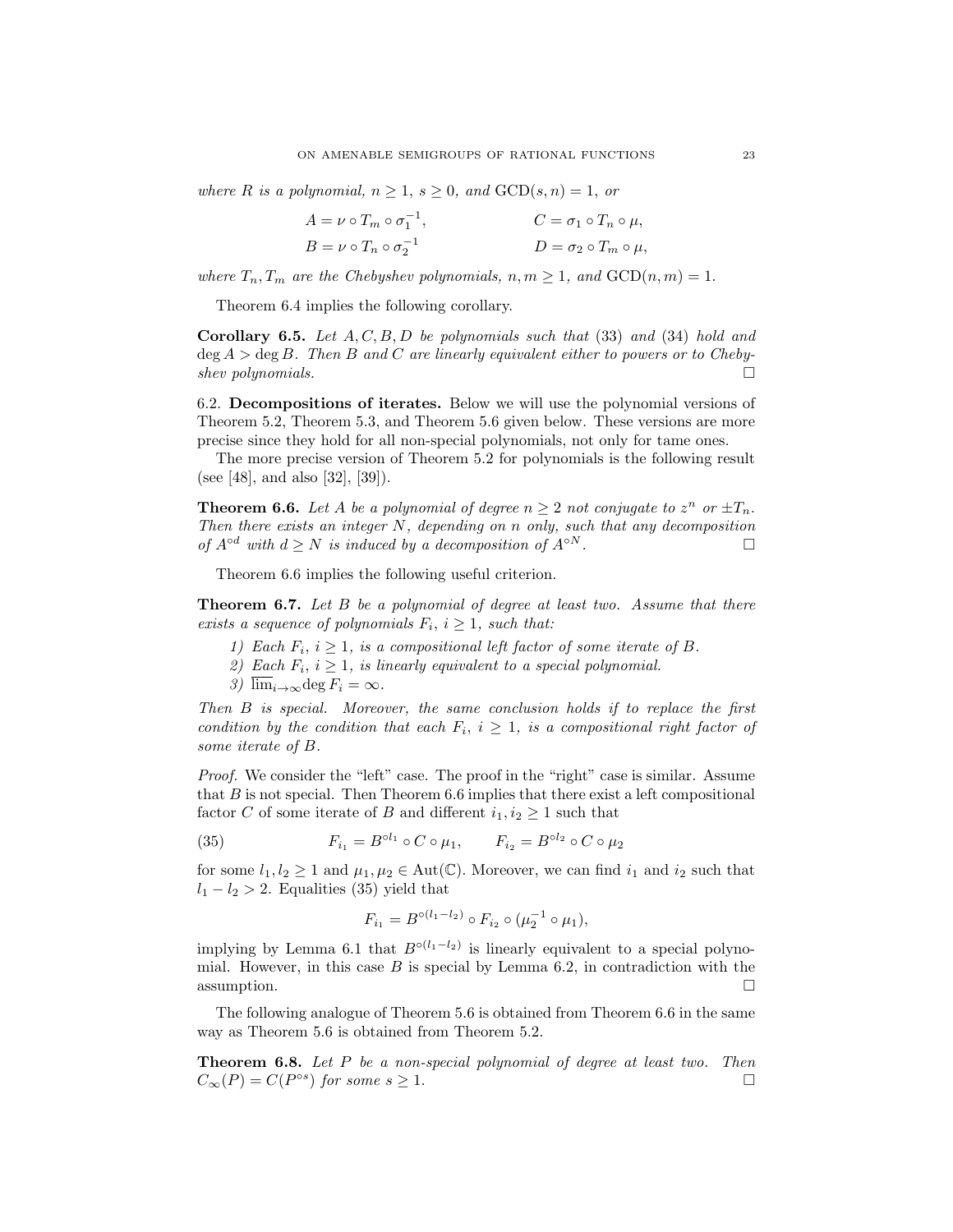Finally, the next two results are the "left" and the "right" polynomial analogues of Theorem 5.3. The first of them was established previously in the papers [17], [18] (see [17], Proposition 3.3 and [18], Proposition 4.1). The proof given below is somewhat shorter and is easily modified to fit the "right" case. It mimics the proof of Theorem 1.4 in [39].

**Theorem 6.9.** Let A and B be polynomials of degree at least two such that each iterate of B is a compositional left factor of some iterate of A. Then either both A and B are special, or there exist  $k, l \geq 1$  such that  $A^{\circ k} = B^{\circ l}$ .

*Proof.* Let us observe first that if one of the polynomials  $A, B$  is special, then the other one is also special. Indeed, by condition, for every  $i \geq 1$  there exist  $s_i \geq 1$ and  $R_i \in \mathbb{C}[z]$  such that the equality

$$
(36) \t\t\t A^{\circ s_i} = B^{\circ i} \circ R_i
$$

holds. Therefore, if  $B$  is special, then considering the sequence of special polynomials  $F_i = B^{\circ i}$ ,  $i \geq 1$ , and applying Theorem 6.7, we conclude that A is special. On the other hand, if A is a special, then each  $B_i$ ,  $i \geq 1$ , is linearly equivalent to a special polynomial by Lemma 6.1, implying that  $B$  is special by Lemma 6.2.

Let us assume now that both  $A$  and  $B$  are not special. In this case, without loss of generality we may assume that the group  $G(B)$  is finite. Indeed, it is easy to see that if B is a quasi power, then  $B^{\circ 2}$  is not a quasi power, unless B is conjugate to a power. Therefore, considering instead of  $B$  its second iterate we may assume that B is not a quasi-power, implying by Theorem 4.1 that  $G(B)$  is finite. Furthermore, Lemma 6.2 implies that all the groups  $G(B^{\circ i}), i \geq 1$ , are also finite.

It follows from  $(36)$  by Theorem 6.6 that there exist a rational function  $U$  and increasing sequences of non-negative integers  $f_k$ ,  $k \geq 0$ , and  $v_k$ ,  $k \geq 0$ , such that

$$
B^{\circ f_k} = A^{\circ v_k} \circ U \circ \eta_k, \qquad k \ge 0,
$$

for some  $\eta_k \in Aut(\mathbb{CP}^1)$ . In turn, this implies that there exists an increasing sequence of non-negative integers  $r_k$ ,  $k \geq 1$ , such that

(37) 
$$
B^{\circ f_k} = A^{\circ r_k} \circ B^{\circ f_0} \circ \mu_k, \quad k \ge 1,
$$

for some  $\mu_k \in Aut(\mathbb{CP}^1)$ . Furthermore, since (37) implies that for every  $k \geq 1$  the function  $B^{\circ f_0} \circ \mu_k$  is a compositional right factor of an iterate of B, there exist a rational function V and an increasing sequence of non-negative integers  $k_l, l \geq 0$ , such that

$$
B^{\circ f_0} \circ \mu_{k_l} = \theta_l \circ V, \qquad l \ge 0,
$$

for some  $\theta_l \in Aut(\mathbb{CP}^1)$ , implying that

$$
B^{\circ f_0} \circ \mu_{k_l} = \delta_l \circ B^{\circ f_0} \circ \mu_{k_0}, \qquad l \ge 1,
$$

for some  $\delta_l \in Aut(\mathbb{CP}^1)$ .

Clearly, the Möbius transformations  $\mu_{k_l} \circ \mu_{k_0}^{-1}$ ,  $l \geq 1$ , belong to the group  $G(B^{\circ f_0})$ . Therefore, the finiteness of  $G(B^{\circ f_0})$  yields that

$$
\mu_{k_{l_2}} \circ \mu_{k_0}^{-1} = \mu_{k_{l_1}} \circ \mu_{k_0}^{-1}
$$

for some  $l_2 > l_1$ , implying that  $\mu_{k_{l_2}} = \mu_{k_{l_1}}$ . It follows now from (37) that

$$
B^{\circ f_{k_{l_2}}}=A^{\circ (r_{k_{l_2}}-r_{k_{l_1}})}\circ B^{\circ f_{k_{l_1}}},
$$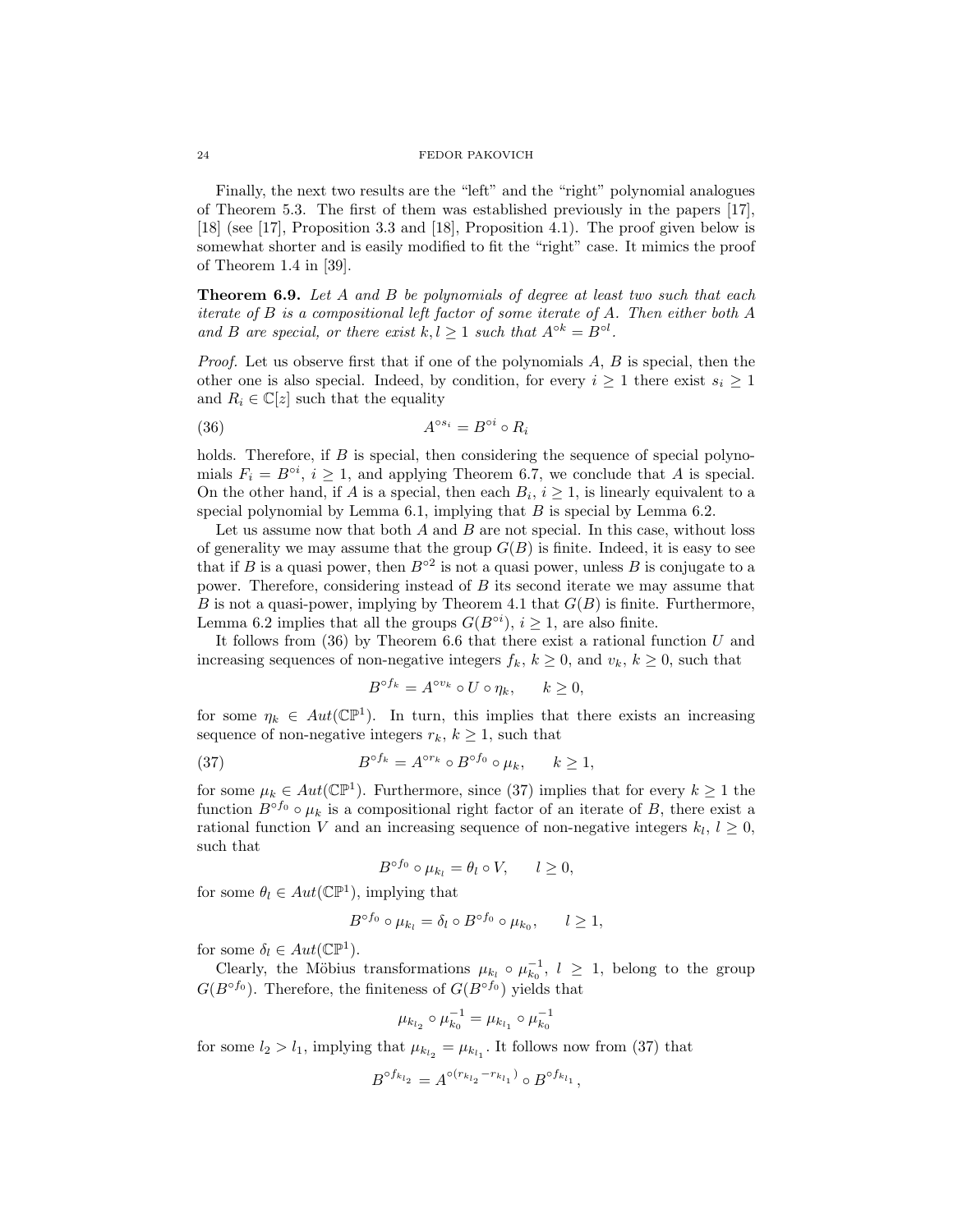implying that

$$
B^{\circ (f_{k_{l_2}} - f_{k_{l_1}})} = A^{\circ (r_{k_{l_2}} - r_{k_{l_1}})}.
$$

Since  $l_2 > l_1$  and the sequences  $k_l, l \geq 1$ , and  $f_k, k \geq 1$ , are increasing, the inequality  $f_{k_{l_2}} > f_{k_{l_1}}$  holds, and therefore A and B have a common iterate.  $\Box$ 

Since equality (11) implies equality (13), if rational functions  $A$  and  $B$  satisfy condition  $(9)$ , then each iterate of B is a compositional right factor of some iterate of A. Correspondingly, the "right" counterpart of Theorem 6.9 is the following statement.

**Theorem 6.10.** Let A and B be polynomials of degree at least two such that each iterate of B is a compositional right factor of some iterate of A. Then either both A and B are special, or there exist  $k, l \geq 1$  such that  $A^{\circ 2k} = A^{\circ k} \circ B^{\circ l}$  and  $B^{\circ 2l} = B^{\circ l} \circ A^{\circ k}.$ 

Proof. In the same way as in the proof of Theorem 6.9, we conclude first that it is enough to prove the theorem assuming that both  $A$  and  $B$  are non-special and the group  $G(B)$  is finite. The rest of the proof is obtained by a modification of the proof of Theorem 6.9 as follows. Assuming that for every  $i \geq 1$  there exist  $s_i \geq 1$ and  $R_i \in \mathbb{C}[z]$  such that

$$
A^{\circ s_i} = R_i \circ B^{\circ i},
$$

we conclude that there exists a sequence  $f_k, k \geq 0$ , such that

(38) 
$$
B^{\circ f_k} = \mu_k \circ B^{\circ f_0} \circ A^{\circ r_k}, \quad k \ge 1,
$$

for some  $\mu_k \in Aut(\mathbb{CP}^1)$  and  $r_k \geq 1$ , implying that there exists an increasing sequence  $k_l, l \geq 0$ , such that

$$
\mu_{k_l} \circ B^{\circ f_0} = \mu_{k_0} \circ B^{\circ f_0} \circ \delta_l, \quad l \ge 1,
$$

for some  $\delta_l \in Aut(\mathbb{CP}^1)$ . In turn, this yields that for some  $l_2 > l_1$  the equalities  $\delta_{l_2} = \delta_{l_1}$  and  $\mu_{k_{l_2}} = \mu_{k_{l_1}}$  hold, implying by (38) that

(39) 
$$
B^{\circ f_{k_{l_2}}} = B^{\circ f_{k_{l_1}}} \circ A^{\circ (r_{k_{l_2}} - r_{k_{l_1}})}.
$$

Since  $(39)$  implies that each iterate of A is a compositional right factor of some iterate of  $B$ , repeating the above reasoning we conclude that  $(9)$  holds for some  $k_1, k_2, l \geq 1$ . Finally, arguing as in the proof of Lemma 2.10, we conclude that (9) and (39) imply that there exist  $k, l \geq 1$  such that the equalities  $A^{\circ 2k} = A^{\circ k} \circ B^{\circ l}$ and  $B^{\circ 2l} = B^{\circ l} \circ A^{\circ k}$  hold.

6.3. Reversible semigroups of polynomials. In this section, we characterize left or right reversible semigroups of polynomials by studying the corresponding functional equations.

The following result was proved in the paper [18] (see [18], Proposition 6.3). As above, we give an independent proof which can be modified to fit the "right" case.

**Theorem 6.11.** Let A and B be polynomials of degree  $n \geq 2$  and  $m \geq 2$  respectively such that for any  $i, j \geq 1$  there exist polynomials  $C_{i,j}, D_{i,j}$  satisfying

(40) 
$$
A^{\circ i} \circ C_{i,j} = B^{\circ j} \circ D_{i,j}.
$$

Then either both A and B are special, or there exist  $k, l \geq 1$  such that  $A^{\circ k} = B^{\circ l}$ .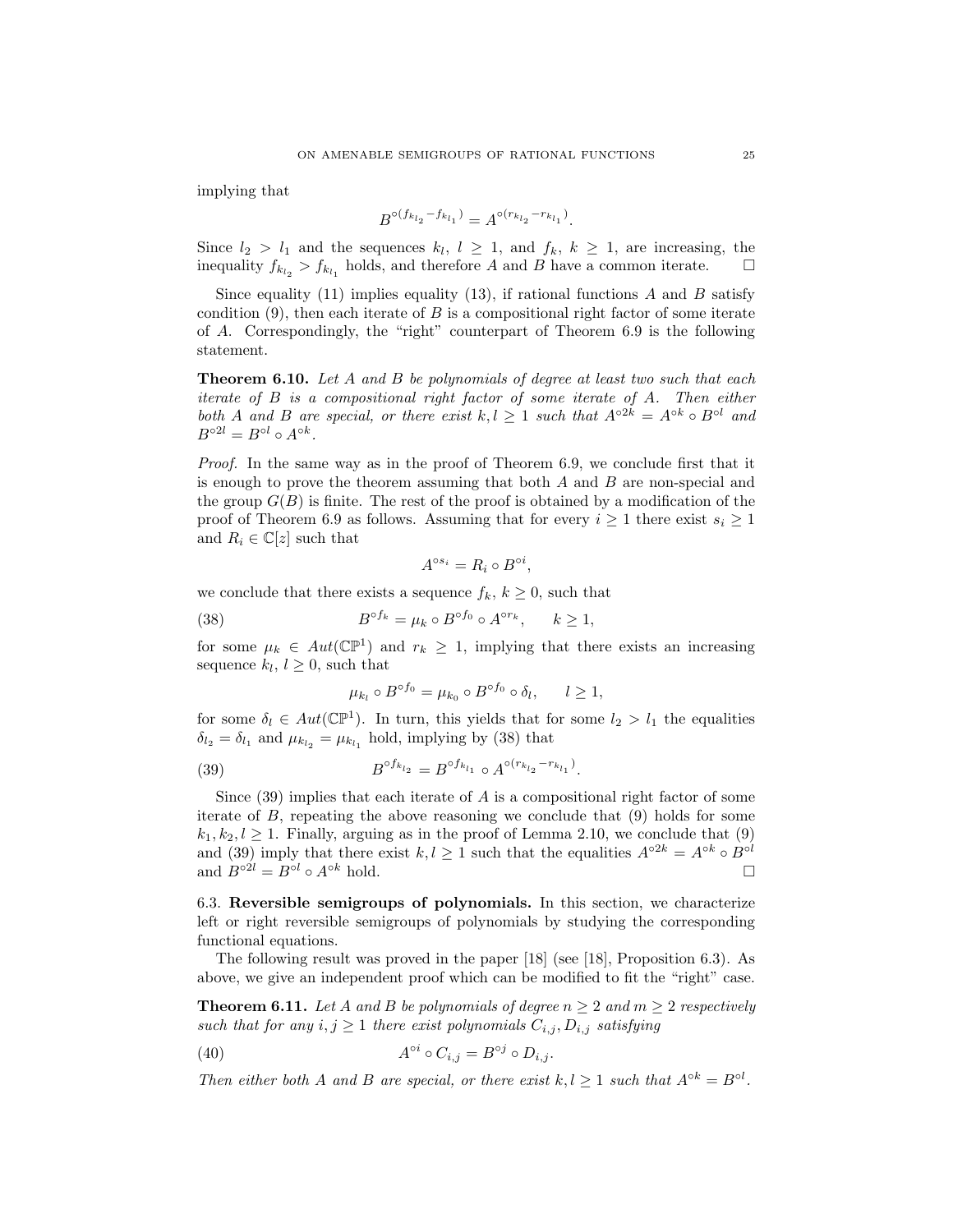*Proof.* For an integer  $n \geq 2$ , let us denote by  $\mathcal{P}(n)$  the set of prime factors of n. Assume first that

(41) 
$$
\mathcal{P}(\deg B) \subseteq \mathcal{P}(\deg A).
$$

In this case, for every  $j \geq 1$  the number deg  $B^{\circ j}$  is a divisor of the number deg  $A^{\circ i}$ for i big enough. Therefore, by Theorem 6.3 applied to equality (40), for every  $j \ge 1$ the polynomial  $B^{\circ j}$  is a compositional left factor of some iterate of A, implying by Theorem 6.9 that either both A and B are special, or A and B share an iterate. By symmetry, the same conclusion holds if

(42) 
$$
\mathcal{P}(\deg A) \subseteq \mathcal{P}(\deg B).
$$

Assume now that neither of conditions (41), (42) holds. In this case, there exist  $p_1 \in \mathcal{P}(\text{deg }A)$  such that  $p_1 \notin \mathcal{P}(\text{deg }B)$ , and  $p_2 \in \mathcal{P}(\text{deg }B)$  such that  $p_2 \notin \mathcal{P}(\text{deg }A)$ . Applying Theorem 6.3 to equality (40), we can find polynomials  $U_{i,j}, V_{i,j}, \widetilde{A}_{i,j}, \widetilde{C}_{i,j}, \widetilde{B}_{i,j}, \widetilde{D}_{i,j}$ , where

$$
\deg U_{i,j} = \text{GCD}(\deg A^{\circ i}, \deg B^{\circ j}), \quad \deg V_{i,j} = \text{GCD}(\deg C_{i,j}, \deg D_{i,j}),
$$

such that

(43) 
$$
A^{\circ i} = U_{i,j} \circ \widetilde{A}_{i,j}, \quad B^{\circ j} = U_{i,j} \circ \widetilde{B}_{i,j}, \quad C_{i,j} = \widetilde{C}_{i,j} \circ V_{i,j}, \quad D = \widetilde{D}_{i,j} \circ V_{i,j},
$$
  
and

(44) 
$$
A_{i,j} \circ C_{i,j} = B_{i,j} \circ D_{i,j}.
$$

Moreover,

$$
\gcd(\deg \widetilde{A}_{i,j}, \deg \widetilde{B}_{i,j}) = 1, \qquad \gcd(\deg \widetilde{C}_{i,j}, \deg \widetilde{D}_{i,j}) = 1,
$$

and

(45) 
$$
\deg \widetilde{A}_{i,j} \ge p_1^i, \qquad \deg \widetilde{B}_{i,j} \ge p_2^j.
$$

Since the second equality in (43) implies that

$$
\deg \widetilde{B}_{i,j} \leq \deg B^{\circ j},
$$

the degree deg  $B_{i,j}$  is bounded for fixed j. On the other hand, the first inequality in (45) implies that deg  $A_{i,j} \to \infty$  as  $i \to \infty$ . Therefore, applying Corollary 6.5 to equality (44) for fixed j and  $i = i(j)$  big enough, we see that  $B_{i,j}$  is linearly equivalent to a special polynomial. It follows now from the second inequality in (45) and the second equality in (43) that there exists a sequence of polynomials  $F_j$ ,  $j \ge 1$ , where  $F_j = B_{i,j}$  for some  $i = i(j)$ , satisfying conditions of Theorem 6.7.<br>Thus, B is special. Moreover, by symmetry, A is also special. Thus,  $B$  is special. Moreover, by symmetry,  $A$  is also special.

**Theorem 6.12.** Let A and B be polynomials of degree  $n \geq 2$  and  $m \geq 2$  respectively such that for any  $i, j \geq 1$  there exist polynomials  $C_{i,j}, D_{i,j}$  satisfying

$$
C_{i,j} \circ A^{\circ i} = D_{i,j} \circ B^{\circ j}.
$$

Then either both A and B are special, or there exist  $k, l \geq 1$  such that  $A^{\circ 2k} = A^{\circ k} \circ B^{\circ l}$  and  $B^{\circ 2l} = B^{\circ l} \circ A^{\circ k}$ .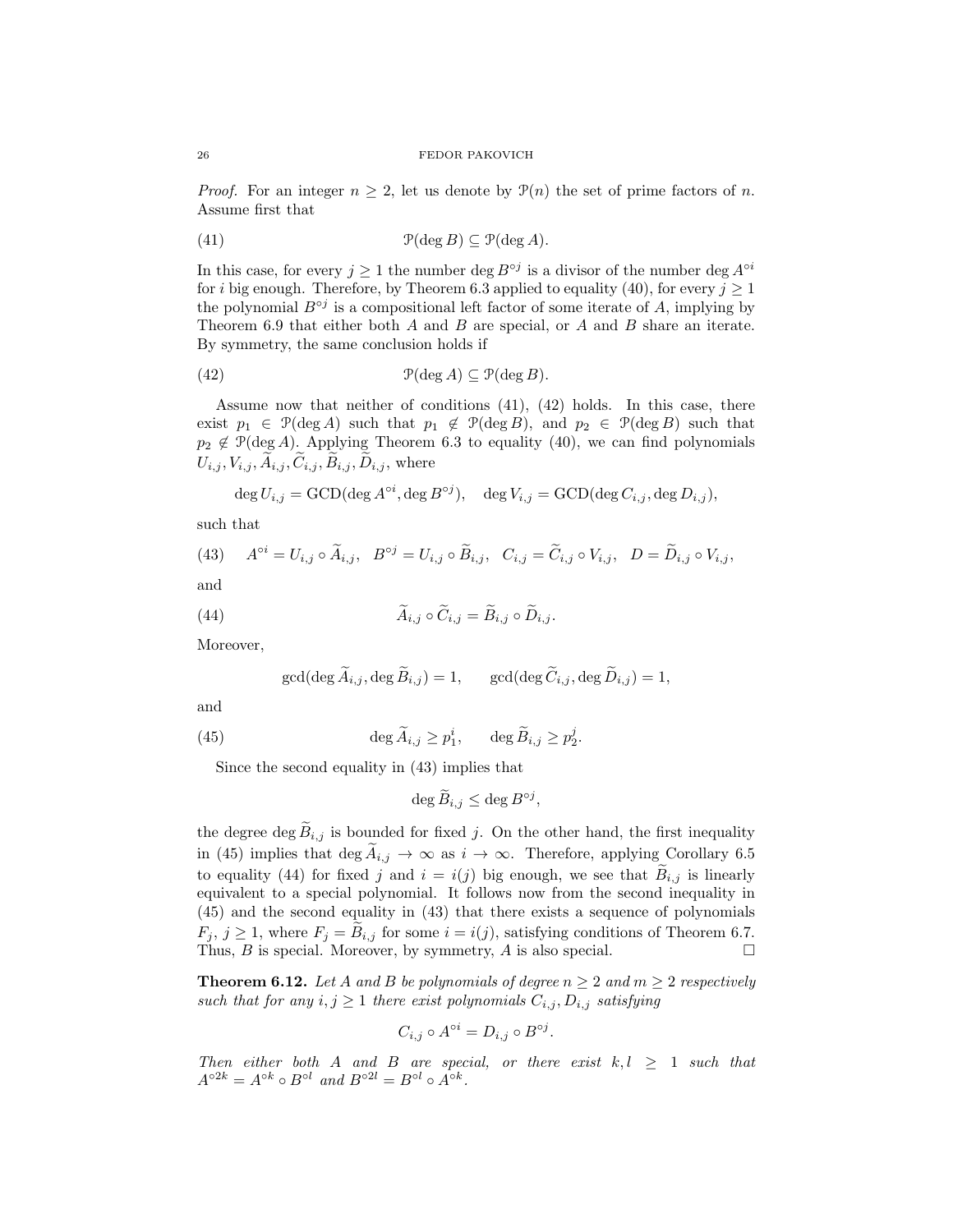*Proof.* If at least one of conditions  $(41)$ ,  $(42)$  holds, then modifying the proof of Theorem 6.11 using Theorem 6.3 and Theorem 6.10, we conclude that the theorem is true.

On the other hand, if neither of conditions (41), (42) holds, then we can find polynomials  $U_{i,j}, V_{i,j}, \tilde{A}_{i,j}, \tilde{C}_{i,j}, \tilde{B}_{i,j}, \tilde{D}_{i,j}$ , where

$$
\deg U_{i,j} = \text{GCD}(\deg C_{i,j}, \deg D_{i,j}), \quad \deg V_{i,j} = \text{GCD}(\deg A^{\circ i}, \deg B^{\circ j}),
$$

such that

$$
C_{i,j} = U_{i,j} \circ \widetilde{C}_{i,j}, \quad D_{i,j} = U_{i,j} \circ \widetilde{D}_{i,j}, \quad A^{\circ i} = \widetilde{A}_{i,j} \circ V_{i,j}, \quad B^{\circ j} = \widetilde{D}_{i,j} \circ V_{i,j},
$$

$$
\widetilde{C}_{i,j} \circ \widetilde{A}_{i,j} = \widetilde{D}_{i,j} \circ \widetilde{B}_{i,j},
$$

and inequalities (45) hold for some primes  $p_1, p_2$ . Now a modification of the proof of Theorem 6.11 shows that  $A$  and  $B$  are special.

Theorem 6.11 and Theorem 6.12 imply the following characterizations of left and right reversible semigroups.

**Corollary 6.13.** Let S be a semigroup of polynomials of degree at least two containing at least one non-special polynomial. Then the following conditions are equivalent.

- 1) The semigroup S is left reversible.
- 2) The semigroup S is right Archimedean.
- 3) The semigroup S is power joined.

*Proof.* The implications  $3 \Rightarrow 2$  and  $2 \Rightarrow 1$  follow from Lemma 2.9. Finally, in view of Theorem 6.11, to prove the implication  $1 \Rightarrow 3$ , it is enough to show that if a left reversible semigroup of polynomials  $S$  contains a non-special polynomial  $P$ , then all elements of S are non-special. In turn, the last statement also follows from Theorem 6.11 applied to an arbitrary element A of S and  $B = P$ .

**Corollary 6.14.** Let S be a semigroup of polynomials of degree at least two containing at least one non-special polynomial. Then the following conditions are equivalent.

- 1) The semigroup S is right reversible.
- 2) The semigroup S is left Archimedean.
- 3) The semigroup S is power twisted.

Proof. The proof is similar to the proof of Corollary 6.13 with the use of Theorem 6.12 instead of Theorem 6.11.  $\Box$ 

Notice that Corollary 6.13 and Corollary 6.14 are not true for semigroups containing special polynomials. Indeed, for example, the semigroup of all Chebyshev polynomials is commutative and therefore is left and right inversible. However, not all Chebyshev polynomials share an iterate. Similarly, one can easily see that the semigroup S generated by  $T_6$  and  $T_{12}$ , say, is left and right Archimedean, but is not power joined or power twisted since  $6^k \neq 12^l$  for all  $k, l \geq 1$ . The assumption that S contains only polynomials of degree at least two is also essential, since as it was already mentioned above any power joined semigroup S with non-empty S coincides with S.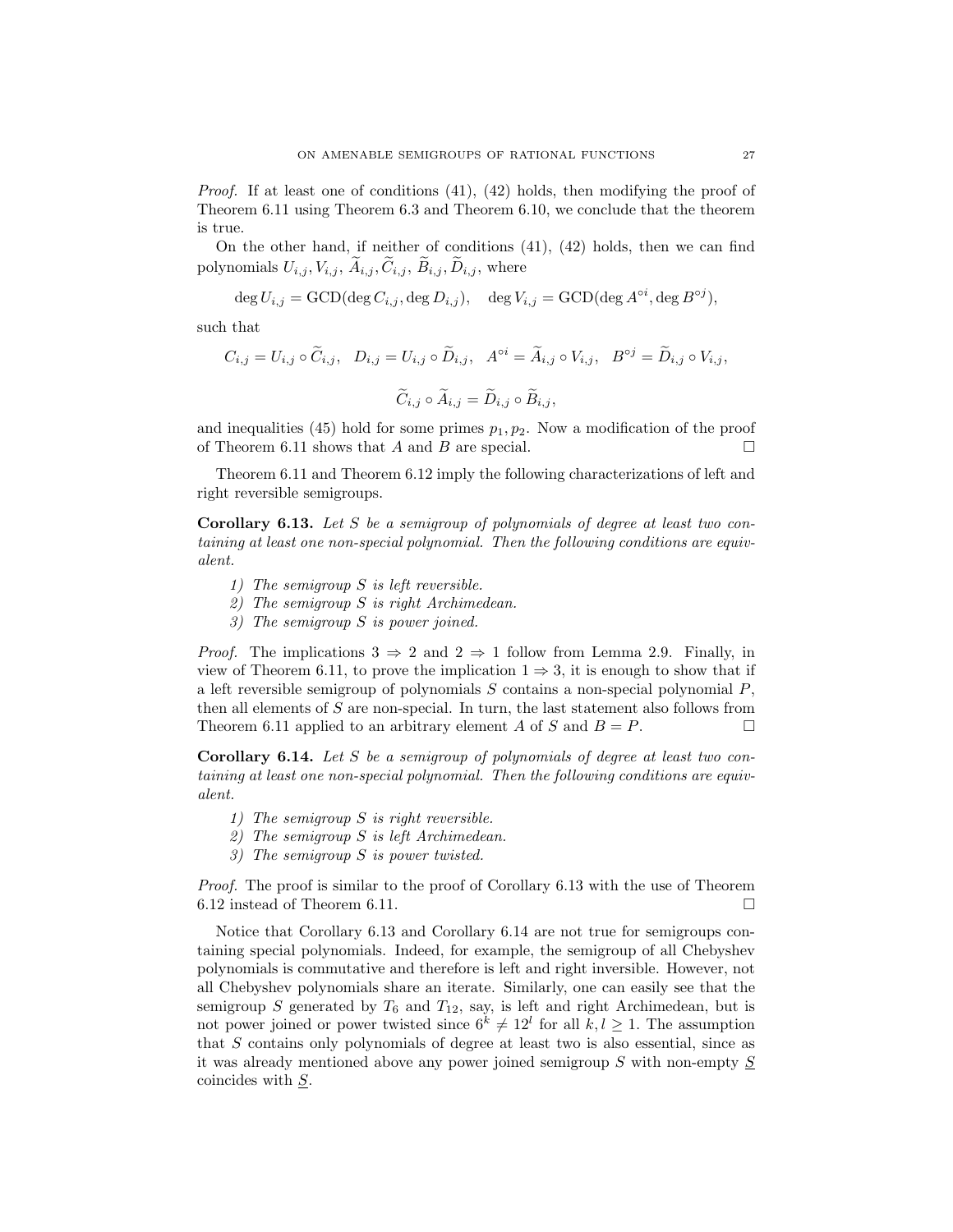#### 7. Amenable semigroups of polynomials

7.1. **Semigroups**  $C(P)$ . In this section, we describe in terms of semidirect products the structure of the semigroup  $C(P)$  for a non-special polynomial P. We will deduce this description from the following result (see [32], Theorem 1.3).

Theorem 7.1. Let P and B be fixed non-special polynomials of degree at least two, and let  $\mathcal{E}(P, B)$  be the set of all polynomials of degree at least two X such that  $P \circ X = X \circ B$ . Then, either  $\mathcal{E}(P, B)$  is empty, or there exists  $R \in \mathcal{E}(P, B)$ such that a polynomial X belongs to  $\mathcal{E}(P, B)$  if and only if  $X = A \circ R$  for some polynomial A commuting with P.  $\Box$ 

Theorem 7.1 implies the following statement.

Theorem 7.2. Let P be a non-special polynomial of degree at least two. Then for every  $A \in \overline{C(P)}$  the group  $Aut(P)$  is a subgroup of the group  $G(A)$  such that  $\gamma_A(\text{Aut}(P)) = \text{Aut}(P)$ . Furthermore, there exists a polynomial  $R \in \overline{C(P)}$  such that  $C(P) = S_{\text{Aut}(P),R}.$ 

*Proof.* Since  $\mathcal{E}(P, P) = C(P)$ , it follows from Theorem 7.1 that there exists  $R \in C(P)$  such that every  $A \in C(P)$  has the form

$$
(46) \t\t A = U \circ R,
$$

where  $U \in C(P)$ . In turn, this implies that every  $A \in C(P)$  can be represented in the form

$$
(47) \t\t\t A = \sigma \circ R^{\circ s}
$$

for some  $s > 0$  and  $\sigma \in \text{Aut}(P)$ . Indeed, if deg  $U = 1$  in (46), then (47) holds for  $s = 1$ . Otherwise, applying Theorem 7.1 again to the polynomial U and so on, we obtain (47) for some  $s > 1$ .

Further, if  $A \in \overline{C(P)}$  and  $\omega \in \text{Aut}(P)$ , then  $A \circ \omega \in \overline{C(P)}$ , implying by (47) that there exist  $s \geq 1$  such that

$$
A = \sigma_1 \circ R^{\circ s}, \quad A \circ \omega = \sigma_2 \circ R^{\circ s}
$$

for some  $\sigma_1, \sigma_2 \in \text{Aut}(P)$ . Therefore,

$$
A\circ \omega=\delta\circ A
$$

where  $\delta = \sigma_2 \circ \sigma_1^{-1} \in \text{Aut}(P)$ , and hence  $\gamma_A(\text{Aut}(P)) \subseteq \text{Aut}(P)$ . Moreover, since  $C(P)$  is cancellative by Theorem 2.16, to different  $\omega$  correspond different  $\delta$ . Thus, for every  $A \in C(P)$  the group  $Aut(P)$  is a subgroup of  $G(A)$  such that  $\gamma_A(\text{Aut}(P)) = \text{Aut}(P)$ . Finally, it follows from (47) that  $C(P) \subseteq S_{\text{Aut}(P),R}$ , and it is clear that  $S_{\text{Aut}(P),R} \subseteq C(P)$ . Hence,  $S_{\text{Aut}(P),R} = C(P)$ .

Corollary 7.3. Let P be a non-special polynomial of degree at least two, and  $A_1, A_2 \in C(P)$  polynomials such that  $\deg A_2 \geq \deg A_1$ . Then there exists a uniquely defined polynomial U such that  $A_2 = U \circ A_1$ . Moreover,  $U \in C(P)$ .

Proof. Indeed, since

$$
A_1 = \sigma_1 \circ R^{\circ s_1}, \quad A_2 = \sigma_2 \circ R^{\circ s_2},
$$

for some  $s_1, s_2 \geq 0$  and  $\sigma_1, \sigma_2 \in \text{Aut}(P)$  the equality  $A_2 = U \circ A_1$  holds for

$$
U = \sigma_2 \circ R^{\circ (s_2 - s_1)} \circ \sigma_1^{-1} \in C(P).
$$

The uniqueness of U follows from the right cancellativity of  $\mathbb{C}[z]$ .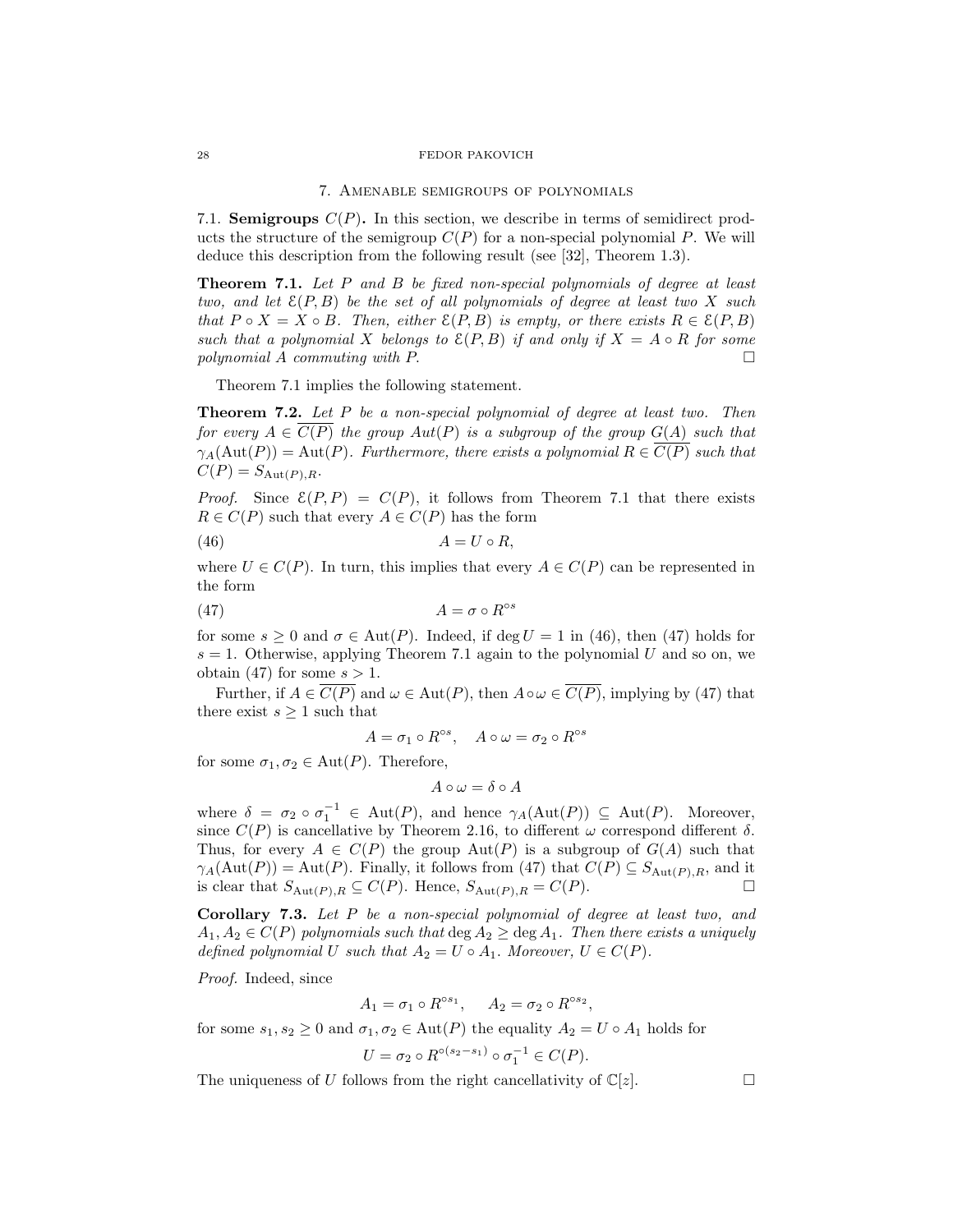Let us recall that the classical theorem of Ritt about commuting polynomials (see [42], [44]) states that if  $P_1$ ,  $P_2$  is a pair of commuting polynomials of degrees  $d_1 \geq 2$  and  $d_2 \geq 2$ , then up to the change

(48) 
$$
P_1 \to \lambda \circ P_1 \circ \lambda^{-1}, \quad P_2 \to \lambda \circ P_2 \circ \lambda^{-1},
$$

where  $\lambda$  is a polynomial of degree one, either

$$
P_1 = z^{d_1}, \quad P_2 = \varepsilon z^{d_2},
$$

where  $\varepsilon$  is a  $(d_1 - 1)$ th root of unity, or

$$
P_1 = \pm T_{d_1}, \quad P_2 = \pm T_{d_2},
$$

where  $T_{d_1}$  and  $T_{d_2}$  are the Chebyshev polynomials, or

(49) 
$$
P_1 = \varepsilon_1 R^{\circ s_1}, \quad P_2 = \varepsilon_2 R^{\circ s_2},
$$

where  $R = zS(z^{\ell})$  for some polynomial S and  $l \geq 1$ , and  $\varepsilon_1, \varepsilon_2$  are lth root of unity.

Notice that condition (49) is equivalent to the condition that there exists a polynomial R such that

(50) 
$$
P_1 = \sigma_1 \circ R^{\circ s_1}, \quad P_2 = \sigma_2 \circ R^{\circ s_2},
$$

where  $\sigma_1, \sigma_2 \in \text{Aut}(R)$ . Indeed, every polynomial is conjugate to a polynomial of the form

(51) 
$$
R = z^{n} + c_{n-2}z^{n-2} + \cdots + c_{0},
$$

where  $c_n = 1$  and  $c_{n-1} = 0$ . Furthermore, one can easily see that if

$$
\sigma = az + b
$$

commutes with such R, then  $b = 0$  and a is a root of unity, implying that  $R = zS(z^{\ell})$ for some polynomial S and  $l > 1$ , and a is an lth root of unity.

Theorem 7.2 implies the Ritt theorem about commuting polynomials. Moreover, it implies the classification of commutative semigroups of polynomials obtained by Eigenthaler and Woracek ([19]). To formulate the corresponding result, we introduce some notation. We denote by  $\mathfrak X$  the semigroup consisting of polynomials of the form  $az^n$ , where  $a \in \mathbb{C}^*$  and  $n \geq 1$ , and by  $\mathcal T$  the semigroup consisting of polynomials of the form  $\pm T_n$ ,  $n \geq 1$ . We say that two semigroups of polynomials S<sub>1</sub> and S<sub>2</sub> are *conjugate* if there exists  $\alpha \in Aut(\mathbb{C})$  such that  $\alpha \circ S_1 \circ \alpha^{-1} = S_2$ .

Theorem 7.4. Let S be a commutative semigroup of polynomials containing at least one polynomial of degree greater than one. Then either S is conjugate to a subsemigroup of  $\mathfrak X$  or  $\mathfrak T$ , or  $S$  is a subsemigroup of  $S_{\text{Aut}(R),R}$  for some non-special polynomial R of degree at least two.

*Proof.* In case S contains at least one special polynomial  $P$ , the theorem follows from the following simple fact: if the unite circle is a completely invariant set for a polynomial P, then  $P = az^n$ , where  $|a| = 1$  (see [5], Theorem 1.3.1). Since commuting polynomials have the same Julia sets, this implies that if some  $P \in S$ is conjugate to  $z^n$ , then S is conjugate to a subsemigroup of  $\mathcal Z$ . Similarly, since  $\pm T_n$  are the only polynomials whose Julia set is the unit segment, if some  $P \in S$ is conjugate to  $\pm T_n$ , then S is conjugate to a subsemigroup of T.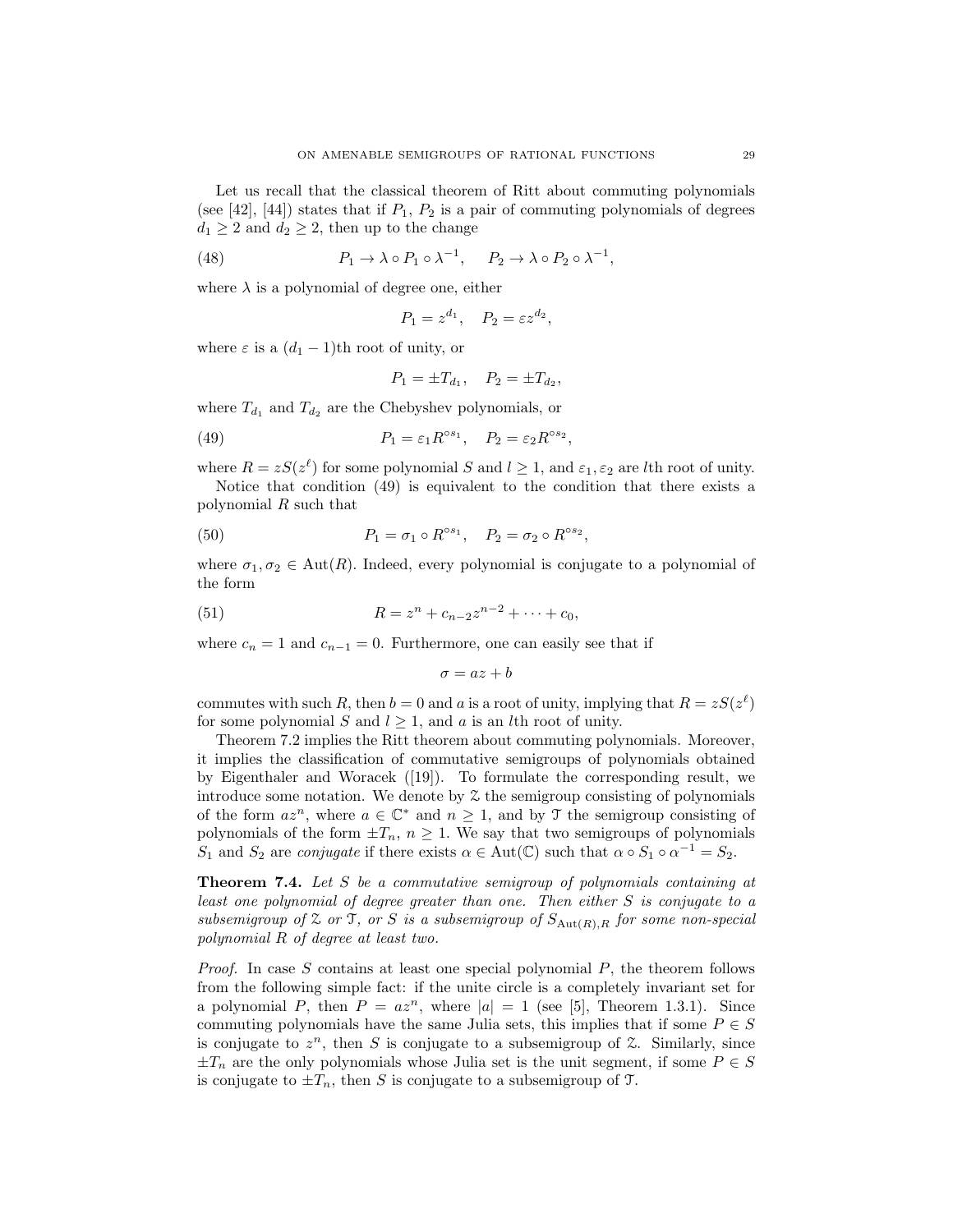The above shows that we can assume that S contains no special polynomials. Let us consider the semigroup

$$
\mathcal{F} = \bigcap_{P \in S} C(P).
$$

Since the semigroup S belongs to  $\mathcal F$  by condition,  $\mathcal F$  contains a polynomial of degree greater than one, and therefore contains a polynomial of minimum possible degree greater than one. Let  $R$  be any such a polynomial, and  $P$  an arbitrary element of  $S$ . Since  $P, R \in \mathcal{F}$  and deg  $P \ge \text{deg } R$  by construction, Corollary 7.3 yields that there exists a polynomial  $Q \in \mathcal{F}$  such that  $P = Q \circ R$ . Moreover, since the inequality  $1 < \deg Q < \deg R$  contradicts to the choice of R, one of the equalities  $\deg Q = 1$ or deg  $Q \ge \text{deg } R$  holds. In case deg  $Q \ge \text{deg } R$ , we can apply the same reasoning to Q and so on, eventually obtaining a representation  $P = \mu \circ R^{\circ s}$  for some  $s \geq 1$ and a polynomial of degree one  $\mu \in \mathcal{F}$ . Furthermore, since  $P, R \in C(R)$ , it follows from Lemma 2.12 that  $\mu \in C(R)$ . Thus, every  $P \in S$  belongs to  $S_{\text{Aut}(R),R}$ , and hence S is a subsemigroup of  $S_{\text{Aut}(R),R}$ .

Notice that the fact that Theorem 7.1 implies the Ritt theorem was already mentioned in the paper [32]. However, the proof given there is not complete since it provides a representation (50), where actually only  $\mu_2$  belongs to Aut(R), while  $\mu_1$ belongs to Aut(P). To correct it, one has to define R as a polynomial of minimum possible degree commuting with *both*  $P_1$  and  $P_2$ , and to argue as in the proof of Theorem 7.4.

7.2. Semigroups  $I(K)$ . For a compact set  $K \subset \mathbb{C}$ , we denote by  $I(K)$  the set of polynomials A such that  $A^{-1}{K} = K$ , and by  $\Omega_K$  the subset of  $I(K)$  consisting of polynomials of degree one. It is clear that  $I(K)$  is a semigroup, and  $\Omega_K$  is a group. In this section, we describe in terms of semidirect products the structure of the semigroup  $I(K)$  for a compact set K that is neither a union of concentric circles nor a segment. Our approach is based on the following result from the paper [30] (see [30], Theorem 3, and also the related papers [12], [13]).

**Theorem 7.5.** Let  $K \subset \mathbb{C}$  be a compact set that is neither a union of concentric circles nor a segment, and  $A_1, A_2$  polynomials of degree greater than one such that

$$
A_1^{-1}\{K\} = A_2^{-1}\{K\} = K.
$$

Then the group  $\Omega_K$  is finite and there exists a polynomial F such that  $F^{-1}{K} = K$ and

$$
A_1 = \mu_1 \circ F^{\circ s_1}, \quad A_2 = \mu_2 \circ F^{\circ s_2}
$$

for some  $\mu_1, \mu_2 \in \Omega_K$  and  $s_1, s_2 \geq 0$ .

Theorem 7.5 implies the following result.

**Theorem 7.6.** Let  $K \subset \mathbb{C}$  be a compact set that is neither a union of concentric circles nor a segment such that  $\overline{I(K)} \neq \emptyset$ . Then for every  $A \in \overline{I(K)}$  the group  $\Omega_K$ is a subgroup of the group  $G(A)$  such that  $\gamma_A(\Omega_K) \subseteq \Omega_K$ . Furthermore, there exists  $R \in I(K)$  such that  $I(K) = S_{\Omega_K, R}$ .

*Proof.* Let  $\mu$  be an arbitrary element of  $\Omega_K$ . Then  $A \circ \mu \in \overline{I(K)}$  for every  $A \in \overline{I(K)}$ , implying by Theorem 7.5 that there exist  $s \geq 1$  and  $F \in \overline{I(K)}$  such that

$$
A = \mu_1 \circ F^{\circ s}, \quad A \circ \mu = \mu_2 \circ F^{\circ s}
$$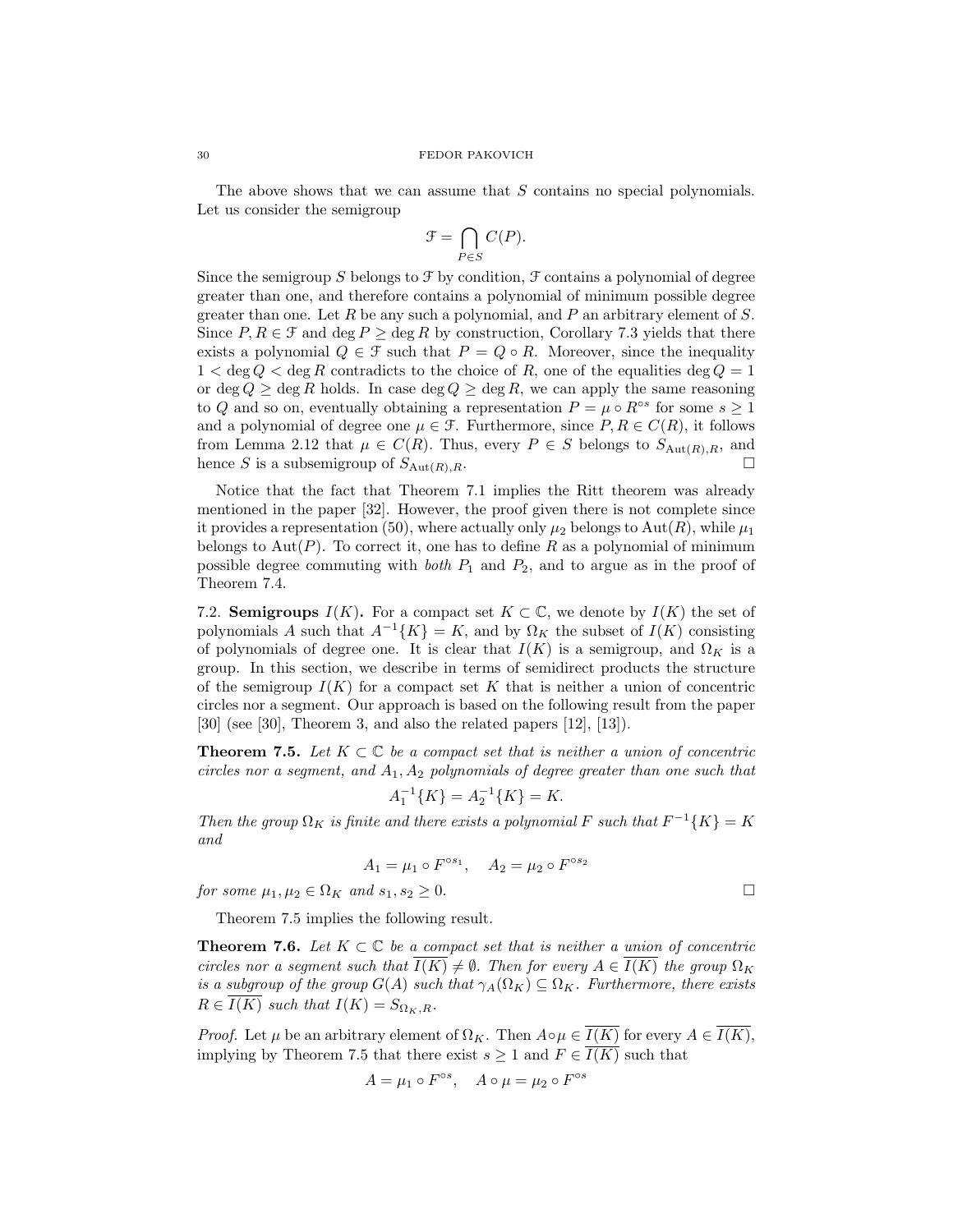for some  $\mu_1, \mu_2 \in \Omega_K$ . Therefore,

$$
A \circ \mu = \delta \circ A
$$

where  $\delta = \mu_2 \circ \mu_1^{-1} \in \Omega_K$ , and hence  $\gamma_A(\Omega_K) \subseteq \Omega_K$ .

Further, it is clear that  $S_{\Omega_K,R} \subseteq I(K)$  for every element R of  $I(K)$ . On the other hand, if  $R$  is any polynomial of minimum possible degree which belong to  $\overline{I(K)}$ , then Theorem 7.5 implies that for every  $A \in \overline{I(K)}$  there exists  $F \in I(K)$ such that the equalities

$$
A = \mu_1 \circ F^{\circ s}, \quad R = \mu_2 \circ F
$$

hold for some  $\mu_1, \mu_2 \in \Omega_K$  and  $s \geq 1$ , implying that

$$
A = \mu_1 \circ (\mu_2^{-1} \circ R)^{\circ s} \in S_{\Omega_K, R}.
$$

Theorem 7.6 can be regarded as a generalization of the classification of pairs of polynomials sharing Julia sets (see [1], [3], [4], [6], [45]). In particular, since for  $R$ of the form (51) the group  $G(R)$  is non-trivial if and only if  $R = z^r S(z^{\ell})$  for some polynomial S and  $l \geq 1$ ,  $r \geq 0$ , Theorem 7.6 implies that if  $P_1$  and  $P_2$  is a pair of non-special polynomials of degrees at least two sharing a Julia set, then, up to the change (48),

$$
P_1 = \varepsilon_1 R^{\circ s_1}, \quad P_2 = \varepsilon_2 R^{\circ s_2},
$$

where  $R = z^r S(z^{\ell})$  for some polynomial S and  $l \geq 1, r \geq 0$ , and  $\varepsilon_1, \varepsilon_2$  are lth root of unity.

7.3. Left amenable semigroups. The following result is an extended version of Theorem 1.1 for semigroups of polynomials of degree at least two.

**Theorem 7.7.** Let  $S$  be a semigroup of polynomials of degree at least two containing at least one non-special polynomial. Then the following conditions are equivalent.

- 1) The semigroup S is left reversible.
- 2) The semigroup S is left amenable.
- 3) The semigroup S is amenable.
- 4) The semigroup S is a subsemigroup of  $\overline{S_{\Gamma,R}}$  for some non-special polynomial R of degree at least two and a subgroup  $\Gamma$  of  $G(R)$  such that  $\gamma_R(\Gamma) = \Gamma$ .
- 5) The semigroup S is a subsemigroup of  $\overline{C(P)}$  for some non-special polynomial P of degree at least two.
- 6) The semigroup S is power joined.
- 7) The semigroup S is right Archimedean.
- 8) For all  $A, B \in S$  there exist  $z_1, z_2 \in \mathbb{CP}^1$  such that the forward orbits  $O_A(z_1)$ and  $O_B(z_2)$  have an infinite intersection.

*Proof.* Let  $Q$  be a non-special polynomial that belongs to  $S$ . It follows from Theorem 2.15 that if S is power joined, then S is a subsemigroup of  $C_{\infty}(Q)$ , and Theorem 6.8 implies that

$$
\overline{C_{\infty}(Q)} = \overline{C(P)},
$$

where  $P = Q^{\circ s}$  for some  $s \geq 1$ . Moreover, since P and Q share a Julia set, P is non-special. Thus,  $6 \Rightarrow 5$ . The implications  $5 \Rightarrow 4$  follows from Theorem 7.2. The implication  $4 \Rightarrow 3$  follows from Theorem 4.3. The implications  $3 \Rightarrow 2$  is obvious. The implication  $2 \Rightarrow 1$  follows from Proposition 2.4. Since  $1 \Leftrightarrow 6 \Leftrightarrow 7$  by Corollary 6.13, this shows that the first seven conditions of the theorem are equivalent.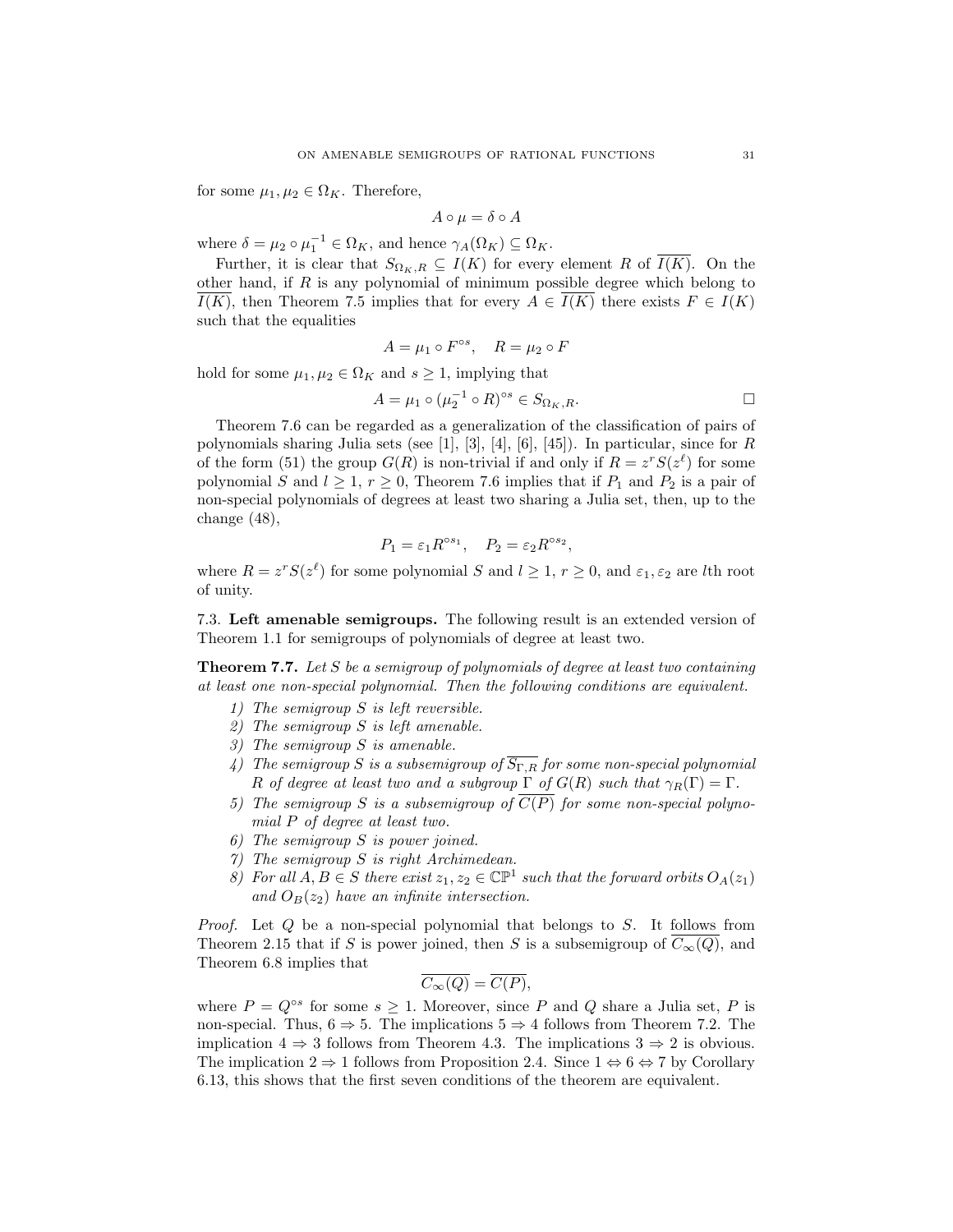The implication  $6 \Rightarrow 8$  is clear. Finally, it was shown in the papers [17], [18] (see also [39] for another proof) that if A and B are polynomials of degree at least two having orbits with infinite intersection, then A and B have a common iterate. Thus,  $8 \Rightarrow 6$ .

*Proof of Theorem 1.1.* The implications  $5 \Rightarrow 4 \Rightarrow 3 \Rightarrow 2 \Rightarrow 1$  are proved in the same way as the corresponding implications in Theorem 7.7. On the other hand, by Lemma 2.13, to prove the implication  $1 \Rightarrow 5$  it is enough to prove that  $\overline{S}$  is a subsemigroup of  $\overline{C(P)}$ . Therefore, this implication is a corollary of the corresponding implication from Theorem 7.7. Finally, it is clear that the final statement of the theorem also follows from Theorem 7.7.  $\Box$ 

7.4. Right amenable semigroups. The following result is the analogue of Theorem 7.7 for right amenable semigroups.

Theorem 7.8. Let S be a semigroup of polynomials of degree at least two containing at least one non-special polynomial. Then the following conditions are equivalent.

- 1) The semigroup S is right reversible.
- 2) The semigroup S is right amenable.
- 3) The semigroup S is a subsemigroup of  $\overline{S_{\Gamma,R}}$  for some non-special polynomial R of degree at least two and a subgroup  $\Gamma$  of  $G(R)$  such that  $\gamma_R(\Gamma) \subseteq \Gamma$ .
- 4) The semigroup S is a subsemigroup of  $\overline{I(K)}$  for some compact set  $K \subset \mathbb{C}$ , which is neither a union of concentric circles nor a segment.
- 5) The semigroup S is a subsemigroup of  $\overline{E(P)}$  for some non-special polynomial R of degree at least two.
- 6) The semigroup S is power twisted.
- 7) The semigroup S is left Archimedean.
- 8) The semigroup S contains no free subsemigroup of rank two.

*Proof.* Let P be a non-special polynomial that belongs to S. If S is power twisted, then S is a subsemigroup of  $E(P)$  by Theorem 3.3. Therefore,  $6 \Rightarrow 5$ . Further, since for every rational function P the support of  $\mu_P$  coincides with  $J(P)$ , rational functions sharing the measure of maximal entropy with  $P$  share the Julia set with P, implying that

(52) 
$$
\overline{E(P)} \subseteq \overline{I(J(P))}.
$$

On the other hand, since the Julia set  $J(P)$  of a polynomial P is the boundary of its filled-in Julia set, if  $J(P)$  is a union of circles, then  $J(P)$  is a circle. Thus, taking into account the above mentioned fact that the Julia set of a non-special polynomial P cannot be a circle or a segment, we conclude that  $5 \Rightarrow 4$ . The implication  $4 \Rightarrow 3$ follows from Theorem 7.6. The implication  $3 \Rightarrow 2$  follows from Theorem 4.4. The implication  $2 \Rightarrow 1$  follows from Proposition 2.4. Since  $1 \Leftrightarrow 6 \Leftrightarrow 7$  by Corollary 6.14, this shows that the first seven conditions of the theorem are equivalent.

The implication  $8 \Rightarrow 1$  follows from Lemma 2.8, since any semigroup of rational functions is right cancellative. Finally, to prove the implication  $3 \Rightarrow 8$ , we observe that if S is a subsemigroup of  $S_{\Gamma,R}$ , then every subsemigroup S' of S is also a subsemigroup of  $S_{\Gamma,R}$ . Therefore, S' is right amenable by Theorem 4.4 and hence  $S'$  is not free by Theorem 2.1.  $\square$ 

*Proof of Theorem 1.2.* In view of (52), to prove the implication  $5 \Rightarrow 4$  it is enough to show that  $(E(P)) \subseteq I(J(P))$ . Let  $\mu$  be an element of  $E(P)$ . Then,  $P \circ \mu \in E(P)$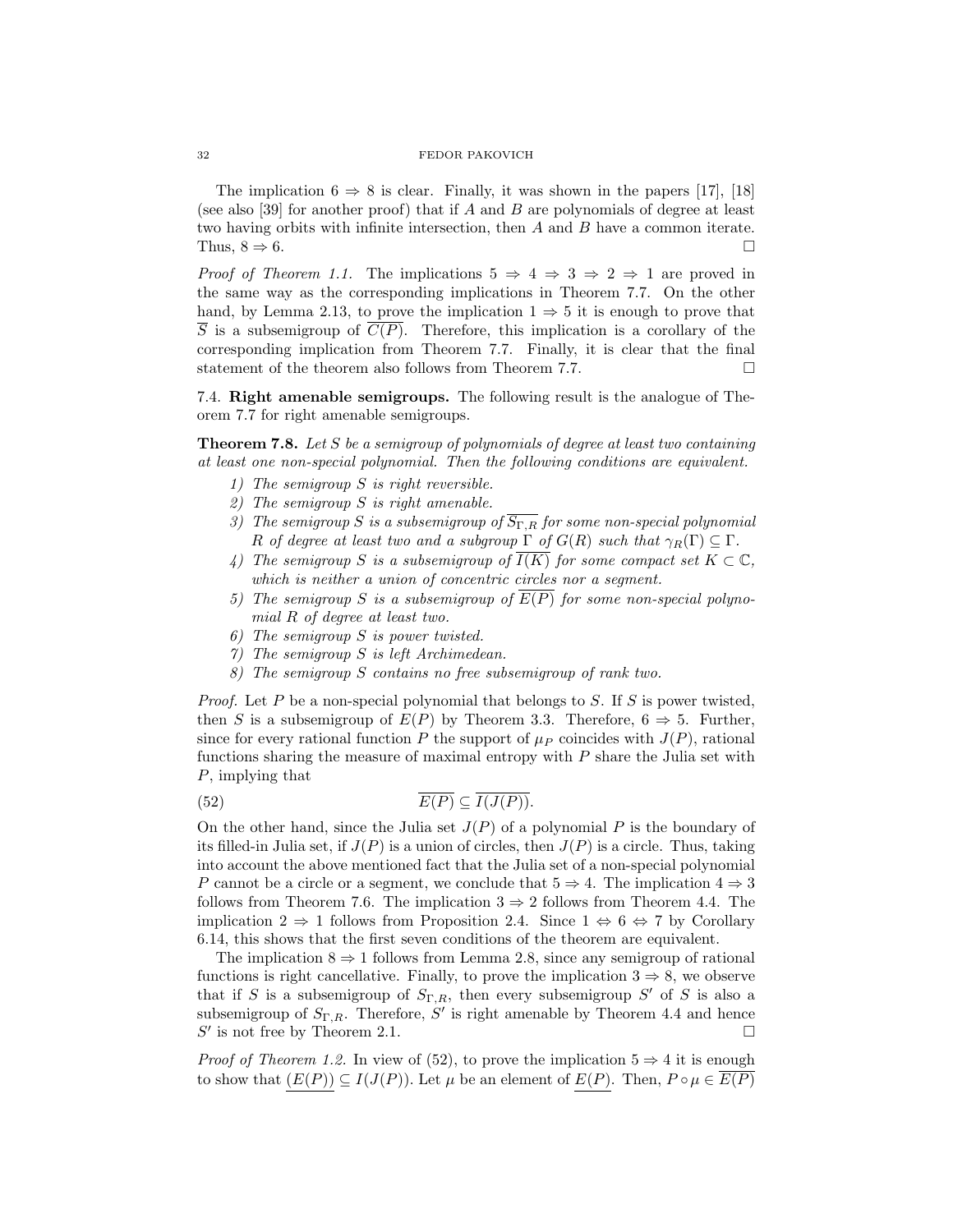and hence  $P \circ \mu \in \overline{I(J(P))}$  by (52). It follows now from the invariance of  $J(P)$ with respect to P and  $P \circ \mu$  that

$$
J(P)=(P\circ \mu)^{-1}(J(P))=\mu^{-1}(P^{-1}(J(P))=\mu^{-1}(J(P)).
$$

The implications  $4 \Rightarrow 3 \Rightarrow 2 \Rightarrow 1$  are proved in the same way as in the proof of Theorem 7.8. The implication  $1 \Rightarrow 5$  follows from Lemma 3.4 combined with Theorem 7.8. The implications  $6 \Rightarrow 1$  and  $3 \Rightarrow 6$  are obtained in the same way as the implications  $8 \Rightarrow 1$  and  $3 \Rightarrow 8$  in Theorem 7.8. Finally, the last statement of the theorem follows from Theorem 7.8 and Lemma 2.10.  $\Box$ 

Acknowledgments. The author is grateful to Carlos Cabrera and Peter Makienko for interesting discussions.

### **REFERENCES**

- [1] P. Atela, J. Hu, Commuting polynomials and polynomials with same Julia set, Internat. J. Bifur. Chaos Appl. Sci. Engrg. 6 (1996), no. 12A, 2427–2432
- [2] Argabright, L. N., Wilde, C. O., Semigroups satisfying a strong Følner condition, Proc. Amer. Math. Soc. 18 (1967), 587-591.
- [3] I. Baker, A. Eremenko, A problem on Julia sets, Ann. Acad. Sci. Fennicae (series A.I. Math.) 12 (1987), 229–236.
- [4] A. Beardon, Symmetries of Julia sets, Bull. Lond. Math. Soc. 22, No.6, 576-582 (1990).
- [5] A. Beardon, Iteration of rational functions. Complex analytic dynamical systems, Graduate Texts in Mathematics, 132. Springer-Verlag, New York, 1991.
- [6] A. Beardon, Polynomials with identical Julia sets, Complex Variables, Theory Appl. 17, No.3- 4, 195-200 (1992).
- [7] Cabrera C., Makienko P., Amenability and measure of maximal entropy for semigroups of rational map, Groups Geom. Dyn. 15 (2021), no. 4, 1139-1174.
- [8] Cahn, J., Jones, R., Spear, J., Powers in orbits of rational functions: cases of an arithmetic dynamical Mordell-Lang conjecture, Canad. J. Math. 71 (2019), no. 4, 773-817.
- [9] M. Day, Means for the bounded functions and ergodicity of the bounded representations of semi-groups, Trans. Amer. Math. Soc. 69 (1950), 276-291.
- [10] M. Day, Amenable semigroups, Illinois J. Math. 1 (1957), 509-544.
- [11] J. Donnelly, Subsemigroups of cancellative amenable semigroups, Int. J. Contemp. Math. Sci. 7 (2012), no. 21-24, 1131-1137.
- [12] T. Dinh, *Ensembles d'unicité pour les polynômes*, Ergodic Theory Dynam. Systems 22 (2002), no. 1, 171–186.
- [13] T. Dinh, Distribution des préimages et des points périodiques d'une correspondance polynomiale, Bull. Soc. Math. France 133 (2005), no. 3, 363–394.
- [14] P. Doyle, C. McMullen, Solving the quintic by iteration, Acta Math. 163 (1989), no. 3-4, 151-180.
- [15] A. Freire, A. Lopes, R. Mañé, An invariant measure for rational maps, Bol. Soc. Brasil. Mat. 14 (1983), no. 1, 45-62.
- [16] Frey, A. H., Studies on amenable semigroups, Thesis (Ph.D.)–University of Washington. 1960.
- [17] D. Ghioca, T. Tucker, M. Zieve, Intersections of polynomial orbits, and a dynamical Mordell-Lang conjecture, Inventiones Math. 171 (2008), 463–483.
- [18] D. Ghioca, T. Tucker, M. Zieve, Linear relations between polynomial orbits, Duke Math. J. 161 (2012), 1379-1410.
- [19] G. Eigenthaler, H. Woracek, Permutable polynomials and related topics, Contributions to general algebra, 9 (Linz, 1994), 163-182, Hölder-Pichler-Tempsky, Vienna, 1995.
- [20] H. Engstrom, Polynomial substitutions, Amer. J. Math. 63, 249-255 (1941).
- [21] A. Eremenko, Some functional equations connected with the iteration of rational functions, Leningrad Math. J. 1 (1990), 905-919.
- [22] G. Faltings, Complements to Mordell, Rational points (Bonn, 1983/1984), 203-227, Aspects Math., E6, Friedr. Vieweg, Braunschweig, 1984.
- [23] T. Hyde, Polynomial Statistics, Necklace Polynomials, and the Arithmetic Dynamical Mordell-Lang Conjecture, Thesis (Ph.D.)–University of Michigan. 2019.